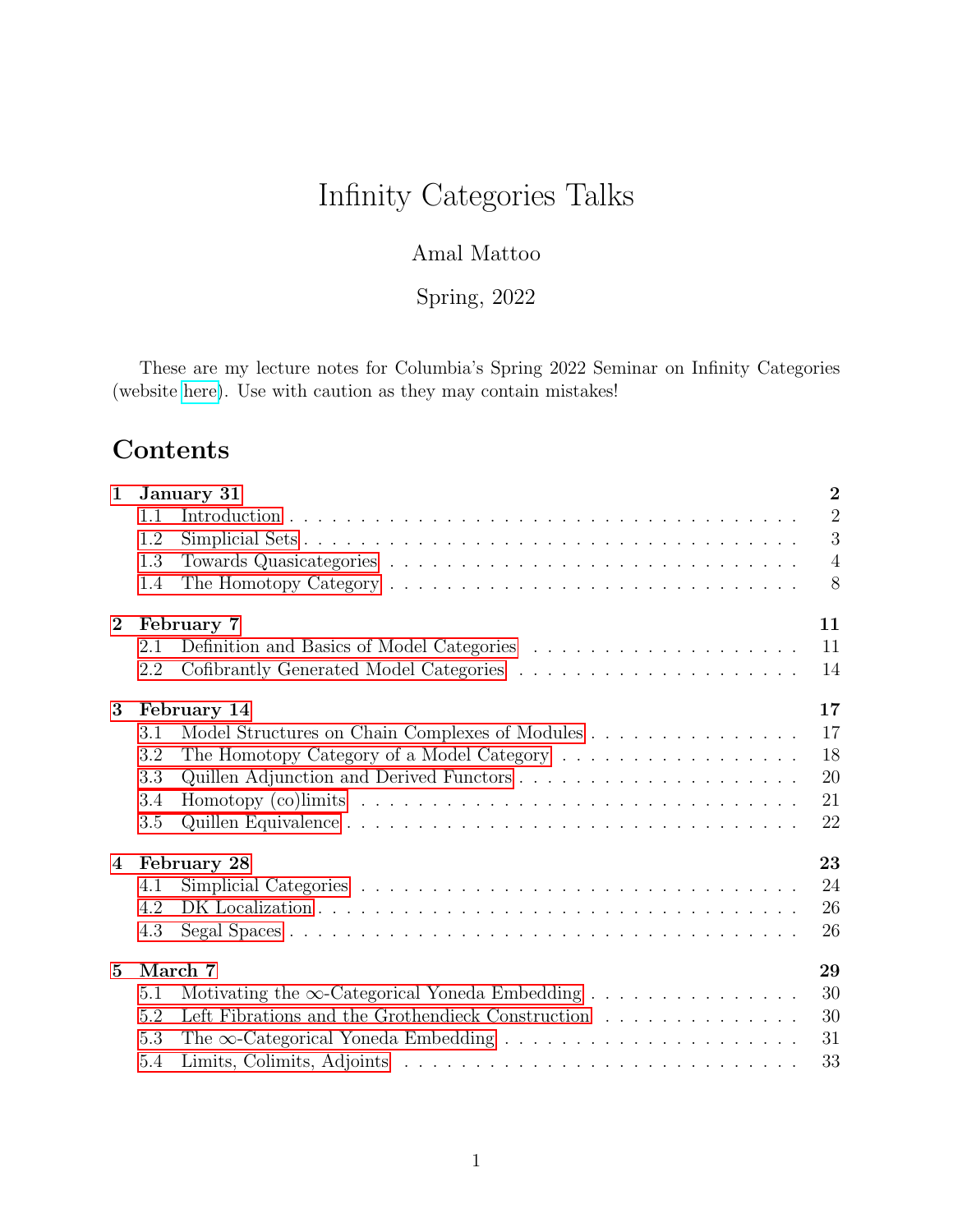| 6                 | March 21<br>34                                                 |    |  |  |
|-------------------|----------------------------------------------------------------|----|--|--|
|                   | 6.1                                                            | 34 |  |  |
|                   | 6.2                                                            | 35 |  |  |
|                   | 6.3                                                            | 36 |  |  |
|                   | 6.4                                                            | 37 |  |  |
|                   | 6.5                                                            | 39 |  |  |
| $\overline{7}$    | March 28                                                       | 39 |  |  |
|                   | 7.1                                                            | 39 |  |  |
|                   | 7.2                                                            | 41 |  |  |
|                   | Algebras and Modules over a Simplicial Commutative Ring<br>7.3 | 42 |  |  |
|                   | 7.4                                                            | 43 |  |  |
| April 4<br>8      |                                                                | 45 |  |  |
|                   | 8.1                                                            | 45 |  |  |
|                   | 8.2                                                            | 47 |  |  |
|                   | 8.3                                                            | 48 |  |  |
|                   | Monadicity and the Proof<br>8.4                                | 50 |  |  |
| 9                 | April 11                                                       | 51 |  |  |
| 10 April 18<br>51 |                                                                |    |  |  |
|                   |                                                                | 51 |  |  |
|                   |                                                                | 51 |  |  |
|                   |                                                                | 52 |  |  |
|                   |                                                                | 53 |  |  |
|                   |                                                                | 54 |  |  |
|                   |                                                                | 55 |  |  |
|                   | 11 April 25                                                    | 56 |  |  |

# <span id="page-1-0"></span>1 January 31

These are the notes from last semester's introductory talk on infinity categories. We will give a quick summary.

### <span id="page-1-1"></span>1.1 Introduction

There are three big things we want to understand about infinity categories:

- 1. Why they are a good formalism for homotopy theory?
- 2. How can we construct them to still be category-like?
- 3. What are the properties of the category of infinity categories (especially in connection to dg categories)?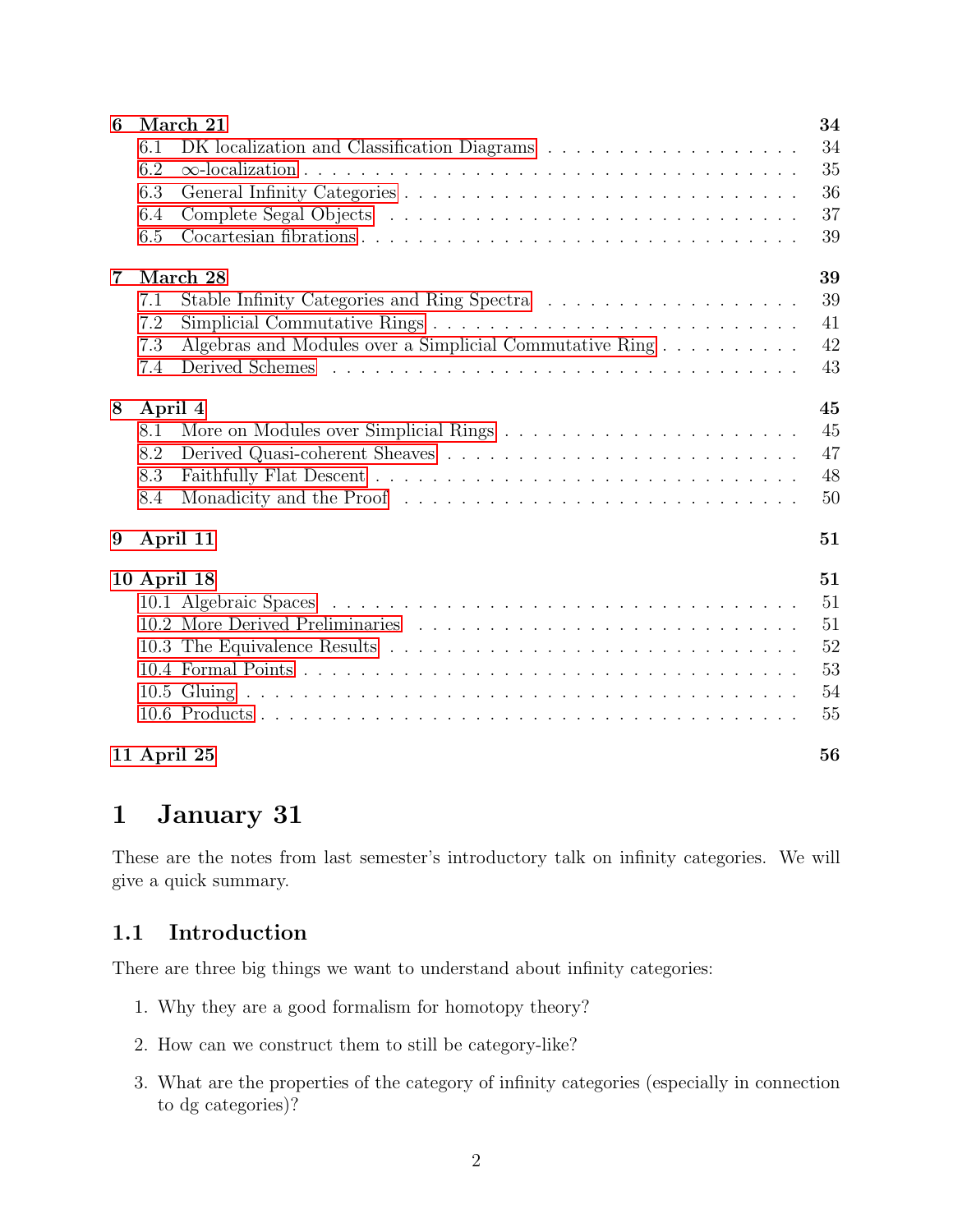We unfortunately will not get to the third goal today, but we will try to elucidate the first two.

Motivation 1: if you squint at a category, it looks like a graph. If there is any justice in this world, we can generalize to simplicial complexes.

Motivation 2: we want to think about morphisms up to homotopy, but the hom sets in a category do not record this information. So we ask for additional structure of 2-morphisms between 1-morphisms, 3-morphisms between 2-morphisms, etc. to capture the full homotopy theory. We also want higher morphisms to be invertible (like homotopies being invertible) — but only up to higher higher morphisms.

We will develop the theory of  $(\infty, 1)$ -categories, and henceforth they shall be known as quasicategories. There are several ways of formalizing them (and understanding the relationship between these formalisms is part of third goal). Today we will use simplicial sets.

#### <span id="page-2-0"></span>1.2 Simplicial Sets

**Definition 1.1.**  $\Delta$  is the *simplex category* with objects

$$
[n] = (0, 1, ..., n), \quad n \ge 0
$$

and morphisms are order preserving maps.

Example. The maps of  $\Delta$  are generated by

Coface maps

$$
d^k : [n-1] \to [n], \quad (0, 1, ..., n-1) \mapsto (0, 1, ..., \hat{k}, ..., n)
$$

(unique injective map that misses  $k$ .)

Codegeneracy maps

 $s^k : [n+1] \to [n], \quad (0, 1, ..., n+1) \mapsto (0, 1, ..., k, k, ...n)$ 

(unique surjective map that hits  $k$  twice).

We can think of  $\Delta^n$  as the topological simplex,  $d^k$  includes  $\Delta^{n-1}$  as the face of  $\Delta^n$  opposite vertex k, and  $s^k$  crushes  $\Delta^{n+1}$  onto  $\Delta^n$  by pressing vertex  $(n+1)$  onto vertex k.

Definition 1.2. The category sSet of simplicial sets is the category of functors  $\Delta^{op} \to$  Set.

The data of a simplicial set  $X$ :

- Sets  $X_n$  for  $n \geq 0$
- Face maps  $d_k = X(d^k) : X_n \to X_{n-1}$
- Degeneracy maps  $s_k: X(s^k): X_n \to X_{n+1}$

(satisfying identities, which we omit). X can be thought of as not just one simplex, but a simplicial complex. To see more precisely why, we introduce two new functors.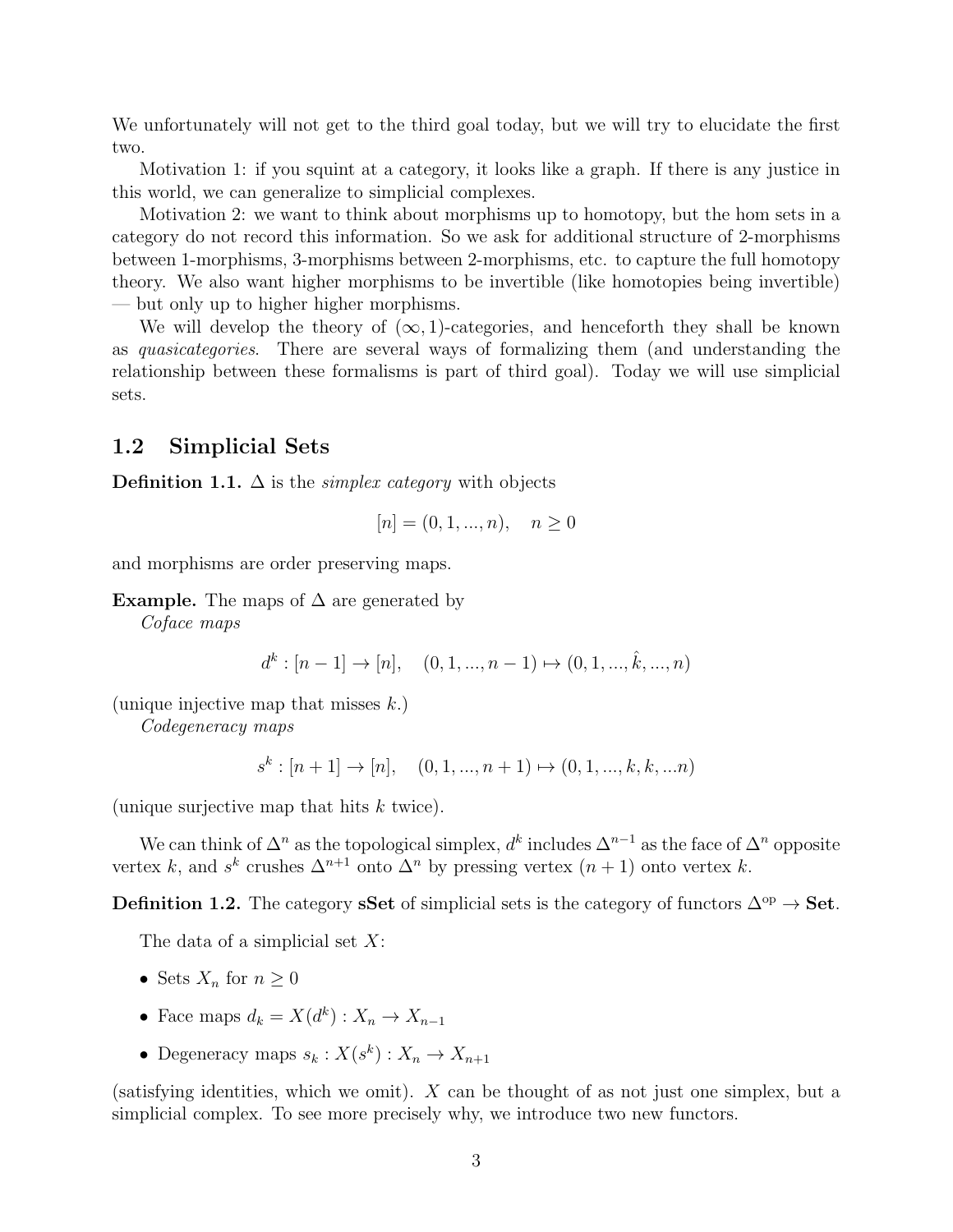**Definition 1.3.** Let S be a topological space, and let  $\Delta_{\text{Top}}^n$  be the topological *n*-simplex. The *singular complex functor* Sing :  $Top \rightarrow sSet$  takes

$$
Sing_n(S) := Hom_{\mathbf{Top}}(\Delta^n_{\mathbf{Top}}, S)
$$

The geometric realization functor is the left adjoint  $|-|: \mathbf{sSet} \to \mathbf{Top}$ .

For intuition purposes,

$$
X = \left(\prod_{n=0}^{\infty} X_n \times \Delta_{\text{Top}}^n\right) / \sim
$$

(one *n*-simplex for each element of  $X_n$ , glued together according to face/degeneracy maps).

The following notion will be our segue into categories. The k-th n-horn  $\Lambda_k^n$  is the coequalizer

$$
\bigsqcup_{0 \le i < j \le n} \Delta^{n-2} \rightrightarrows \bigsqcup_{i \ne k} \Delta^{n-1} \to \Lambda^n_k
$$

Intuitively, it is  $\partial \Delta^n \setminus \partial_k \Delta^n$ .

**Definition 1.4.** A simplicial set X is a Kan complex (resp. weak Kan complex) if every horn  $\Delta_k^n \to X$  for  $0 \le k \le n$  (resp.  $0 < k < n$ ) can be extended to an *n*-simplex  $\Delta^n \to X$ .

We refer to  $\Delta_k^n$  for  $0 \le k \le n$  as *inner horns* and  $\Delta_0^n$  and  $\Delta_n^n$  as *outer horns.* We will see examples of these and related phenomena in the next section.

#### <span id="page-3-0"></span>1.3 Towards Quasicategories

Here are some concepts that motivate and set up our definition of quasicategories.

Nerves The following construction connects simplicial sets to categories.

**Definition 1.5.** The nerve functor  $N:$  Cat  $\rightarrow$  sSet takes

$$
N(\mathcal{C})_n = \text{Fun}([n], \mathcal{C})
$$

where  $Fun(-, -)$ , and morphisms (functors) induce maps on  $Fun(-, -)$  by composition.

**Example.** Consider  $N(\mathcal{C})_2$ . This is the set of functors



Given such a functor, note that  $d_1 : N(\mathcal{C})_2 \to N(\mathcal{C})_1$  is composition and  $s_1 : N(\mathcal{C})_1 \to N(\mathcal{C})_2$ is inserting an identity map.

Intuitively,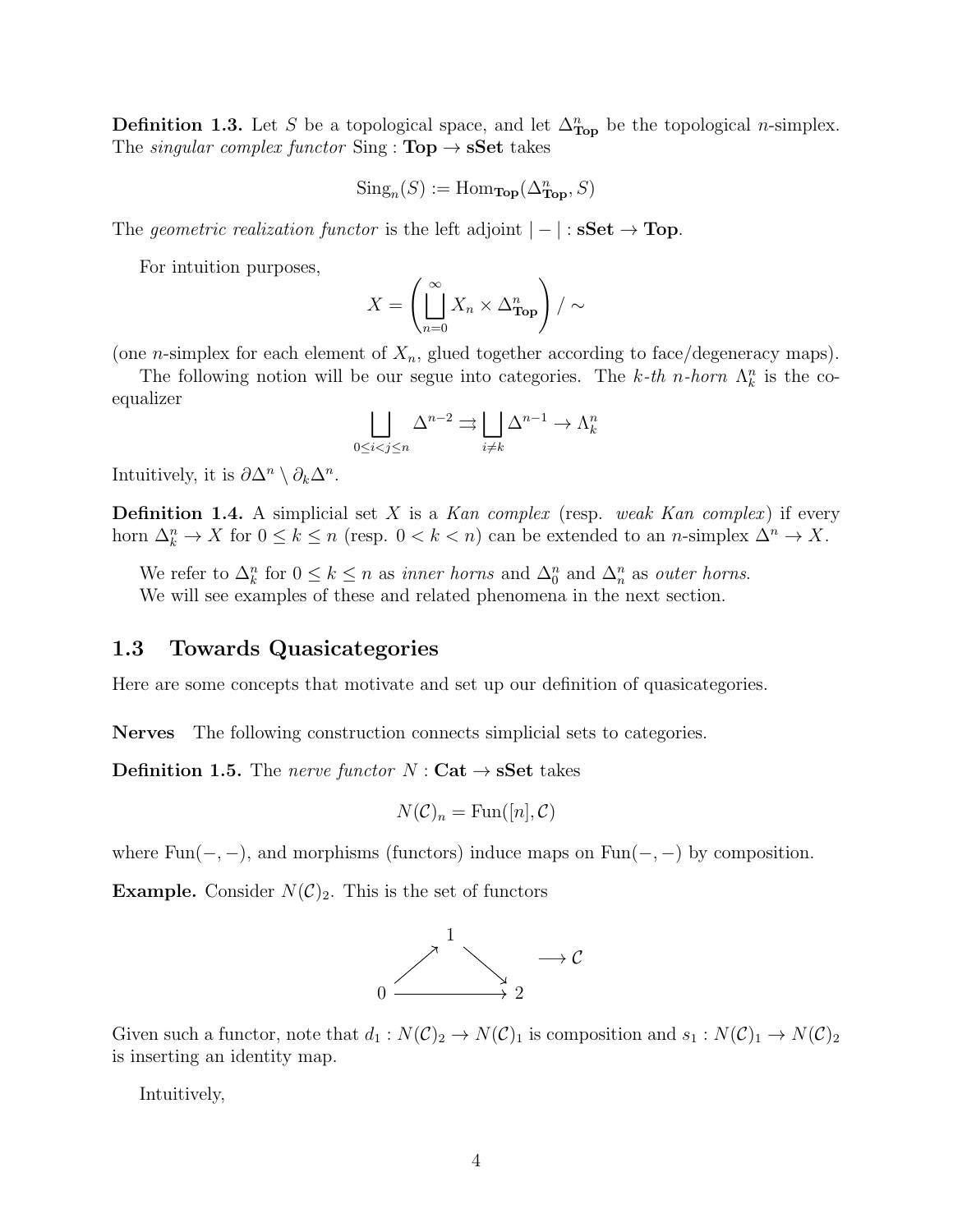•  $N(\mathcal{C})_n$  is the set of strings of n composable morphisms in  $\mathcal C$ 

$$
C_0 \xrightarrow{f_1} C_1 \xrightarrow{f_2} \dots \xrightarrow{f_{n-1}} C_{n-1} \xrightarrow{f_n} C_n
$$

 $\bullet$   $d_i$  composes

$$
C_0 \xrightarrow{f_1} \dots \xrightarrow{f_{i-1}} C_{i-1} \xrightarrow{f_{i+1} \circ f_i} C_{i+1} \xrightarrow{f_{i+2}} \dots \xrightarrow{f_n} C_n
$$

 $\bullet$   $s_i$  inserts identity

$$
C_0 \xrightarrow{f_1} \dots \xrightarrow{f_i} C_i \xrightarrow{\mathrm{id}_{C_i}} C_i \xrightarrow{f_{i+1}} \dots \xrightarrow{f_n} C_n
$$

#### <span id="page-4-0"></span>**Proposition 1.6.** A category C can be recovered up to isomorphism from its nerve  $N(\mathcal{C})$ .

#### *Proof.* The objects of  $\mathcal C$  are  $N(\mathcal C)_0$ .

Morphisms  $C_0 \to C_1$  are given by  $\phi \in N(\mathcal{C})_1$  with  $d_1(\phi) = C_0$  and  $d_0(\phi) = C_1$ .  $id_C = s_0(C)$ .

Given  $C_0 \stackrel{\phi}{\to} C_1 \stackrel{\psi}{\to} C_2$ , there is a 2-simplex  $\sigma \in N(C)_2$  with  $d_2(\sigma) = \phi$  and  $d_1(\sigma) = \psi$ . Then  $\psi \circ \phi = d_1(\sigma)$ .  $\Box$ 

Now that we have embedded categories into simplicial sets, we can generalize them... to INFINITY (and beyond?).

The generalization will come from *horn extension properties*.

#### Horn Extensions

#### Observation.

 $\Lambda_0^2 \to N(\mathcal{C})$  $c_1$  $c_0 \xrightarrow{k} c_2$ f h  $\Lambda_1^2 \to N(\mathcal{C})$  $\overline{c_1}$  $c_0$  and  $c_2$  $f \sim$  g  $\Lambda^2_2 \to N(\mathcal{C})$  $c_1$  $c_0 \longrightarrow c_2$ f h

An extension of the inner horn to  $\Delta^2 \to N(C)$  corresponds to a composition g  $\circ$  f.

(For  $h = id$ ), extensions of the outer horns to  $\Delta^2 \to N(\mathcal{C})$  correspond to an  $f^{-1}$ .

**Proposition 1.7.** A simplicial set  $X$  is isomorphic to the nerve of a category iff for all  $0 < k < n$  the inclusion  $\Lambda_k^n \to \Delta^n$  induces a bijection

$$
X_n = Hom(\Delta^n, X) \xrightarrow{\simeq} Hom(\Lambda^n_k, X)
$$

X is the nerve of a groupoid iff the above holds for all  $0 \leq k \leq n$ .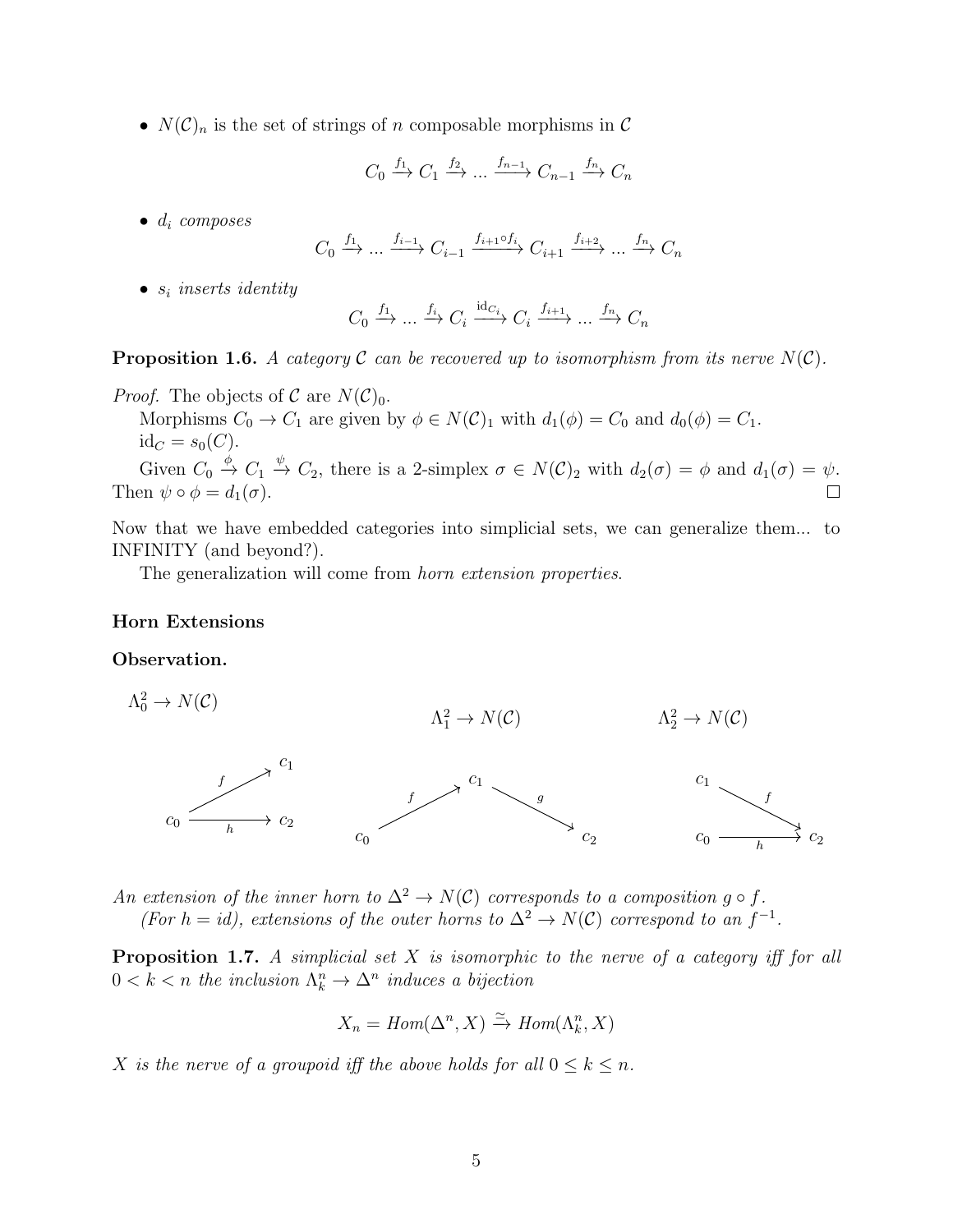Proof idea. See [\[5\]](#page-55-1) Proposition 1.1.2.2.

Given the nerve of a category  $N(\mathcal{C})$ , we want to show that we can uniquely extend horns. A horn  $f_0: \Delta_k^n \to \mathcal{C}$  contains the 1-skeleton

$$
X_0 \xrightarrow{g_1} X_1 \xrightarrow{g_2} \dots \xrightarrow{g_n} X_n
$$

which uniquely defines  $f : \Delta^n \to N(\mathcal{C})$  if it exists. To see existence, check that for  $j \neq i$ ,

$$
f|_{\Delta^{0,\dots,j-1,j+1,\dots,n}} = f|_{\Delta^{0,\dots,j-1,j+1,\dots,n}}
$$

(it follows from the 1-skeleton).

Conversely, given such a simplicial set, we can use the method of proof of Propositio[n1.6](#page-4-0) to construct a category. However, we also need to check that the identity is actually the identity, and that composition is associative. Extending the horn  $\Lambda_1^3 \to \mathcal{C}$  uniquely to  $\Delta^3 \rightarrow \mathcal{C}$ 



To show that  $X \cong N(\mathcal{C})$ , induct on n to show

$$
\mathrm{Hom}_{\mathbf{sSet}}(\Delta^n, X) \to \mathrm{Hom}_{\mathbf{sSet}}(\Delta^n, N(\mathcal{C}))
$$

is a bijection.

The fact that nerves work so nicely might hint that a generalization is in order. Recalling the definition of a Kan complex, we have the following inclusions.



Quasicategories Our recipe for quasicategories: full subcategory of **sSet**, like Cat only need to extend inner horns, like Kan the extensions do not need to be unique.

**Definition 1.8.** A simplicial set X is a *quasicategory* iff for all  $0 < k < n$  the inclusion  $\Lambda_k^n \to \Delta^n$  induces a surjection

$$
X_n = \text{Hom}(\Delta^n, X) \twoheadrightarrow \text{Hom}(\Lambda^n_k, X)
$$

Why is this the correct notion? We only need compositions to be unique up to homotopy — think composition of paths.

Now, we introduce some basic terminology. This will feel familiar, as it generalizes our recovery of  $\mathcal C$  from  $N(\mathcal C)$ .

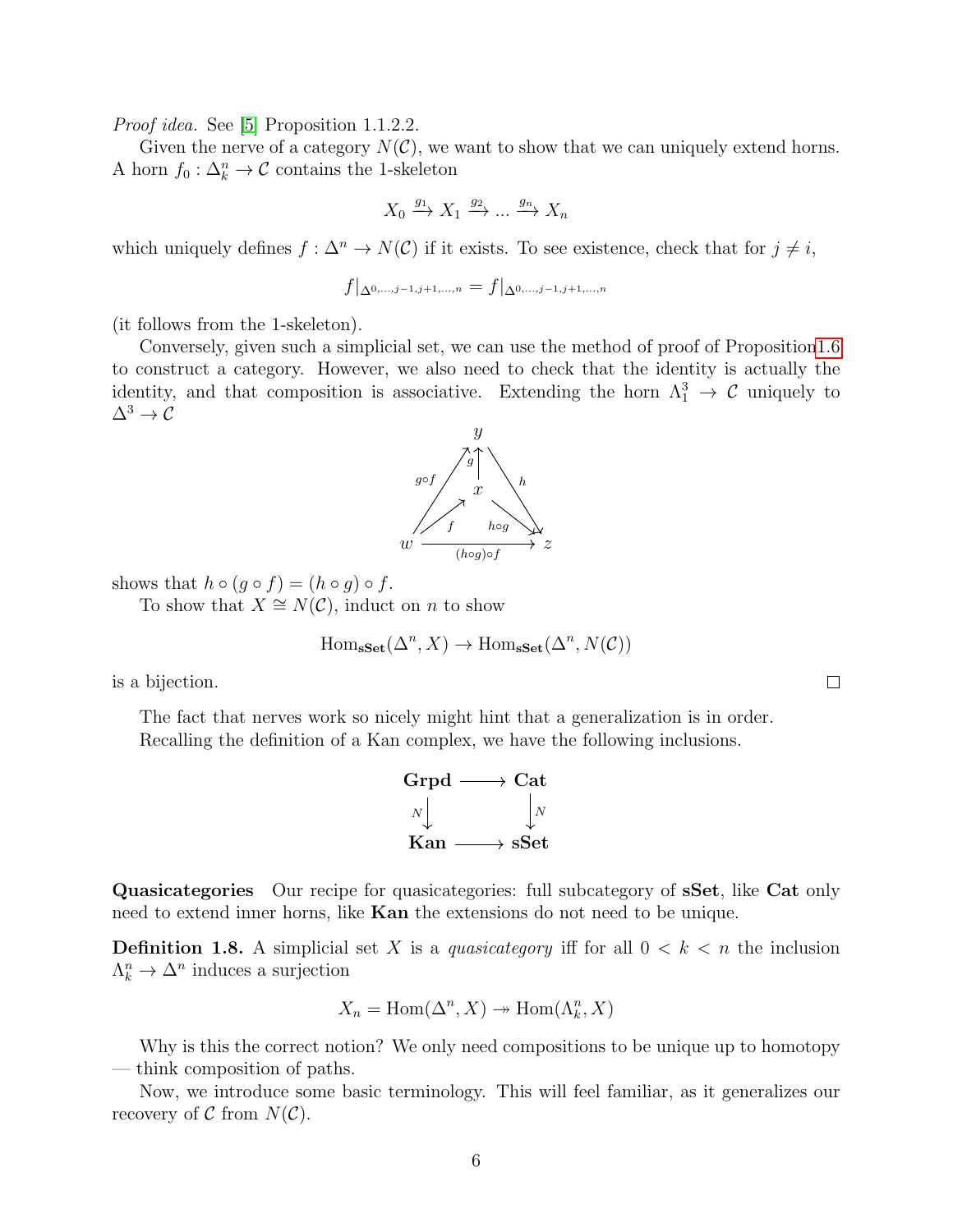**Definition 1.9.** Let  $\mathcal{C}$  be a quasi category.

*Objects* are the vertices  $x \in C_0$ . Morphisms are the 1-simplices  $f \in C_1$ . The source map is  $s = d_1 : C_1 \to C_0$  and the target map is  $t = d_0 : C_1 \to C_0$ . The *identity* map is  $id = s_0 : C_0 \to C_1$ The set of morphisms from x to y is

hom<sub>c</sub>(x, y) 
$$
\longrightarrow
$$
 C<sub>1</sub>  
\n
$$
\downarrow \qquad \qquad \downarrow (s,t)
$$
\n
$$
\ast \longrightarrow C_0 \times C_0
$$

Note that the simplicial identities imply  $d_0s_0 = d_1s_0 = id_{\mathcal{C}_0}$ , so  $id_x = s_0x$  is indeed a morphism  $x \to x$ .

Later hom<sub>c</sub> $(x, y)$  will be given additional structure as a space, and will be important for homotopy theory.

**Definition 1.10.** In a quasicategory C, consider morphisms  $f: x \to y$  and  $g: y \to z$ . These morphisms define an inner horn  $\lambda : \Lambda_1^2 \to \mathcal{C}$  by  $x \xrightarrow{f} y \xrightarrow{g} z$ . Let  $\sigma : \Delta^2 \to \mathcal{C}$  be an extension of  $\lambda$ . Then  $d_1(\sigma)$  is a *candidate composition* for f and q.

Again, the choice of composition is not unique. But we want the space of choices to be contractible.

#### Examples of Quasicategories

**Example.**  $N(\mathcal{C})$  is a quasicategory for any category  $\mathcal{C}$  (bijective implies surjective).

**Example.** Sing(S) is a quasicategory for any topological space S. Since  $\Lambda_k^n$  is a strong deformation retract of  $\Delta^n$ , any continuous map on the former extends to the latter; this works for  $k = 0$ , n as well, so  $\text{Sing}(S)$  is in fact a Kan complex.

Lemma 1.11. The product of quasicategories is a quasicategory.

*Proof sketch.* As simplicial sets,  $(X \times Y)_n = X_n \times Y_n$ , with  $d_k(x, y) = (d_k(x), d_k(y))$  and  $s_k(x, y) = (s_k(x), s_k(y))$  (special case of limits of presheaves are computed pointwise).

Horn extensions on each coordinate together give horn extensions on the product.  $\Box$ 

**Definition 1.12.** Given a simplicial set K and a quasicategory C, the space of functors  $Fun(K, \mathcal{C})$  is the simplicial set

$$
\text{Fun}(K,\mathcal{C})_n = \text{Map}(K,\mathcal{C})_n = \text{hom}_{\textbf{sSet}}(\Delta^n \times K,\mathcal{C})
$$

Note that  $Fun(K,\mathcal{C})_0 = hom_{\textbf{sSet}}(K,\mathcal{C})$  recovers the hom set.

<span id="page-6-0"></span>**Proposition 1.13.** If K is a simplicial set and C is a quasicategory, then  $Fun(K, \mathcal{C})$  is a quasicategory.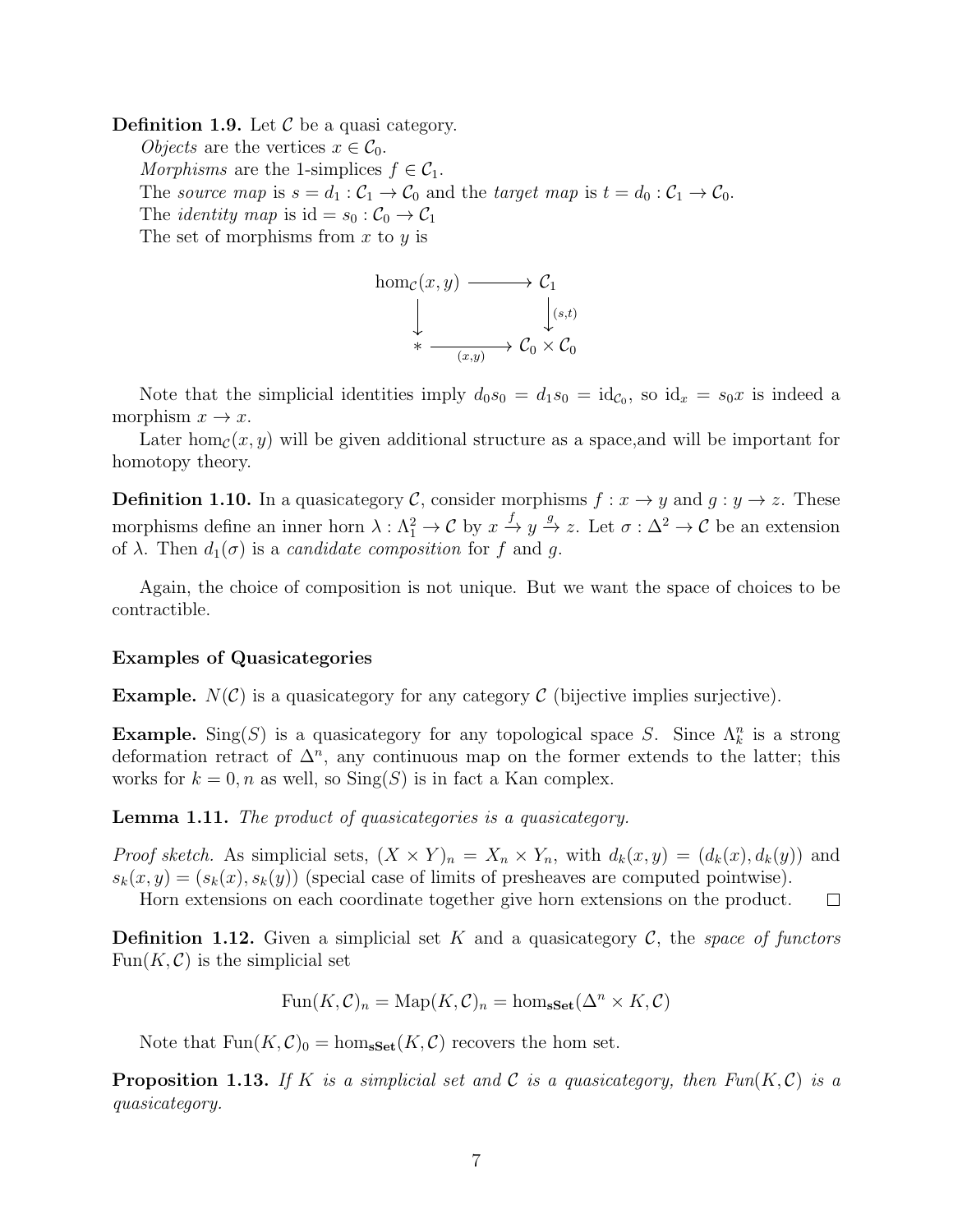**Lemma 1.14.** For simplicial sets  $K, X, Y$ , there is a natural (in  $K, X, Y$ ) bijection

 $hom_{\mathbf{sSet}}(K, \mathrm{Fun}(X, Y)) \to \hom_{\mathbf{sSet}}(K \times X, Y)$ 

*Proof sketch.* There is an evaluation map  $ev : \text{Fun}(X, Y) \times X \to Y$  defined on  $f \in \text{Fun}(X, Y)_n, x \in Y$  $X_n$  by

 $ev_n : (f, x) \mapsto f(\iota_n, x)$ 

(should check it commutes with the face/degeneracy maps).

The forward map of our bijection takes  $g: K \to \text{Fun}(X, Y)$  to

$$
K \times X \xrightarrow{g \times 1} \text{Fun}(X, Y) \times X \xrightarrow{ev} Y
$$

The inverse applied to  $g: K \times X \to Y$  applied to  $x \in K_n$  yields the simplicial map

$$
\Delta^n \times X \xrightarrow{\iota_x \times 1} K \times X \xrightarrow{g} Y
$$

**Lemma 1.15.** If K is a simplicial set, and Y is a quasicategory, then a map of simplicial sets  $K \times \Lambda_k^n \to Y$  can be extended to  $K \times \Delta^n \to Y$  for all  $0 < k < n$ .

Proof idea. One proof involves the concepts of anodyne extensions and saturated classes of morphisms, which we will not discuss.

Another proof uses induction on  $m$  and repeated application of the horn extension property to fill in occurrences of  $\Lambda_l^m$  in  $X \times \Lambda_k^n \subset X \times \Delta^n$ .  $\Box$ 

*Proof of Proposition [1.13.](#page-6-0)* The previous two lemmas show that  $Fun(K,\mathcal{C})$  satisfies the inner horn extension condition.  $\Box$ 

**Example.** Consider Fun( $\Delta^1$ , C). Note that Fun( $\Delta^1$ , C)<sub>0</sub> = hom<sub>sSet</sub>( $\Delta^1$ , C) yields the 1morphisms of  $\mathcal{C}$ .

#### <span id="page-7-0"></span>1.4 The Homotopy Category

**Definition 1.16.** Given a quasicategory C, two morphisms  $f, g : x \rightarrow y$  are homotopic  $(f \simeq g)$  if there is a 2-simplex  $\sigma : \Delta^2 \to \mathcal{C}$  with boundary  $\partial \sigma = (g, f, id_x)$ 



and  $\sigma$  is a *homotopy* from f to  $g(\sigma : f \to g)$ .

An alternative definition could have placed  $\mathrm{id}_x$  on edge 0, but this is equivalent by the inner horn extension property.

**Proposition 1.17.** Let C be a quasicategory, and  $x, y \in C$ . The homotopy relation is an equivalence relation on hom<sub>C</sub>(x, y), with the homotopy class of  $f : x \rightarrow y$  denoted [f].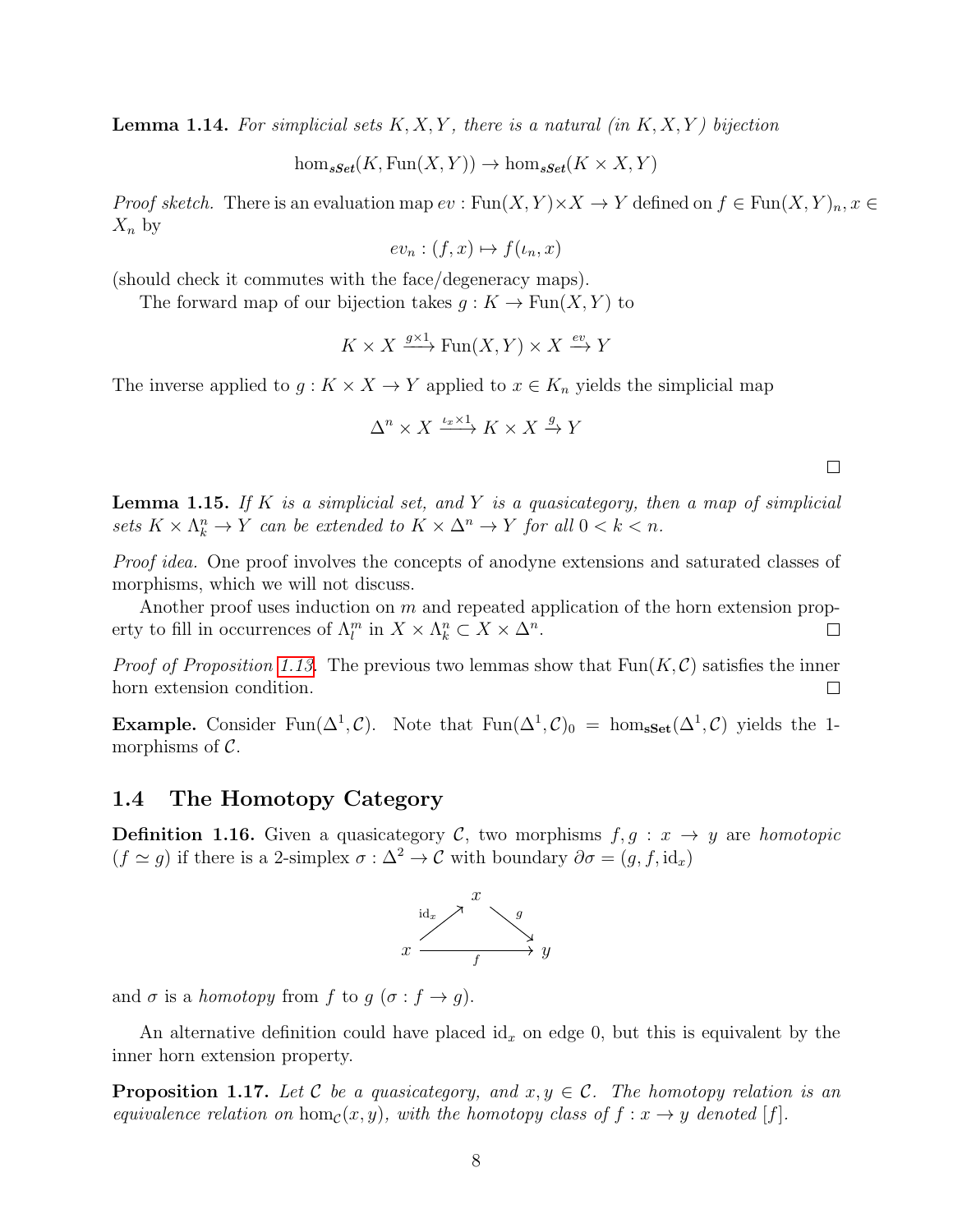Proof sketch. For identity, we want a constant homotopy.

$$
\kappa_f = s_0 f : \Delta^2 \to \mathcal{C}
$$

By the simplicial identities,  $d_0 \kappa_f = d_0 s_0 f = f$  and likewise  $d_1 \kappa_f = f$ , and  $d_2 \kappa_f = d_2 s_0 f = f$  $s_0d_1f = id_x$ . So  $\partial \kappa_f = (f, f, id_x)$ .

For symmetry, we want an inverse homotopy. Given  $\sigma : f \to g$ , form the inner horn  $(\sigma, \kappa_g, \bullet, \kappa_{\mathrm{id}_x}) : \Lambda^3_2 \to \mathcal{C}$ 



Extend to  $\tau : \Delta^3 \to \mathcal{C}$ , and note that  $\tilde{\sigma} = d_2 \tau$  defines a homotopy  $\tilde{\sigma} : g \to f$ .

For transitivity, let  $f, g, h : x \to y$  with  $\sigma_1 : f \to g$  and  $\sigma_2 : g \to h$ . Form the inner horn  $(\sigma_2, \sigma_1, \bullet, \kappa_{\mathrm{id}}): \Lambda^3_2 \to \mathcal{C}$ 



Extend to  $\tau : \Delta^3 \to \mathcal{C}$  and note that  $\tilde{\sigma} = d_2 \tau$  gives us the desired homotopy  $f \sim h$ .  $\Box$ 

Now, we have our key construction.

**Proposition 1.18.** Let C be a quasicategory. The homotopy category  $Ho(\mathcal{C})$  is an ordinary category with the same objects as  $\mathcal C$  and morphisms the homotopy classes of morphisms in  $\mathcal C$ . Composition is  $[g] \circ [f] := [g \circ f]$  for any candidate composition  $g \circ f$ , and  $id_x := [id_x] = [s_0x]$ .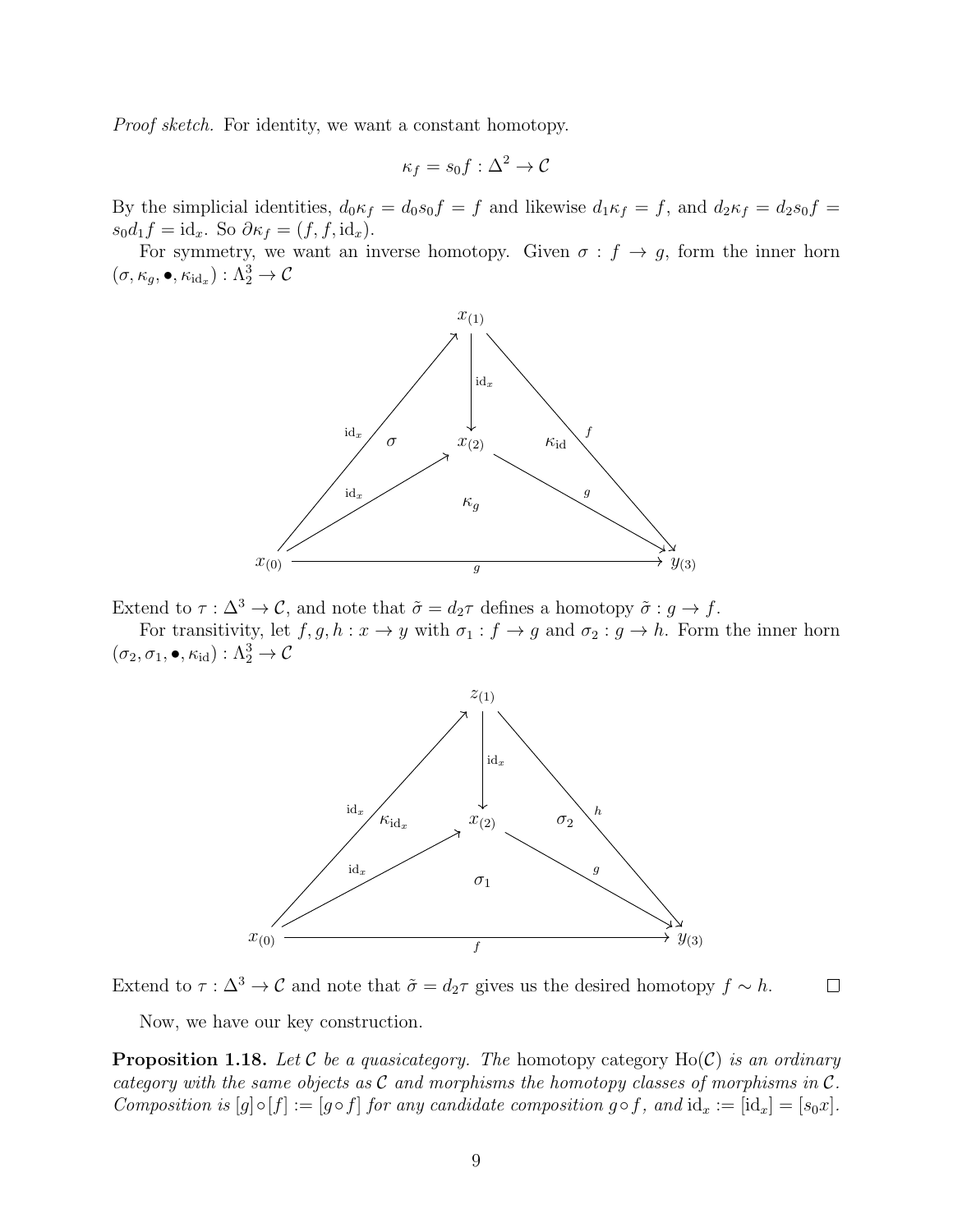*Proof.* Let  $x \stackrel{f}{\rightarrow} y \stackrel{g}{\rightarrow} z$ , and let  $h_1, h_2$  be candidate compositions of g and f, with  $\sigma_1, \sigma_2$ :  $\Delta^2 \to \mathcal{C}$  giving  $h_1 = d_1(\sigma_1)$  and  $h_2 = d_2(\sigma_2)$ . Form the inner horn  $(\sigma_1, \sigma_2, \bullet, \kappa_f) : \Lambda_2^3 \to \mathcal{C}$ 



Extend to  $\tau : \Delta^3 \to \mathcal{C}$ , and the new face  $d_2\tau : \Delta^2 \to \mathcal{C}$  gives us the desired homotopy  $h_2 \rightarrow h_1$ .  $\Box$ 

**Remark.** There is an alternative, more abstract construction of  $Ho(\mathcal{C})$  using the left Kan extension along the Yoneda embedding, which shows Ho( $\mathcal{C}$ ) ≅  $\tau_1(\mathcal{C})$ , where  $\tau_1$  is the *categorical* realization functor which is the left adjoint to N the nerve functor.

Recalling that we wanted to generalize homotopies to higher morphisms between morphisms, we have the following.

**Definition 1.19.** In a quasicategory C, an *n*-morphism from  $x \to y$  is a map of simplicial sets  $\tau : \Delta^{n+1} \to \mathcal{C}$  such that  $\tau|_{\Delta^{0,\dots,n}} = x$  and  $\tau|_{\Delta^{n+1}} = y$ .

There are dual, weakly equivalent notions of the *space of morphisms*  $\text{Map}_{\mathcal{C}}^R(x, y)$  and  $\text{Map}_{\mathcal{C}}^{L}(x, y)$  which are simplicial sets (in fact Kan complexes) of the sets of *n*-morphisms.

Remark. When we proved symmetry of the homotopy relation, we showed that homotopies  $(2\text{-morphisms})$  had inverses up to a 3-morphism. In fact, this argument generalizes: *n*morphisms have inverses up to  $(n + 1)$ -morphisms as we wanted!

Finally, we have a beautiful result that characterizes quasicategories in terms of a key, long-promised property.

**Theorem 1.20.** A simplicial set X is a quasicategory if and only if the restriction map

$$
Fun(\Delta^2, X) \to Fun(\Lambda^2_1, X)
$$

is an acyclic Kan fibration.

Omitting proofs, as well as the definition of "acyclic Kan fibration" we instead explain the content of the theorem.

If we want to compose  $x \stackrel{f}{\to} y \stackrel{g}{\to} z$ , we consider  $\lambda = (g, \bullet, f) : \Lambda_1^2 \to X$ , which is the data of a vertex in  $\text{Fun}(\Lambda_1^2, X)$ . A choice of composition  $g \circ f$  is the data of on element in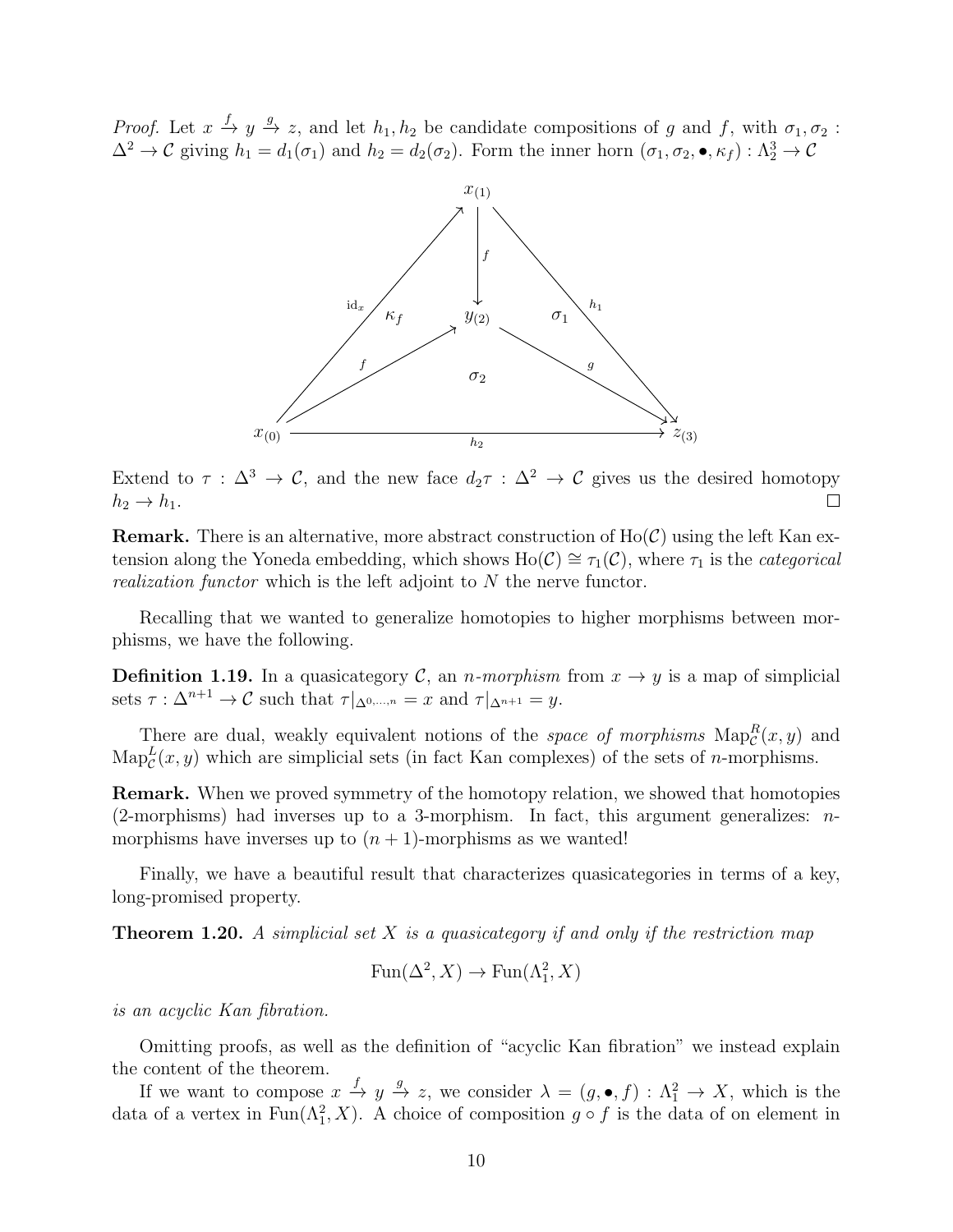Fun( $\Delta^2$ , X) that restricts under i<sup>\*</sup> to the image of  $\lambda$ . Thus, the space of possible compositions  $F_{\lambda}$  is the pullback



The theorem says that for quasicategories,  $F_{\lambda}$  is contractible. This means that any two choices are homotopic (which we showed), but also that all homotopies and higher homotopies comparing the two are equivalent.

The theorem further says that this property is the defining characteristic of quasicategories.

It is remarkable that we only needed to examine  $\Lambda_1^2 \to \Delta^2$  to obtain this result about all higher homotopies!

### <span id="page-10-0"></span>2 February 7

Slightly more specific seminar outline:

• I will give the first  $\approx 6$  talks

 $\approx 2-4$  on infinity categories

- $\approx 2-4$  building up Derived Algebraic Geometry
- Last  $\approx$  5 talks (April/May), you are all welcome to give talks

Any applications (or vaguely related topics)

Let me know if there is background I should cover in advance

Today we will talk about model categories. Although their technical usefulness has perhaps been diminished by the advent of other infinity categorical theories, I have been advised that they are helpful for understanding why morally speaking things work.

The main goals for today are to build some comfort and intuition for the flavor of model categorical arguments, and to see some important foundational results of the theory. Most of this exposition is lifted from [\[2\]](#page-55-2) and [\[3\]](#page-55-3).

#### <span id="page-10-1"></span>2.1 Definition and Basics of Model Categories

**Definition 2.1.**  $f : A \rightarrow B$  is a retract of  $g : C \rightarrow D$  if ∃ a diagram:

$$
A \longrightarrow C \longrightarrow A
$$
  
\n
$$
f \downarrow g \downarrow f
$$
  
\n
$$
B \longrightarrow D \longrightarrow B
$$

with  $A \to A$  and  $B \to B$  the identity.

This is a retract of objects in  $\text{Map}(\mathcal{C})$ .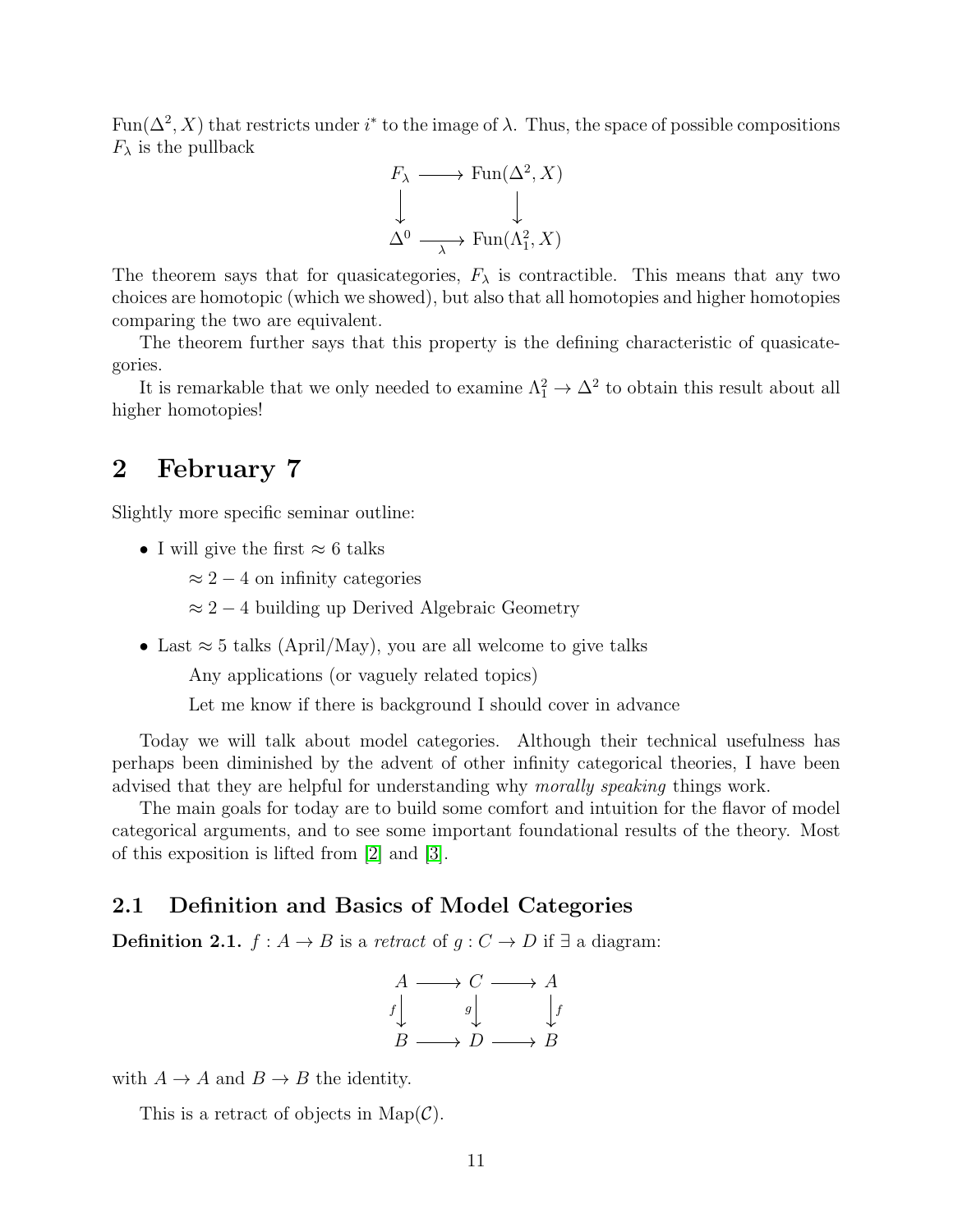**Definition 2.2.** A factorization is a pair of map  $(\alpha, \beta)$ : Map( $\mathcal{C}$ )  $\rightarrow$  Map( $\mathcal{C}$ ) such that  $f = \beta(f) \circ \alpha(f), \forall f \in \text{Map}(\mathcal{C}).$ 

If  $\alpha$  and  $\beta$  are functors, this is a *functorial factorization*.

**Definition 2.3.** Let  $i : A \rightarrow B$  and  $p : X \rightarrow Y$ . Then i has the left lifting property with respect to p (LLP(p)) and p has the right lifting property with respect to i (RLP(i)) if for every diagram



there exists a lift  $h : B \to X$ .

**Lemma 2.4.**  $LLP(p)$  is closed under pushouts and  $RLP(i)$  is closed under pullbacks.

Proof. Adjoin the pullback/pushout square to the lifting problem square, and it is clear that the desired lift follows from the given lift.  $\Box$ 

Definition 2.5. A *model category* is a co/complete category with the data of a *model* structure:

- Three subcategories: weak equivalences  $(W)$ , cofibrations  $(C)$ , and fibrations  $(F)$
- Two (functorial) factorizations  $(\alpha, \beta)$  and  $(\gamma, \delta)$

satisfying

- 1. (2-out-of-3) If f and g are composable and two out of f, g,  $g \circ f$  are in W, then so is the third.
- 2. (Retracts) If f is a retract of q and  $q \in W$  (resp. C or F) then  $f \in W$  (resp. C or F).
- 3. (Lifting)  $C \cap W \subseteq \text{LLP}(F)$  and  $C \subseteq \text{LLP}(F \cap W)$ . Equivalently,  $F \subseteq RLP(C \cap W)$  and  $F \cap W \subseteq C$ .
- 4. (Factorization)  $\alpha(f) \in C$ ,  $\beta(f) \in F \cap W$  and  $\gamma(f) \in C \cap W$  and  $\delta(f) \in F$ .

$$
\xrightarrow{C} \xrightarrow{F \cap W} \xrightarrow{\qquad} \xrightarrow{C \cap W} \xrightarrow{F}
$$

**Remark.** Notice the symmetry between C and F. Precisely,  $C^{opp}$  has a model structure with  $C$  and  $F$  reversed.

Remark. Some authors (especially Quillen originally) use weaker conditions.

- Only finite co/complete (less technically convenient)
- Non-functorial factorization (in all relevant examples, can be made functorial)

To get a feel for these definitions and the relationship between the conditions, let us prove some lemmas.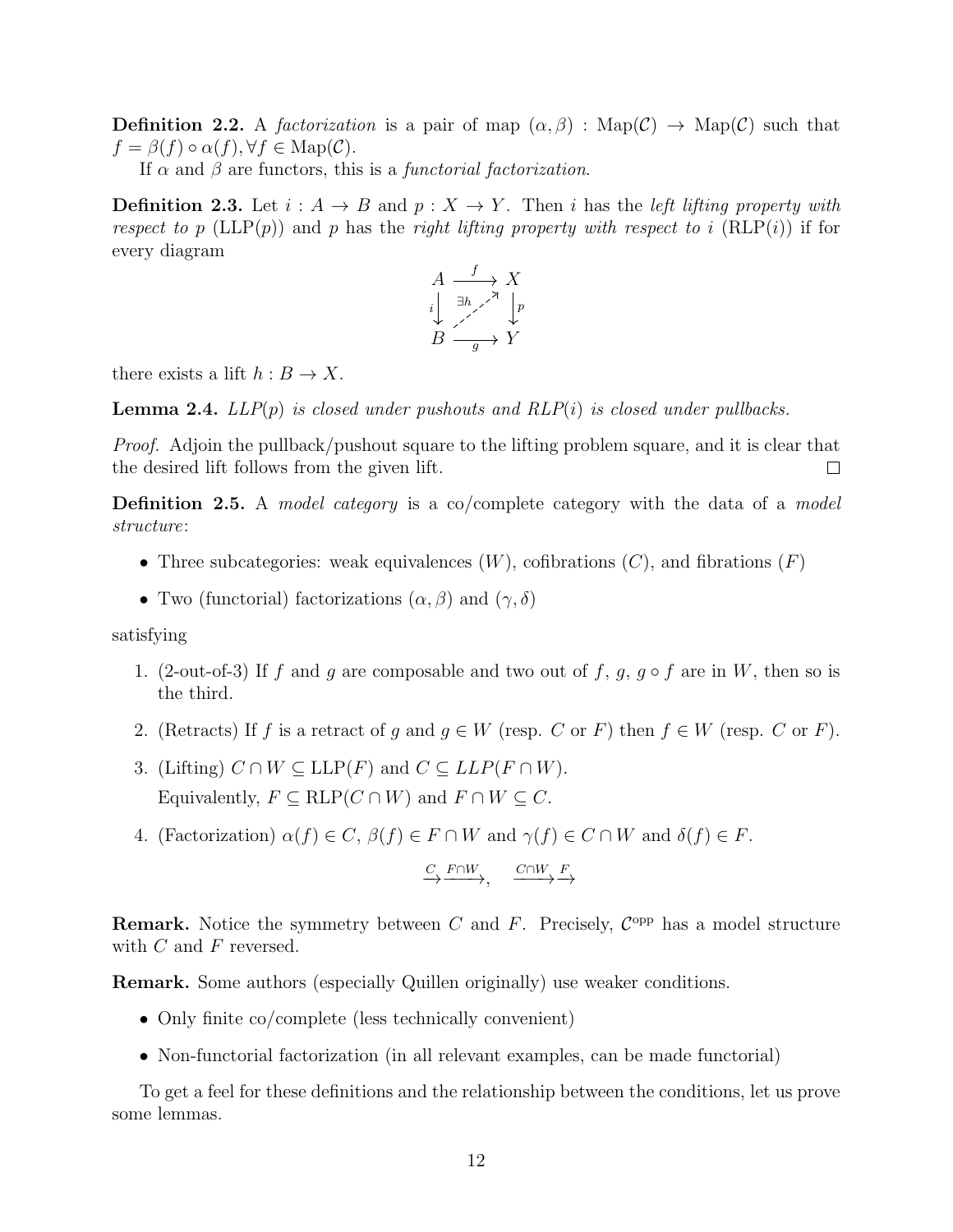**Lemma 2.6.** If f is a retract of g and  $g \in LLP(\varphi)$  (resp. RLP), then  $f \in LLP(\varphi)$  (resp. RLP).

Proof.



The right-most square is the lifting problem we want to solve, and the left two squares give the retraction. The right two squares are a lifting problem in  $q$  which we can solve, so composing with the bottom-left-most map solves the lifting problem for the whole rectangle. But since the horizontal maps of a retract are the identity, the whole rectangle has the same maps as the right-most square!

The case of RLP is solved similarly.

**Lemma 2.7.** In a model category  $\mathcal{C}$ ,

$$
C = LLP(F \cap W), \quad C \cap W = LLP(F)
$$

and dually

$$
F = RLP(C \cap W), \quad F \cap W = RLP(C)
$$

*Proof.* By the axioms,  $C \subseteq \text{LLP}(F \cap W)$ .

Let  $f: R \to T$  with  $f \in \mathrm{LLP}(F \cap W)$ . Factor  $f$  as  $R \xrightarrow{i} S \xrightarrow{p} T$  with  $i \in C, p \in F \cap W$ . Since  $f \in \text{LLP}(p)$ :

$$
R \xrightarrow{\phantom{a}i \phantom{a}} S
$$
  

$$
f \downarrow \phantom{f} \xrightarrow{h \phantom{a}} \phantom{f} \downarrow
$$
  

$$
T \xrightarrow{\phantom{a}i \phantom{a}} \phantom{a}i \phantom{a}T
$$

we have h such that  $i = h \circ f$  and  $id_T = p \circ h$ . Thus,

$$
R \xrightarrow{\text{id}_R} R \xrightarrow{i \text{d}_R} R
$$
  

$$
f \downarrow \qquad i \downarrow \qquad f
$$
  

$$
T \xrightarrow{\phantom{\text{id}_R}} S \xrightarrow{\phantom{\text{id}_R}} T
$$

shows that f is a retract of i, proving  $f \in C$ , so  $C = LLP(F \cap W)$ .

Similarly,  $C \cap W \subseteq \text{LLP}(F)$  by the axioms, and factoring  $f \in \text{LLP}(F)$  as  $f = p \circ i$  with  $i \in C \cap W$  and  $p \in F$  we can use the same argument to show f is a retract of i so  $f \in C \cap W$ and  $C \cap W = \text{LLP}(F)$ .

Finally, the dual statements follow immediately from applying what we have shown to  $\mathcal{C}^{\mathrm{op}}$  .  $\Box$ 

**Definition 2.8.** In a model category C, let  $\emptyset$  be the initial object and  $*$  be the terminal object. If  $\emptyset \to X$  is a cofibration, then X is *cofibrant*. If  $Y \to *$  is a fibration, then Y is fibrant.

Let  $\mathcal{C}^c$  and  $\mathcal{C}^f$  denote the full subcategory of cofibrant and fibrant objects respectively, and let  $\mathcal{C}^{cf} = \mathcal{C}^c \cap \mathcal{C}^f$ .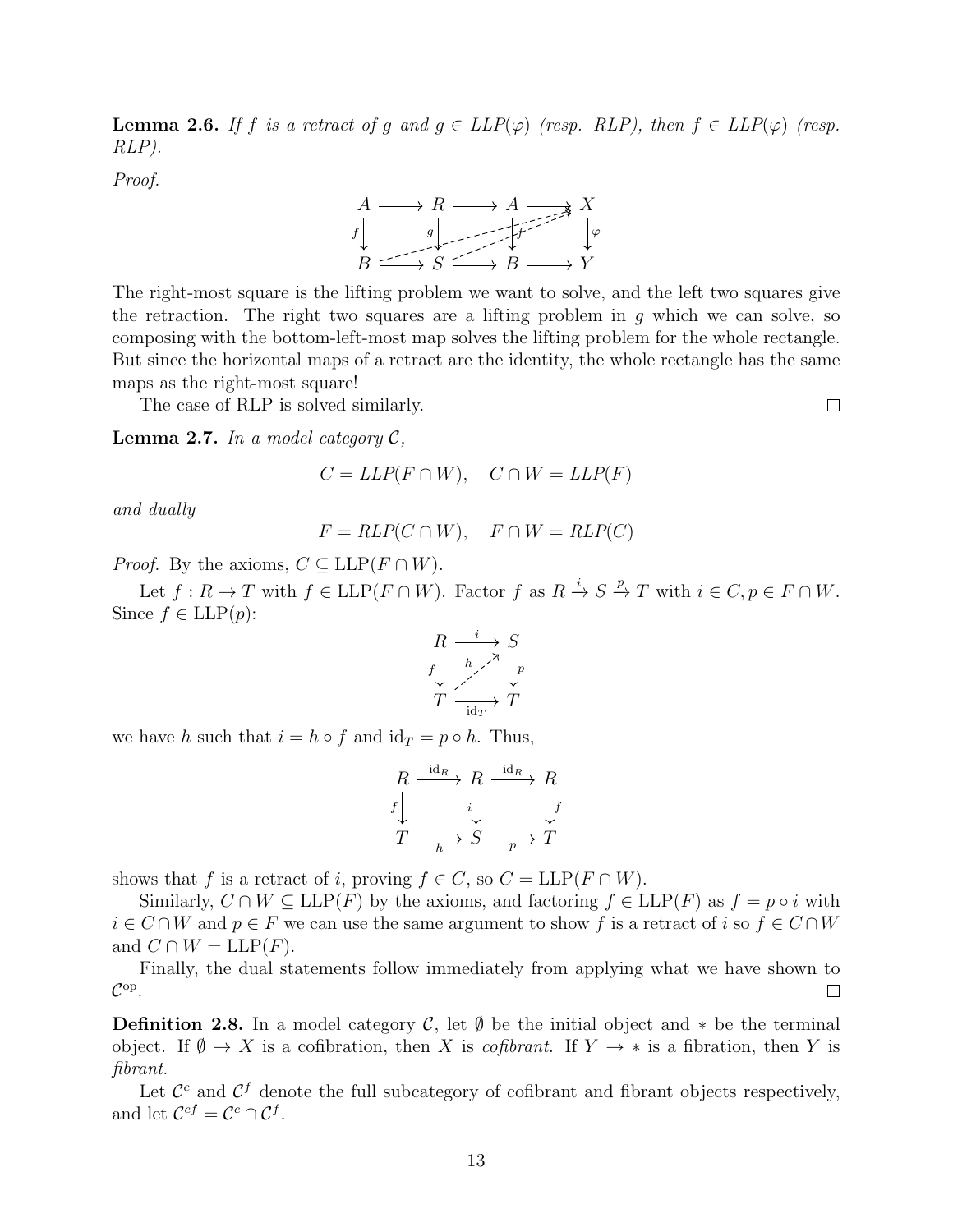For any X, we can factor  $\emptyset \to X$  through QX such that QX is cofibrant and  $q_X: QX \to$ X is a natural trivial fibration (naturality follows from functoriality of the factorization). Similarly, we can find RX such that RX is fibrant and there is  $r_X : X \to RX$  is a natural trivial cofibration.

**Definition 2.9.** The functor  $C \to C^c$  mapping  $X \mapsto QX$  is the *cofibrant replacement functor*, and the functor  $C \to C^f$  mapping  $X \to RX$  is the *fibrant replacement functor*.

#### <span id="page-13-0"></span>2.2 Cofibrantly Generated Model Categories

By the previous lemma, to define a model structure it suffices to define W and C (resp.  $F$ ), and F (resp. C) is defined as  $LLP(F \cap W)$  (resp.  $RLP(C \cap W)$ ).

It turns out we can (sometimes) define a model category with even less data. This requires a bit of set up.

**Definition 2.10.** Let  $I \subset \text{Mor}(\mathcal{C})$ . An *I*-diagram is

$$
Z_0 \to Z_1 \to \dots
$$

such that each  $Z_k \to Z_{k+1}$  is a pushout of elements of I.

An object  $X \in \mathcal{C}$  is *I*-small if for any *I*-diagram there is a bijection

$$
\text{colim}_{k} \text{Hom}(X, Z_{k}) \xrightarrow{\simeq} \text{Hom}(X, \text{colim}_{k} Z)
$$

**Theorem 2.11.** Let C be a co/complete category, let  $W \subset \mathcal{C}$ , and let  $I, J \subset Mor(\mathcal{C})$  satisfying

- W contains all isomorphisms, satisfies two-out-of-three, and is closed under retracts
- $RLP(I) = RLP(J) \cap W$
- Domains of I (resp. J) are I-small (resp. J-small)
- Colimits of J-diagrams are in  $W \cap LLP(RLP(I))$

Then C has a model structure with  $W = W$ ,  $F = RLP(J)$ , and  $C = LLP(RLP(I))$ .

In such a case, we call  $\mathcal C$  cofibrantly generated.

Proof sketch. The retract axiom holds by our lemma that retracts preserve lifting properties. We are given two-out of three. We are given  $C \subset \text{LLP}(F \cap W)$ , and  $C \cap W \subset \text{LLP}(F)$  will follow from the other axioms once we have factorization (see [\[3\]](#page-55-3) Theorem 2.1.19 for details).

The proof of factorization will follow from the *small object argument*, which we now explain.  $\Box$ 

**Theorem 2.12** (Small Object Argument). Suppose C is cocomplete and  $I \subset Mor(C)$  such that domains of maps in I are I-small. Then there is a functorial factorization  $(\gamma, \delta)$  on all  $f \in \mathcal{C}$  such that  $\gamma(f)$  is the colimit of an I-diagram, and  $\delta(f) \in RLP(I)$ .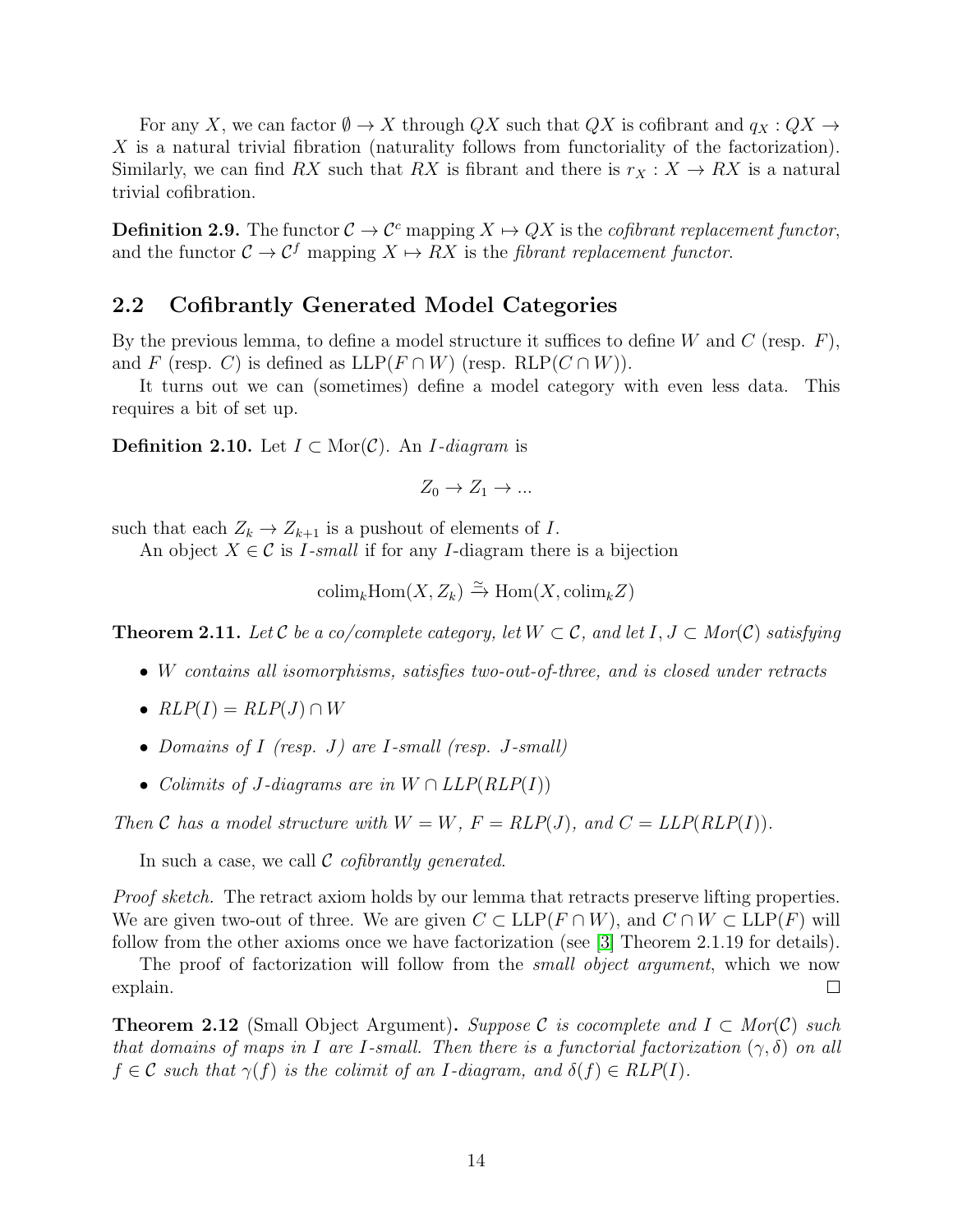Proof sketch. The proof uses transfinite induction, but we will gloss over the set-theoretical technicalities.

Fix  $f: X \to Y$ . Let  $Z_0 = X$  and  $\rho_0 = f$ . Assume  $Z_k$  and  $\rho_k: Z_k \to Y$  are defined. Let S be the set of diagrams of the form below with  $g_s \in I$ .

$$
\begin{array}{ccc}\nA \longrightarrow Z_k & \bigsqcup_{s \in S} A_s \longrightarrow Z_k \\
g_s \downarrow & \downarrow_{\rho_k} & \bigsqcup_{g_s} \downarrow & \downarrow \\
B \longrightarrow Y & \bigsqcup_{s \in S} B_s \longrightarrow Z_{k+1} \\
\end{array}
$$

Then define  $Z_{k+1}$  by the pushout on the right above, and let  $\rho_{k+1} : Z_{k+1} \to Y$  be induced by  $\rho_k$  and  $\bigsqcup_{s\in S} B_s \to Y$ .

Let  $Z = \text{colim}Z_k$ , and let  $\gamma : X \to Z$  be the composition of all  $Z_k \to Z_{k+1}$ . By construction,  $\gamma$  is the colimit of an *I*-diagram.

Let  $\delta: Z \to Y$  be induced as colim<sub>k</sub> $\rho_k$ . It remains to show that  $\delta \in RLP(I)$ . Let the outer diagram be the lifting problem, with  $g \in I$ .



By hypothesis, A is I-small, so  $\alpha \in \text{Hom}(A, Z) = \text{colim}_k \text{Hom}(A, Z_k)$  corresponds to some  $\alpha_k : A \to Z_k$ . By construction we have a map  $\beta_k : B \to Z_{k+1}$  that commutes with the diagram. Thus, the dotted line solves the lifting problem.  $\Box$ 

"Small object" refers to A since maps  $A \to Z$  must factor through some  $Z_k$ .

**Theorem 2.13. sSet** has a cofibrantly generated model structure, with  $f: X \to Y$  in W iff |f| is a weak homotopy equivalence,  $I = {\partial \Delta^n \to \Delta^n}_{n \geq 0}$  and  $J = {\Lambda^n_k \to \Delta^n}_{n \geq 0}$ .

Proof Sketch. It suffices to check the four conditions of the Theorem on cofibrantly generated categories.

The conditions on W follow from functoriality of  $\pi_n$  and the adjunction.

- Domains of I and J are I-small and J-small, because  $|\partial \Delta^n| \cong S^n$  and  $|\Lambda^n_k| \cong D^n$ are compact and therefore factor through a finite filtration, which applies thanks to adjunction.
- Since  $||$  is a left adjoint, it preserves colimits. And  $|\Lambda_k^n \to \Delta^n| \cong D^n \to D^n \times I$ . Given  $D^n \to X$  we have  $X \to D^n \times [0,1] \sqcup_{D^n} X$  is the inclusion into the mapping cylinder, so the colimit of a J-diagram is the inclusion into the mapping telescope which is a homotopy equivalence and so in W.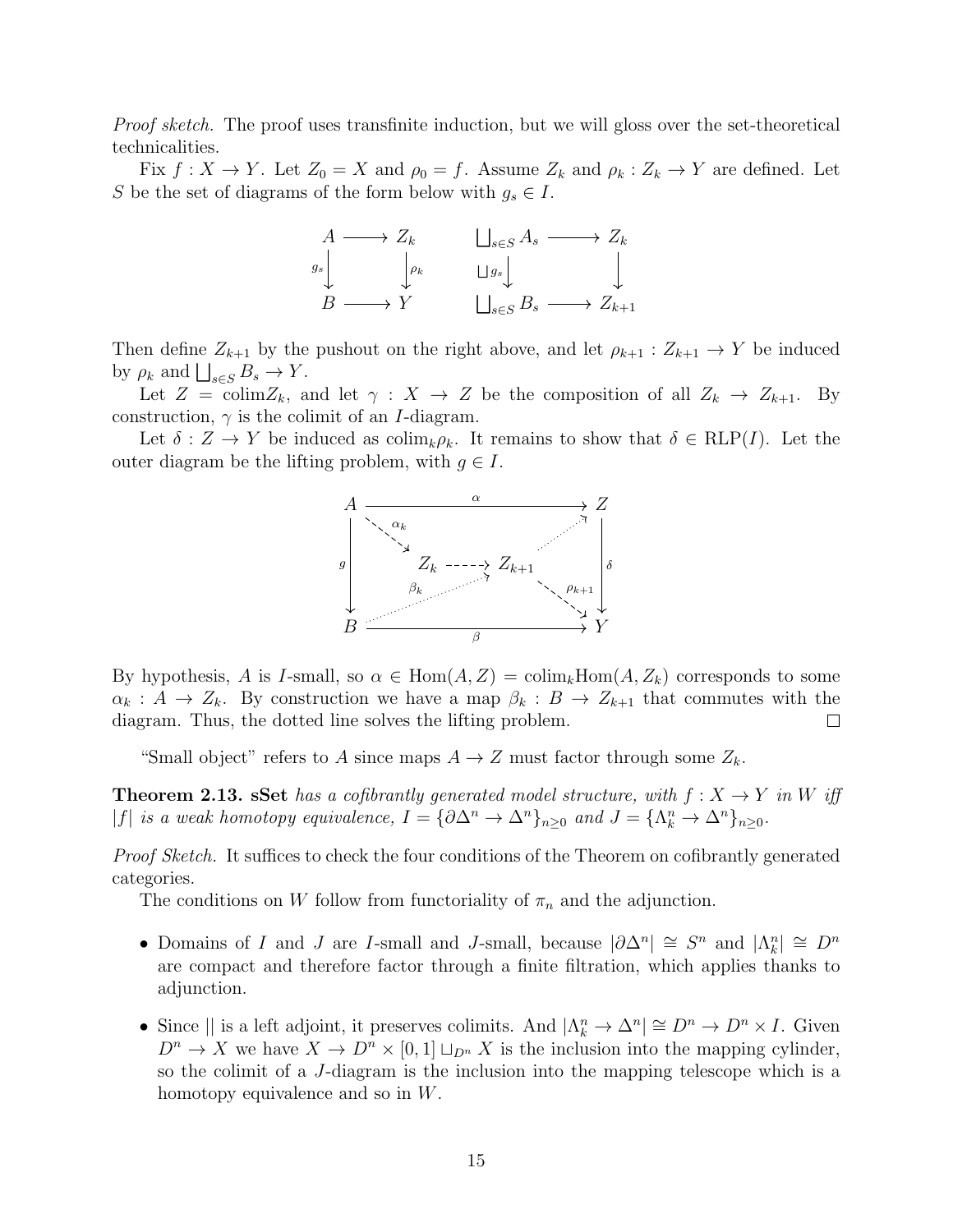- Tautologically  $I \subset \text{LLP}(\text{RLP}(I))$ , so pushouts of I are in  $\text{LLP}(\text{RLP}(I))$ . And since each element of J is the pushout of elements of I, we have  $J \subset \text{LLP}(\text{RLP}(I))$ . And thus colimits of J-diagrams are in  $LLP(RLP(I))$ .
- It just remains to show that  $RLP(I) = F \cap W$ . Again since elements of J are pushouts of elements of I, we have  $RLP(I) \subset RLP(J) = F$ .

Forweak equivalence, it is a fact ([\[2\]](#page-55-2) Lemma 4.3.2) that  $|f|$  is a fibration for  $f \in$  $RLP(I)$ , and by the LES on homotopy groups it suffices to show  $|f|$  has contractible fibers.It is also a fact ([\[2\]](#page-55-2) Lemma 4.3.1) that the fiber of  $|f|$  is  $|F|$ , where F is the fiber of f. Since fibers pullback,  $F \to \Delta^0$  is a fibration. Since products preserve lifting properties, can solve the following lifting problem:



which gives a homotopy between  $id_F$  and the constant map as desired. Thus, RLP(I) ⊆  $F \cap W$ .

It turns out that the reverse inclusion RLP(I)  $\supset F \cap W$  is much harder to show, and builds on Quillen's Theory of Minimal Fibrations. We forgo an explanation, citing [\[3\]](#page-55-3) Sections 3.3-3.6.

Remark. The fibrant objects of sSet are the Kan complexes.

Furthermore,

**Proposition 2.14.** A map  $f: K \to L$  in **sSet** is a cofibration iff it is level-wise injective. Thus, every simplicial set is cofibrant.

*Proof.* LLP(RLP)(I) is precisely generated by I via pushouts, transfinite composition, and retracts (see [Proposition 2.3;](http://nlab-pages.s3.us-east-2.amazonaws.com/nlab/show/cofibrantly+generated+model+category) the proof is a straightforward application of the small object argument/retract argument).

The maps of I are injective, and injections of simplicial sets are closed under pushouts/transfinite composition/retracts, so cofibrations are injective.

Conversely, if  $f: K \to L$  is injective, it is a countable composition of pushouts of coproducts of maps in  $I$ . Since these preserve lifting properties,  $f$  is a cofibration.  $\Box$ 

**Theorem 2.15. Top** has a cofibrantly generated model structure with  $W$  as weak homotopy equivalences,  $I = \{S^{n-1} \to D^n\}_{n\geq 0}$  and  $J = \{D^n \to (D^n \times [0,1])\}_{n\geq 0}$ . Then  $F = \{Serre\ fibrations\}$  and  $C = LLP(F \cap W)$ .

We omit the proof since it is similar to the case of **sSet**.

Corollary 2.16. Every topological space is fibrant.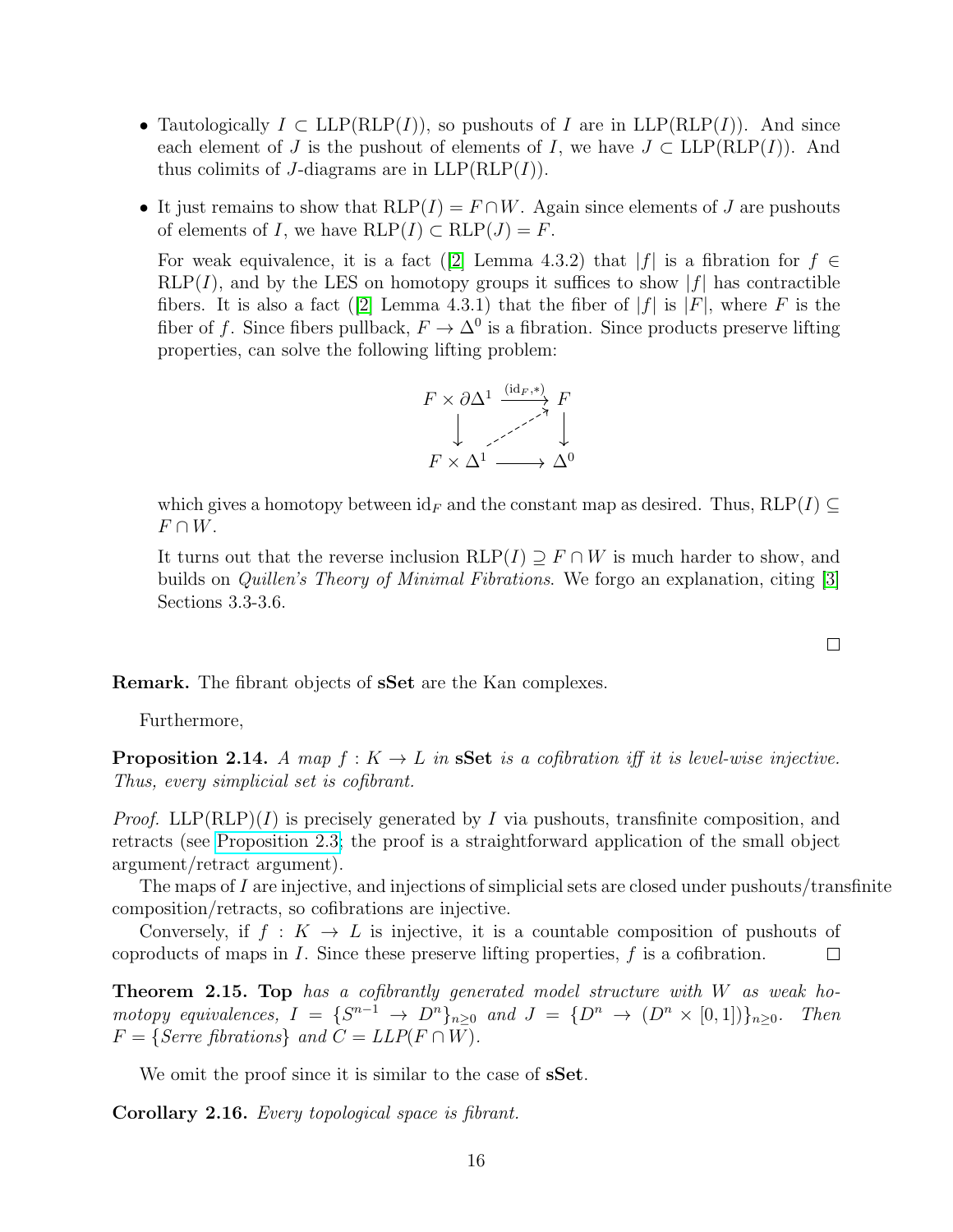*Proof.* Since  $D^n \to D^n \times [0,1]$  has a section (projection) the lifting problem is trivial.



 $\Box$ 

### <span id="page-16-0"></span>3 February 14

#### <span id="page-16-1"></span>3.1 Model Structures on Chain Complexes of Modules

As a refresher on what model structures are, we define a couple of them on the category of chain complexes of modules. This is a particularly important example, as our later work today will define the derived category of modules, and really of any abelian category. I won't prove much, but there are some important high-level ideas here.

**Proposition 3.1.** Let C be the category of complexes of R-modules in non-negative degree. Then there is a model structure on  $\mathcal C$  defined by

- W: quasi-isomorphisms
- F: surjective maps (degree-wise)
- C:  $LLP(F \cap W)$  (injective maps with projective cokernel, degreewise)

Proof reference. See [\[2\]](#page-55-2) 3.2.4 for details.

Corollary 3.2. In this model structure, all objects are fibrant. And cofibrant objects are precisely the complexes consisting of projective modules.

Proof idea. Clearly all complexes surject onto the terminal module.

Recall that an R-module P is projective iff it  $\emptyset \to P$  is in LLP(surjections). Using boundedness and quasi-isomorphism, we can lift degree-wise (might be good to do this in detail at some point).  $\Box$ 

Remark. For unbounded complexes, cofibrant implies each degree is a projective R-module. However, the converse does not hold in general.

Remark. Recall that cofibrant replacement gave a weak-equivalence with a cofibrant object. In this case, a cofibrant replacement is a projective resolution.

Note that for topological spaces, CW complexes are cofibrant objects,and every topological space is weakly equivalent to a CW complex.

Recall that Blumberg said "projective resolutions are secretly CW complexes". Maybe this is what he had in mind.

Dually, there is another model structure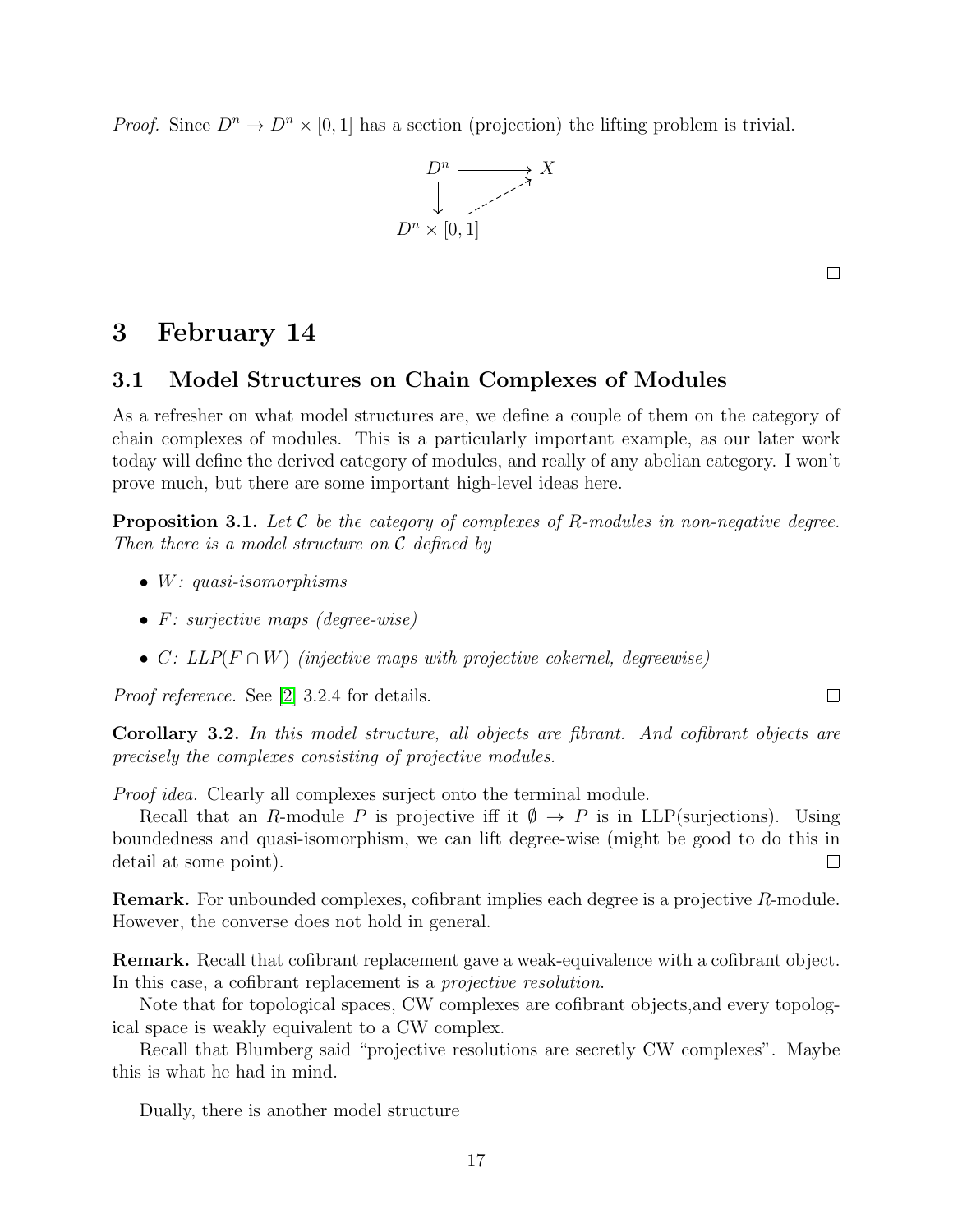**Proposition 3.3.** Let  $\mathcal{C}$  be the category of complexes of R-modules in non-negative degree. Then there is a model structure on C defined by

- W: quasi-isomorphisms
- C: injective maps (degree-wise)
- F:  $RLP(C \cap W)$  (surjective maps with injective kernel, degreewise)

Corollary 3.4. In this model structure, all objects are cofibrant. And fibrant objects are precisely the complexes consisting of injective modules.

Remark. Fibrant replacement is an injective resolution.

Remark. We could also have defined the projective model structure as cofibrantly generated with W quasi-isomorphisms,  $I = \{S^{n-1} \to D^n\}$  and  $J = \{0 \to D^n\}$ . Here  $S^n$  as the complex with R in degree n and 0 elsewhere, and  $D^n$  is  $R \stackrel{\text{id}}{\rightarrow} R$  in degrees n and  $n-1$  and 0 elsewhere.

In fact, this model structure is inherited directly from the Joyal model structure on **sSet** via the Dold-Kan correspondence.

#### <span id="page-17-0"></span>3.2 The Homotopy Category of a Model Category

**Definition 3.5.** For  $X \in \mathcal{C}$ , a *cylinder* is a diagram

$$
X\sqcup X \xrightarrow{\in C} C_X \xrightarrow{\in F\cap W} X
$$

If  $f_0, f_1 : X \to Y$  induce  $X \sqcup X \to Y$  that factors through  $C_X$ , then  $f_0$  and  $f_1$  and are left homotopic.

**Example.** If  $C = Top$  with the usual model structure, then we can take cylinder object

$$
X \sqcup X \xrightarrow{(i_0, i_1)} [0, 1] \times X \xrightarrow{\pi_X} X
$$

and the factor map  $[0, 1] \times X \to Y$  is our usual notion of homotopy.

Of course, there is a dual notion.

**Definition 3.6.** For  $Y \in \mathcal{C}$ , a path object is a diagram

$$
Y\xrightarrow{\in C\cap W}P_Y\xrightarrow{\in F}Y\times Y
$$

If  $f_0, f_1 : X \to Y$  induce  $X \to Y \times Y$  that factors through  $C_X$ , then  $f_0$  and  $f_1$  are right homotopic.

**Example.** If  $C = Top$  (convenient category) with the usual model structure, then we can take path object

$$
Y \xrightarrow{y \mapsto \{[0,1] \mapsto y\}} Y^{[0,1]} \xrightarrow{p \mapsto (p(0),p(1))} Y \times Y
$$

and the factor map  $X \to Y^{[0,1]}$  is the adjoint of the standard notion of homotopy.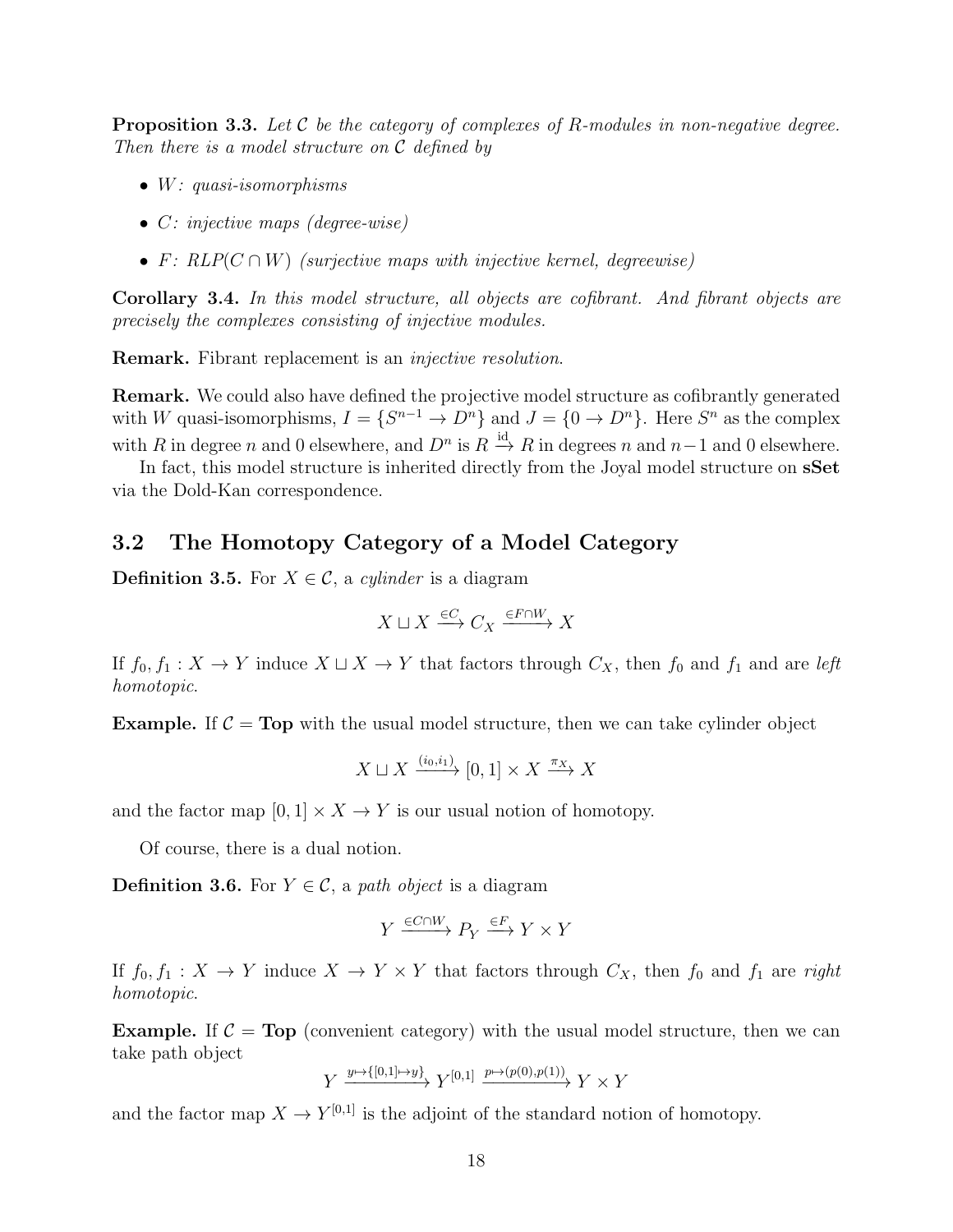**Lemma 3.7.** If X is cofibrant, left homotopy is an equivalence relation on maps  $X \to Y$ . If Y is fibrant, right homotopy is an equivalence relation for  $X \to Y$ .

Proof sketch. Reflexivity and symmetry hold in general, need the cofibrant condition for transitivity. See [\[3\]](#page-55-3) Proposition 1.2.5 for details.  $\Box$ 

**Remark.** By duality, if X is cofibrant and Y is fibrant, left and right homotopy coincide.

**Definition 3.8.** Let C be a category, and  $W \subset \text{Mor}(\mathcal{C})$ . A localization of C with respect to W is a functor  $F: \mathcal{C} \to \mathcal{D}$  carrying all arrows of W to isomorphisms, such that

- If  $f': \mathcal{C} \to \mathcal{D}'$  carries W to isomorphisms, then  $\exists (g, \theta)$  with  $g: \mathcal{D} \to \mathcal{D}'$  and natural isomorphism  $\theta : f' \stackrel{\simeq}{\rightarrow} g \circ f$ .
- If  $(g', \theta')$  is another such pair,  $\exists!$  natural isomorphism  $\alpha : g \to g'$  commuting with  $\theta$ and  $\theta'$ .

**Remark.** This exists, as we can form the free category  $F(C, W^{-1})$  and then impose the relations

$$
id_A = (1_A),
$$
  $(f, g) = (g \circ f),$   $id_{dom(w)} = (w, w^{-1}),$   $id_{codom(w)} = (w^{-1}, w)$ 

See [\[3\]](#page-55-3) Lemma 1.2.2 to check that this satisfies the universal property.

**Definition 3.9.** The homotopy category  $Ho(\mathcal{C})$  of a model category  $\mathcal{C}$  is the localization at W.

Proposition 3.10. The inclusion functors induce equivalences of categories

$$
Ho(\mathcal{C}^{cf}) \to Ho(\mathcal{C}^*) \to Ho(\mathcal{C})
$$

 $(for \, * = c, f).$ 

*Proof.* We will show that Q and R induce inverse functors. If  $X \to Y$  is a weak equivalence, then by two-out-of-three,  $QX \rightarrow Y$  is a weak equivalence and  $QX \rightarrow QY$  is a weak equivalence.



Thus, Q induces functors  $\text{Ho}(\mathcal{C}^c) \to \text{Ho}(\mathcal{C})$  and likewise for R.

And  $q_X$  gives natural weak equivalences  $q \circ i \to 1_{\mathcal{C}}$  and  $i \circ Q \to 1_{\mathcal{C}}$ , which descend to natural isomorphisms on the homotopy categories. Thus,  $Ho(Q)$  and  $Ho(i)$  are inverse equivalences of categories, and likewise for  $Ho(R)$ .  $\Box$ 

The great thing (we will see later why this is so useful) is that the fibrant/cofibrant homotopy categories have a description in terms of actual homotopy.

**Theorem 3.11** (Whithead). In  $\mathcal{C}^{cf}$ , weak equivalences are precisely the homotopy equivalences.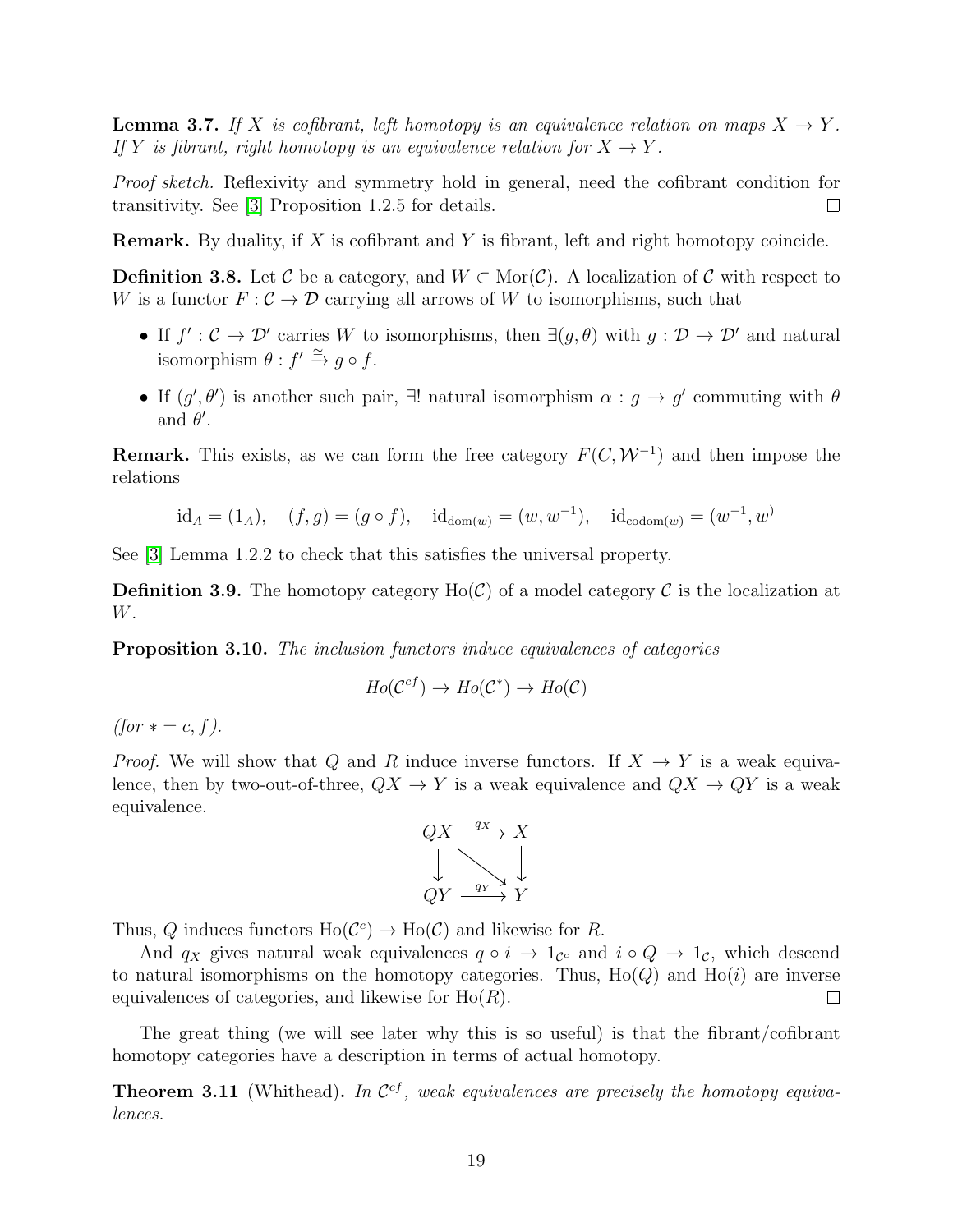Proof idea. Entirely formal, using axioms and definitions. See [Theorem 3.2.](https://math.jhu.edu/~dfuente6/notes/homotopymodelcat.pdf)

This is easy to show, but much harder to prove in the case of topological spaces. Reason: all the heavy lifting went into proving the model structure for Top.

**Proposition 3.12.** There is a unique isomorphism of categories  $C^{cf}/ \sim \rightarrow Ho(C^{cf})$ , and it is the identity on objects.

*Proof idea.* Go through and check that  $\mathcal{C}^{cf}$  satisfies the universal property of Ho( $\mathcal{C}^{cf}$ ). See [\[3\]](#page-55-3) Corollary 1.2.9 for details.

**Remark.** For bounded chain complexes with the projective/injective model structure,  $\mathcal{C}^{cf}$ are projective/injective complexes.

#### <span id="page-19-0"></span>3.3 Quillen Adjunction and Derived Functors

**Definition 3.13.**  $F: \mathcal{C} \leftrightarrow \mathcal{D}: G$  adjoint functors between model categories form a *Quillen* adjunction if

- $\bullet$  F preserves cofibrations and trivial cofibrations
- $\bullet$  G preserves fibrations and trivial fibrations

**Remark.** The two bullet points above are equivalent, because  $F(f) \in LLP(g) \iff f \in$  $LLP(G(q))$  by naturality of the adjunction.

$$
F(A) \longrightarrow X \qquad A \longrightarrow G(X)
$$
  
\n
$$
F(f) \downarrow \qquad \qquad \downarrow \qquad f \downarrow \qquad \qquad \downarrow
$$
  
\n
$$
F(B) \longrightarrow Y \qquad B \longrightarrow G(Y)
$$

**Theorem 3.14.** A Quillen adjunction  $F: \mathcal{C} \leftrightarrow \mathcal{D}: G$  induces an adjunction

$$
LF: Ho(C) \leftrightarrow Ho(D): RG
$$

Remark. The functors LF and RG satisfy a universal property that makes them derived functors. Given a functor  $F: \mathcal{C} \to \mathcal{C}'$ , the left derived functor  $LF: \mathcal{C}[W^{-1}] \to \mathcal{C}'[W^{-1}]$  is part of the universal pair  $(LF, \alpha)$  such that in the following diagram



there is a natural transformation  $\alpha : LF \circ Q \to Q \circ f$ . For the right derived functor, there is a natural transformation  $Q \circ F \to RF \circ Q$ . See [\[2\]](#page-55-2) 3.4.1 for more.

**Lemma 3.15.** F preserves weak equivalence of cofibrant objects, G preserves weak equivalence of fibrant objects.

20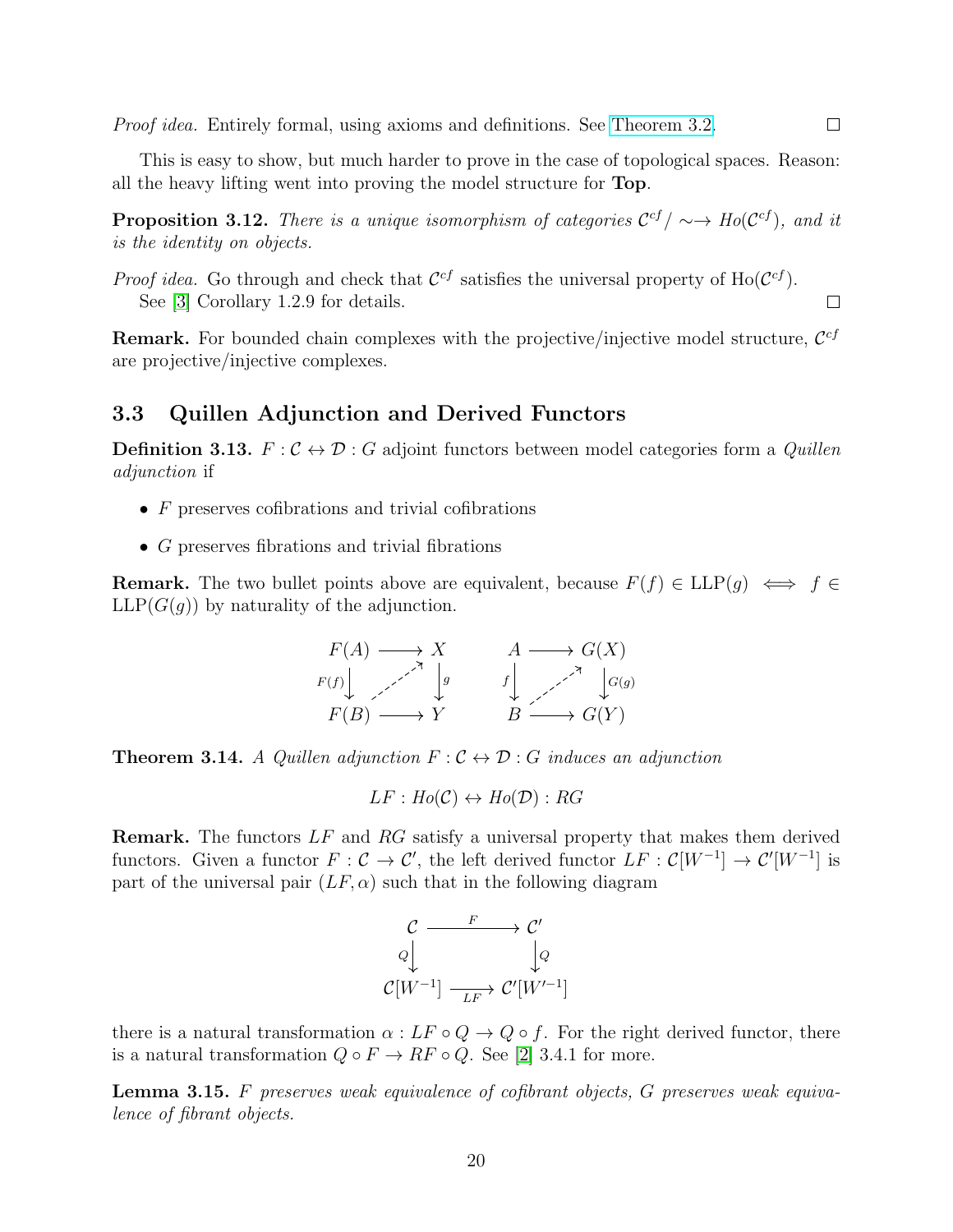*Proof.* Let  $A, B \in \mathcal{C}^c$  and  $f : A \to B$  with  $f \in W_{\mathcal{C}}$ . Factor  $A \sqcup B \xrightarrow{(f, id)}$  as  $A \sqcup B \xrightarrow{p} C \xrightarrow{q} B$ with  $p \in C$ ,  $q \in F \cap W$ .

Since  $\{\}\rightarrow A$  and  $\{\}\rightarrow B$  are in C, their pushouts  $i:A\rightarrow A\cup B$  and  $j:B\rightarrow A\cup B$ are in C; and  $p \in C$  so  $p \circ i, p \circ j \in C$ .

Since  $q \circ p \circ i = f$  and  $q \circ p \circ j = id_B$  are in W, and  $q \in W$ , so  $p \circ i, p \circ j \in C \cap W$  by two-out-of-three.

By Quillen condition,  $F(p \circ i)$ ,  $F(p \circ j) \in C \cap W$ . Since  $F(q) \circ F(p \circ j) = F(q \circ p \circ j) = F(\mathrm{id}_B) = \mathrm{id}_{F(B)} \in W$ , so  $F(q) \in W$ . Thus,  $F(f) = F(q \circ p \circ i) = F(q) \circ F(p \circ i) \in W$ . And G preserving weak equivalences of fibrant objects follows dually.

*Proof of Theorem.* By the lemma, F descends to a well-defined functor  $Ho(\mathcal{C}^c) \to Ho(\mathcal{D})$  and G descends to a well-defined functor  $\text{Ho}(\mathcal{D}^f) \to \text{Ho}(\mathcal{C})$ . But by the equivalence of homotopy categories, we have well-defined functors  $F, G$  between  $Ho(\mathcal{C})$  and  $Ho(\mathcal{D})$ .

For  $X \in \mathcal{C}^c$  and  $Y \in \mathcal{D}^f$  we want a natural isomorphism

 $\varphi: \text{Hom}_{\text{Ho}(\mathcal{D})}(FX, Y) \leftrightarrow \text{Hom}_{\text{Ho}(\mathcal{C})}(X, GY)$ 

But we have natural isomorphisms

 $\text{Hom}_{\text{Ho}(\mathcal{D})}(FX, Y) \leftrightarrow \text{Hom}_{\mathcal{D}}(FX, Y)/\sim, \quad \text{Hom}_{\text{Ho}(\mathcal{C})}(X, GY) \leftrightarrow \text{Hom}_{\mathcal{C}}(X, GY)/\sim$ 

where  $\sim$  is left/right homotopy.

Thus, we just need to verify that  $\varphi$  respects homotopy relations. Suppose  $f, g: FX \to Y$ are homotopic, with path object Y' and right homotopy  $H : FX \to Y'$ . Since G preserves products/fibrations/ $W_{\mathcal{D}^f}$  we have  $G(Y')$  is a path object for  $G(Y)$ . Thus,  $\varphi(H): X \to G(Y')$ is a right homotopy from  $\varphi f$  to  $\varphi q$ .

Conversely, let  $\varphi f$  and  $\varphi g$  be homotopy, with cylinder object X' for X and left homotopy  $H: X' \to G(Y)$ . Then since F preserves coproducts/cofibrations/W<sub>C</sub> we have  $F(X')$  a path object for  $F(X)$ , so  $\varphi^{-1}(H): FX' \to Y$  a left homotopy from f to g.  $\Box$ 

#### <span id="page-20-0"></span>3.4 Homotopy (co)limits

This section is a bit of a tangent, but is an important application of Quillen adjunctions. We will sketch out the main ideas.

**Definition 3.16.** Let  $\mathcal{C}$  a model category and  $D$  a small category (think diagram). The projective model structure on the functor category  $\mathcal{C}^D$  (if it exists) has

- W is object-wise weak equivalences in  $\mathcal C$
- $F$  is object-wise fibrations in  $\mathcal C$

and the *injective model structure* on  $\mathcal{C}^D$  (if it exists) has

- W is object-wise weak equivalences in  $\mathcal C$
- C is object-wise cofibrations in  $\mathcal C$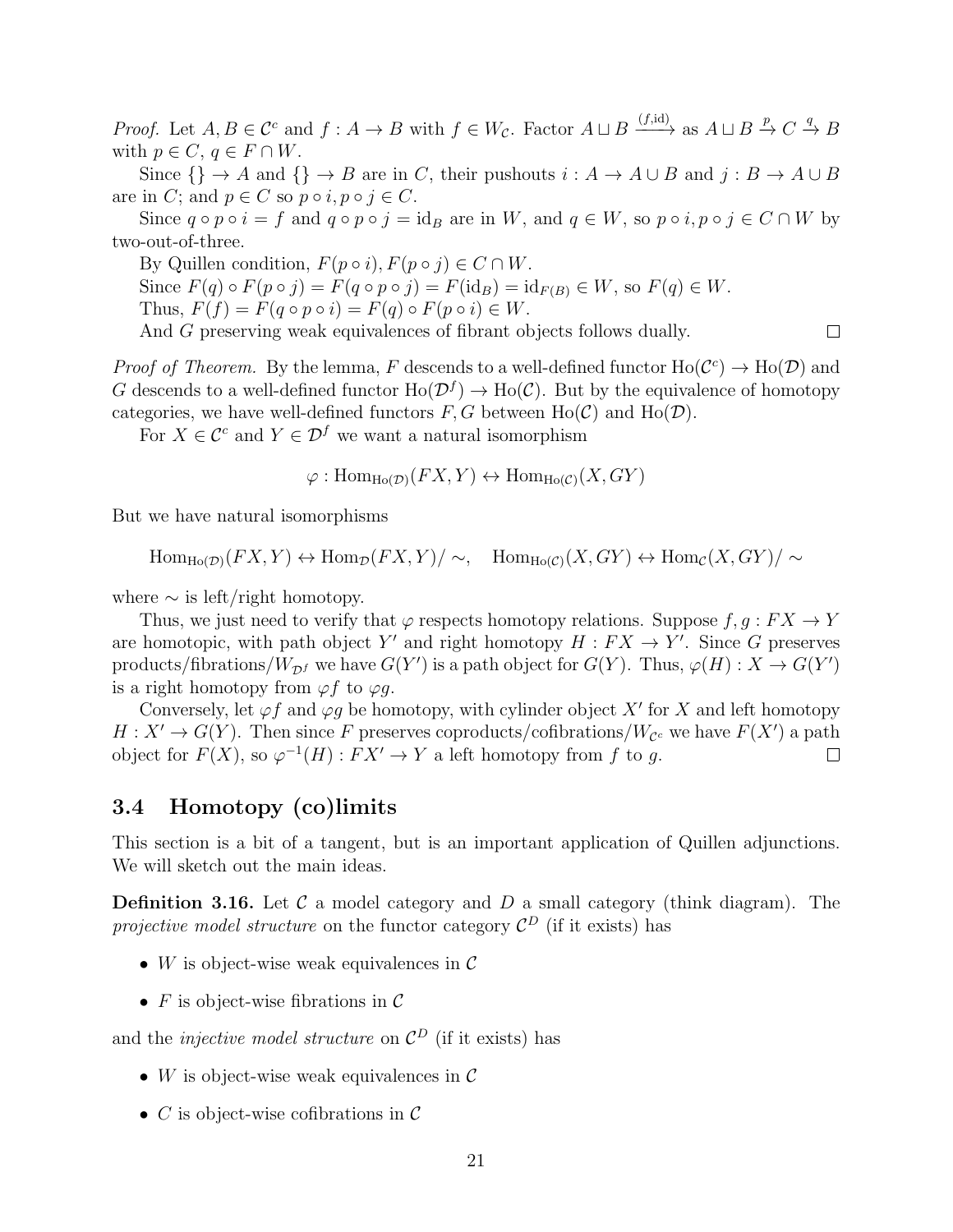**Lemma 3.17.** For C a cofibrantly generated model category and D a small category,  $C^D$ admits a projective model structure.

**Proposition 3.18.** Let  $\mathcal{C}^D$  have a well-defined projective model structure. Then the colimit functor  $(C^D)_{proj} \to C$  is a left Quillen functor. Dually, if  $C^D$  has a well-defined injective model structure, then the limit functor  $(C^D)_{inj} \to C$  is a right Quillen functor.

*Proof.* Recall that the colimit functor is left adjoint to the diagonal functor  $\Delta : \mathcal{C} \to \mathcal{C}^D$ . Thus, it suffices to show that  $\Delta$  is a right Quillen functor; this is immediate since both F and W are define point-wise.

The dual statement follows dually.

**Definition 3.19.** If  $\mathcal{C}^D$  has the projective model structure, then the *homotopy colimit* functor is the total left derived functor of colimit. Dually, if  $\mathcal{C}^D$  has the injective model structure, the homotopy limit is the total right derived functor of limit.

Example. Constructions such as homotopy fiber and homotopy cofiber.

Theorem 3.20. Homotopy (co)limits exist for all model categories.

Proof reference. Uses additional theory of homotopical categories, as well as Reedy model structures on functor categories.

See [here](https://publish.uwo.ca/~mvergura/Homotopy%20colimits.pdf) for details.

#### <span id="page-21-0"></span>3.5 Quillen Equivalence

**Definition 3.21.** A Quillen adjunction  $F : \mathcal{C} \leftrightarrow \mathcal{D} : G$  is a *Quillen equivalence* if for any  $X \in \mathcal{C}^c$  and  $Y \in \mathcal{D}^f$ ,

$$
\{a: X \to G(Y)\} \in W \iff \{a': F(x) \to Y\} \in W
$$

A Quillen equivalence is NOT an equivalence of categories. However:

**Proposition 3.22.** A Quillen adjunction  $F : C \leftrightarrow D : G$  is a Quillen equivalence if and only if

$$
LF: Ho(C) \leftrightarrow Ho(\mathcal{D}): RG
$$

is an equivalence.

Proof. The latter is equivalent to the unit and counit being isomorphisms in the homotopy category, which is equivalent to their being weak equivalences.

Consider the unit  $u : id_{\mathcal{C}} \to RG \circ LF$ . For any  $C \in \mathcal{C}^f$ , we can explicitly write  $(RG \circ$  $LF(C) = G(D)$  for  $D \in \mathcal{D}^f$  and  $\{F(C) \to D\} \in W_{\mathcal{D}}$ .

Thus,  $u_C$  is a weak equivalence iff  $\{F(C) \to D\} \in W_{\mathcal{D}} \implies \{C \to G(D)\} \in W_{\mathcal{C}}$ . Likewise, for v the counit,  $v_D$  is a weak equivalence iff the converse holds. These two conditions are the definition of a Quillen equivalence.  $\Box$ 

**Proposition 3.23.** The identity functor induces a Quillen equivalence between the projective and injective model structures on  $Ch_{+}(R)$ .

 $\Box$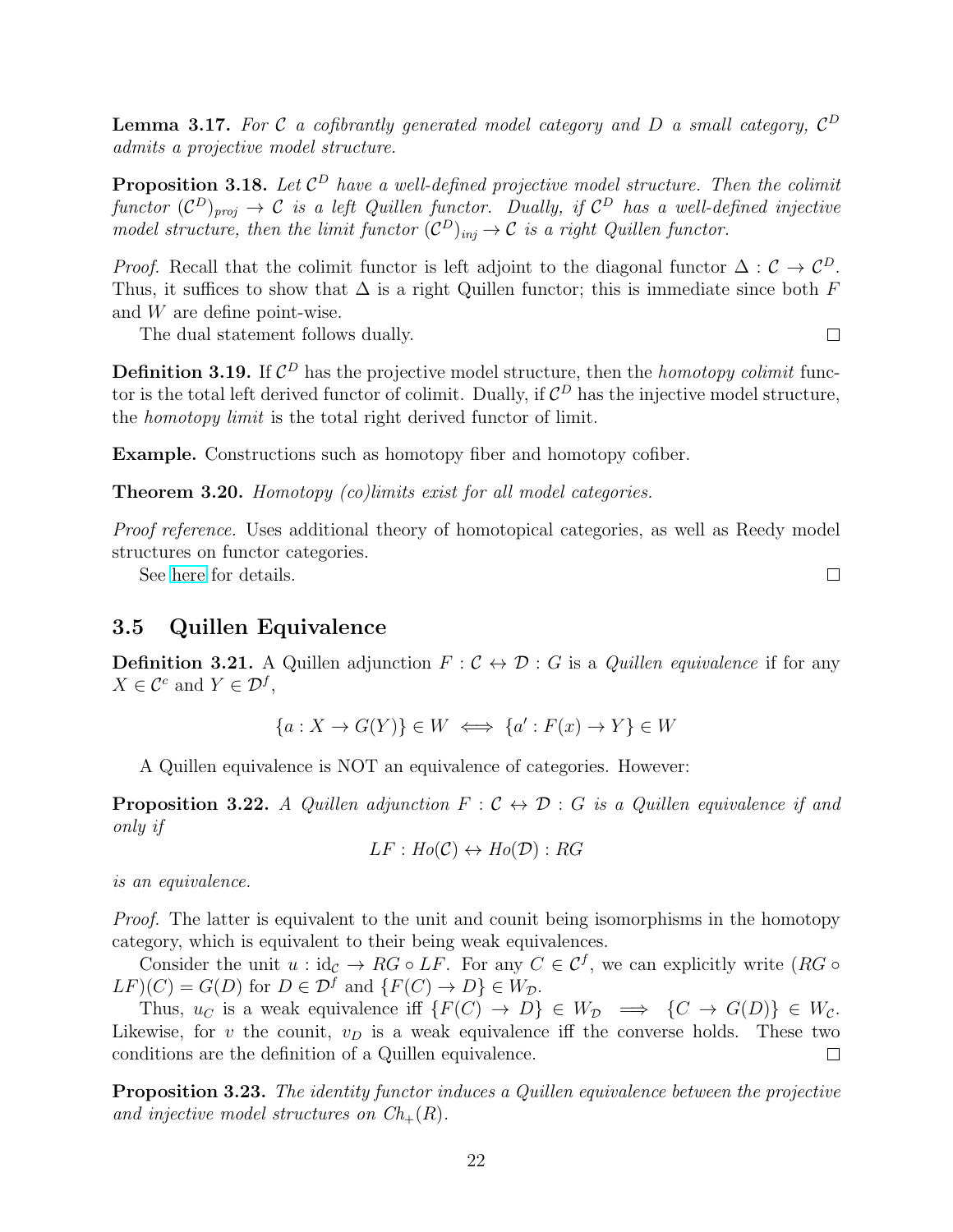Proof. Obviously the identity is an adjunction. Since cofibrations in the projective model structure and a subset of injections, which are cofibrations in the injective model structure, this is a Quillen adjunction. And it preserves weak equivalences, since the are defined the same way in both structures, so it is a Quillen equivalence.  $\Box$ 

**Remark.** Any map  $f: R \to R'$  induces a Quillen adjunction between  $\text{Ch}_+(R)$  and  $\text{Ch}_+(R')$ via induction and restriction, and this is a Quillen equivalence iff  $f$  is an isomorphism.

See [\[3\]](#page-55-3) end of Section 2.3 for more.

**Proposition 3.24.** Suppose  $F : \mathcal{C} \leftrightarrow \mathcal{D} : G$  is an adjunction between model categories, with C cofibrantly generated by I, J. Then F, G form a Quillen adjunction iff  $F(I)$  are cofibrations and  $F(J)$  are trivial cofibrations.

Proof reference. See [\[3\]](#page-55-3) Lemma 2.1.20; straightforward application of the axioms and adjunction.  $\Box$ 

Theorem 3.25. There is a Quillen equivalence

$$
||: \mathbf{sSet} \leftrightarrow \mathbf{Top}: Sing
$$

Proof. To see that we have a Quillen adjunction, it suffices to see that

$$
|I| = \{ |\partial \Delta^n \to \Delta^n| \} = \{ S^n \to D^n \}
$$

is a cofibration, and

$$
|J|=\{|\Lambda^n_k\to\Delta^n|\}=\{D^n\to D^n\times[0,1]\}
$$

is a trivial cofibration.

To prove Quillen equivalence, let S be a simplicial set and X a topological space. Then  $S$  is automatically cofibrant and  $X$  is automatically fibrant. Thus, we just need to prove

$$
\{ |S| \to X \} \in W \iff \{ S \to \text{Sing}(X) \} \in W
$$

The latter is equivalent to  $\{|S| \to |\text{Sing}(X)|\} \in W$ , so it suffices to show that  $|\text{Sing}(X)| \to$  $|X|$  is a weak homotopy equivalence, and a homotopy equivalence can be checked explicitly, such as by the [first answer here.](https://mathoverflow.net/questions/171662/why-does-the-singular-simplicial-space-geometrically-realize-to-the-original-spa)  $\Box$ 

### <span id="page-22-0"></span>4 February 28

So far, quasicategories are our only model for infinity categories. Today we will see other structures that manage higher homotopical data and realize the concept of infinity categories. These will tie in with our work on model theory, and will set up the Grothendieck construction and Yoneda lemma for next time — which enable all manner of categorical constructions.

We will omit most proofs. Anyway, they are formal consequences of model structures and/or simplicial technology, and resemble proofs we've seen before.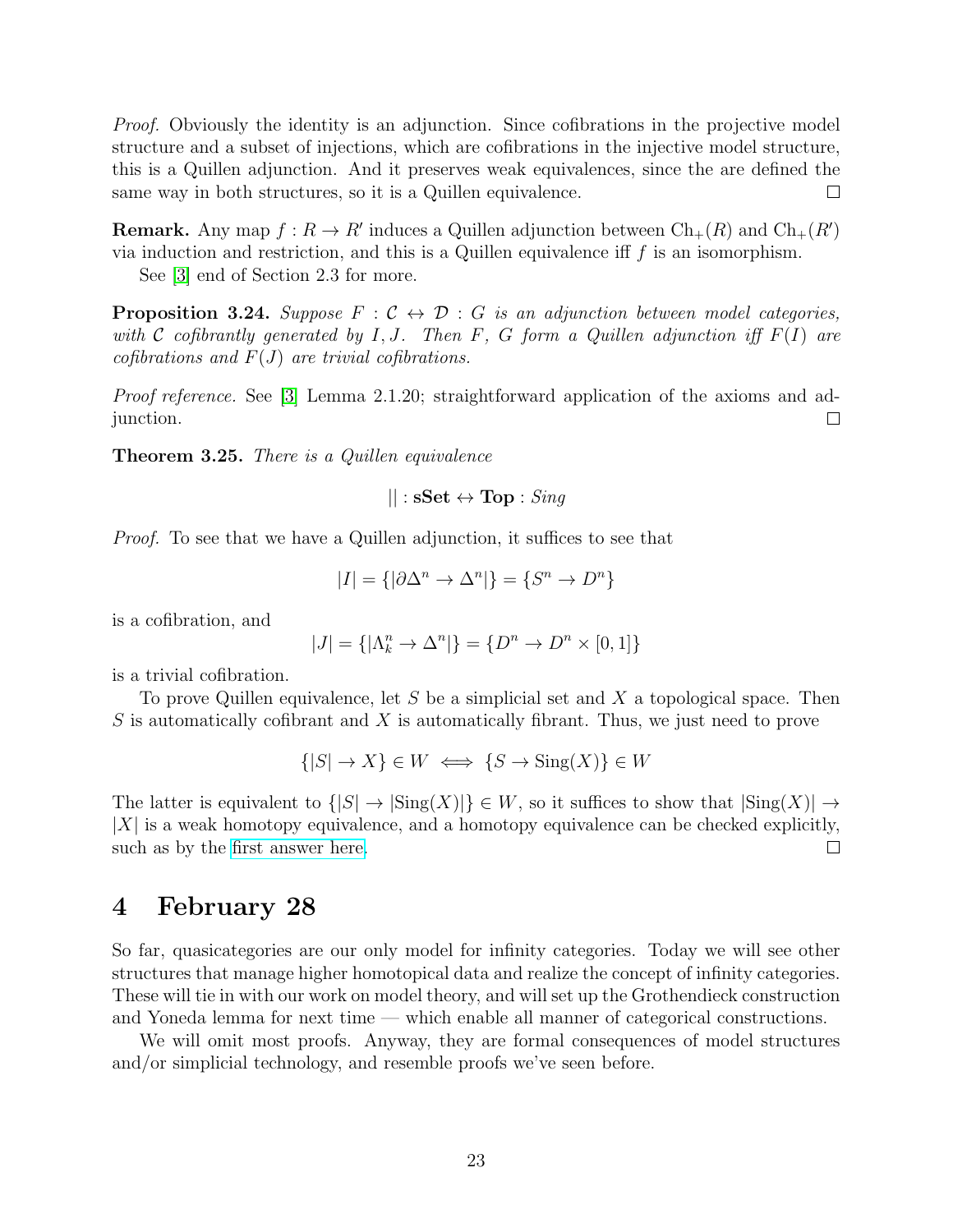#### <span id="page-23-0"></span>4.1 Simplicial Categories

Recall, given a category C, the nerve  $N(\mathcal{C}) \in \mathbf{sSet}$  was defined by  $N(\mathcal{C})_n = \{ [n] \to \mathcal{C} \}$  (or, equivalently, n-simplices are n-compositions).

And recall the homotopy category of a quasi-category  $X$  was defined by

$$
\operatorname{Hom}_{\operatorname{Ho}(X)}(x, y) = \pi_0(\operatorname{Hom}_X^R(x, y))
$$

Now, we show an important result which we mentioned but brushed over last semester.

**Theorem 4.1.** Let h be the left adjoint of the nerve functor:

$$
h:\mathbf{sSet}\leftrightarrow\mathbf{Cat}:N
$$

Then for any quasi-category X, canonically  $h(X) \cong Ho(X)$ .

*Proof idea.* If X is a quasi-category, a map  $X \to N(\text{Ho}(X))$  consists of

- a map  $f: X_0 \to \mathrm{Ob}(\mathrm{Ho}(X))$
- for  $a \in X_1$  an assignment  $f(a) \in \text{Hom}_{\mathcal{C}}(f(d_1a), f(d_0a))$
- for  $\alpha \in X_2$  a composition whose face maps give relations between  $f(a)$ ,  $f(a')$

and these relations are precisely homotopy equivalences.

 $\Box$ 

We will see a beefed up version of this adjunction when it comes to simplicial categories.

Definition 4.2. Let sCat be the category of simplicially enriched categories.

Note that given  $\mathcal{C} \in \mathbf{sCat}$ , we can define  $\pi_0(\mathbf{sCat})$  as the conventional category with  $Ob(\pi_0(\mathcal{C})) = Ob(\mathcal{C})$  and  $Hom_{\pi_0(\mathcal{C})}(X, Y) = \pi_0(Map_{\mathcal{C}}(X, Y)).$ 

Whereas our earlier adjunction lost information between **sSet** and **Cat**, our next adjunction will preserve information between sSet and sCat.

**Definition 4.3.** Let  $\mathfrak{C}^{[n]}$  be the simplicial category with objects [n] and mapping spaces  $\text{Map}_{\mathfrak{C}^{[n]}}(i,j) := N(P_{i,j})$  where

$$
P_{i,j} = \begin{cases} \emptyset & i > j \\ \text{Poset of subsets of } \{i, i+1, \dots, j\} \text{ that contain } \{i, j\} & i \le j \end{cases}
$$

with composition

 $\text{Map}_{\mathcal{C}^{[n]}}(i, j) \times \text{Map}_{\mathcal{C}^{[n]}}(j, k) \rightarrow \text{Map}_{\mathcal{C}^{[n]}}(j, k)$ 

given by taking the union.

The point is that we are just repackaging simplicial sets as simplicial categories. This gives us functors.

**Definition 4.4.** Let  $\mathfrak{C}: \mathbf{sSet} \to \mathbf{sCat}$  be defined by  $\mathfrak{C}(\Delta^n) = \mathfrak{C}^n$ , and extended by colimits. The homotopy coherent nerve functor  $\mathfrak{N}: \mathbf{sCat} \to \mathbf{sSet}$  is defined by  $\mathfrak{N}(\mathcal{C})_n = \text{Hom}_{\mathbf{sCat}}(\mathfrak{C}^n, \mathcal{C})$ .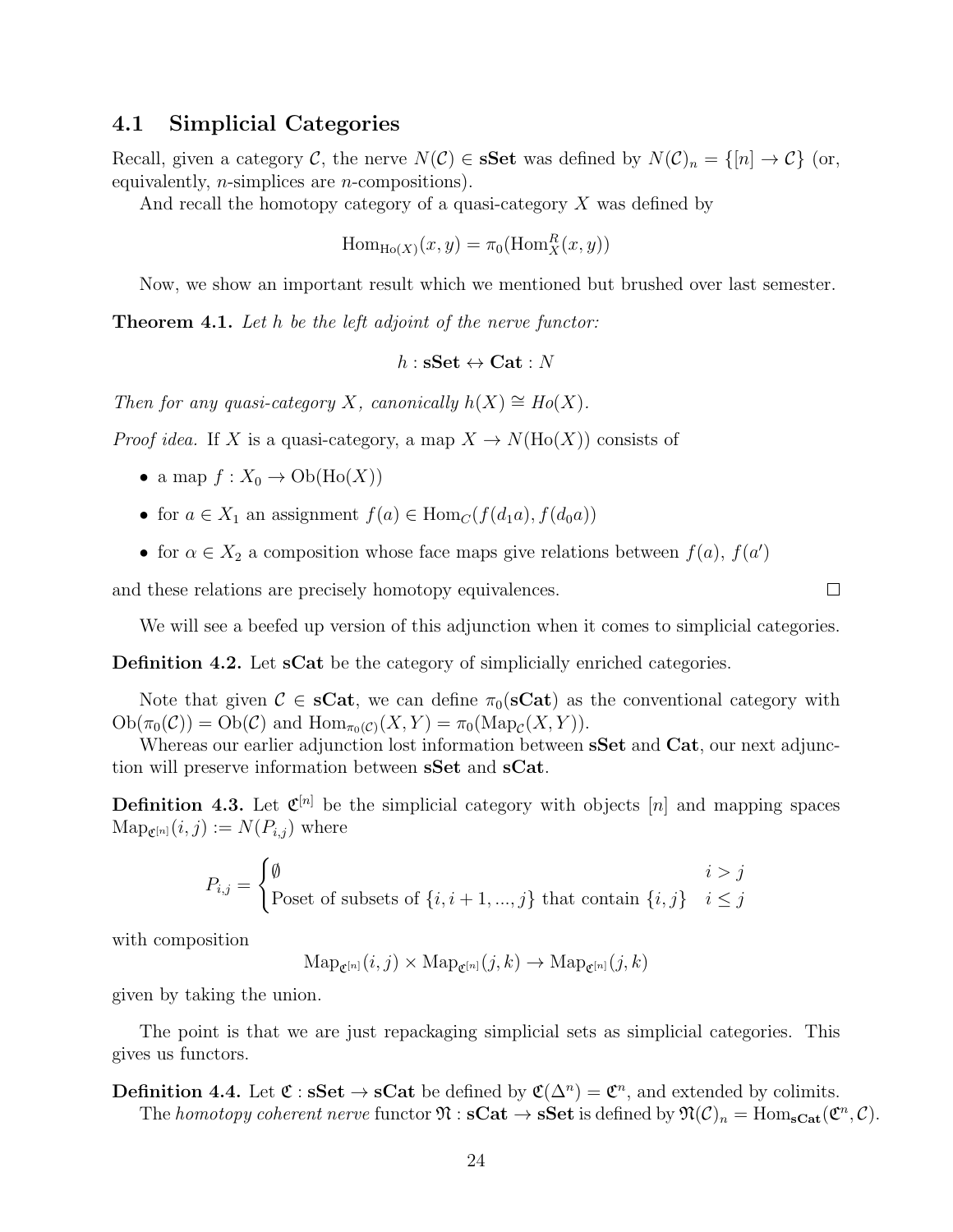Proposition 4.5. There is an adjunction

#### $\mathfrak{C}$  :  $\mathbf{sSet} \leftrightarrow \mathbf{sCat} : \mathfrak{N}$

We will see later that this is more than just an adjunction, wink wink.

Proposition 4.6. sCat has a model structure defined as follows. A map (simplicial functor)  $f: \mathcal{C} \to \mathcal{D}$  is

- a weak equivalence if
	- $-$  f induces a weak homotopy equivalence  $\text{Map}_{\mathcal{C}}(x, y) \to \text{Map}_{\mathcal{D}}(fx, fy)$  for all  $x, y \in$ C. This is a Dwyer-Kan equivalence.
	- f is essentially surjective
- $\bullet$  a fibration if
	- f induces a Kan fibration (i.e.,  $RLP(\Lambda_k^n \to \Delta_n)$ )  $Map_c(x, y) \to Map_p(fx, fy)$  for all  $x, y \in \mathcal{C}$
	- $-$  if  $\alpha$ :  $f(c) \rightarrow d$  is an equivalence in  $\mathcal D$  (i.e., an isomorphism in  $Ho(\mathcal D)$ ), then there is a lift  $a: c \to c'$  with  $c = f(c')$ ,  $\alpha = f(a)$

Remark. The main content is in the first conditions. In particularly, if we fix a set of objects  $\mathcal O$  and have f be the identity on objects, the latter conditions follow the former. This generality is enough for DK localization.

This model structure is cofibrantly generated. I won't bother giving or proving the details of  $I$  and  $J$ .

With this model structure, we have the following result

**Theorem 4.7.** There exists a model structure on **SSet** (the Joyal model structure) with

- Cofibrations are injective maps
- Weak equivalences are maps carried by  $\mathfrak C$  to DK equivalences of simplicial categories
- Fibrant objects are precisely the quasi-categories (RLP of inner horns)

And the adjoint pair  $(\mathfrak{C}, \mathfrak{N})$  is a Quillen equivalence.

This is a difficult theorem! But it is valuable: recall that this gives an equivalence of homotopy categories.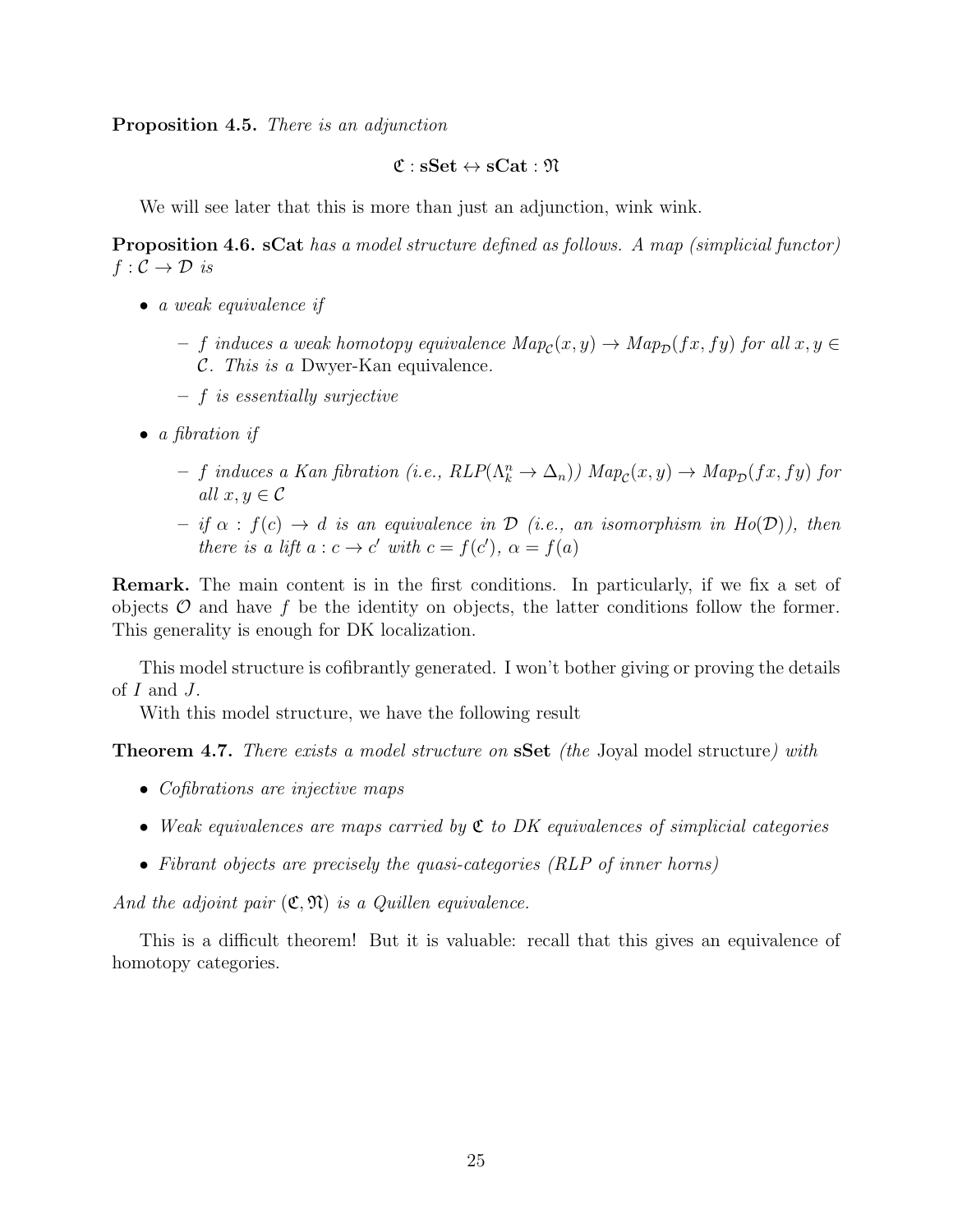#### <span id="page-25-0"></span>4.2 DK Localization

Now we will discuss derived functors in the setting of simplicial categories.

As before, we start with a naive notion of localization: for simplicial category  $\mathcal C$  with subcategory W, we can define  $\mathcal{C}[W^{-1}]$  as the simplicial category with *n*-cimplicies  $\mathcal{C}_n[W_n^{-1}]$ . DK localization will be the left derived version of this.

Recall that this satisfies a universal property, and can be computed as follows

$$
\begin{array}{ccc}\n\tilde{W} & \xrightarrow{\tilde{f}} & \tilde{C}^{\text{localization}}L(\mathcal{C}, W) \\
\downarrow p & & \downarrow q \\
W & \xrightarrow{f} & C\n\end{array}
$$

Let  $\tilde{W}$  be cofibrant, p a trivial fibration,  $\tilde{f}$  a cofibration and q a trivial fibration. Then let  $L(C, W) = \tilde{C}[W^{-1}].$ 

There is also an explicit construction  $L^H(C, W)$  called the Hammock version of DK localization. This is in [\[2\]](#page-55-2) 5.4.4, and was covered by Emily last semester. I don't expect you to remember it from then, but I also don't expect it to make any sense now, so I'll omit the details. Here are some key facts about DK localization.

**Proposition 4.8.** • Any arrow in W becomes an equivalence in  $L^H(C, W)$ 

- $\pi_0 L^H(\mathcal{C}, W) = \mathcal{C}[W^{-1}]$  (as usual, the homotopy category is naive localization)
- If C is a simplicial category with model structure, then the homotopy category of  $Ho(L^H(\mathcal{C}, W)) = Ho(\mathcal{C})$  (with the RHS taken as a model category).
- Quillen equivalence of model categories gives rise to an equivalence of DK localizations.

Thus, DK localization gives the "infinity category underlying a model category."

That is, assuming we think of simplicial categories as infinity categories. If we want to stick with quasi-categories, then the underlying infinity category is

$$
\mathfrak{N}(L^H(\mathcal{C},W)^f)
$$

#### <span id="page-25-1"></span>4.3 Segal Spaces

Let's motivate Segal spaces. Recall:

**Proposition 4.9.** N : Cat  $\rightarrow$  sSet is fully faithful, with X in the essential image iff either of the following two equivalent properties hold

 $\bullet$  Each map

 $X_n \to X_1 \times_{X_0} X_1 \times_{X_0} \ldots \times_{X_0} X_1$ 

 $(induced by Sp(n) \to \Delta^n)$  is bijective.

• Each map  $X_n \to Hom(\Lambda^n_i, X)$  for  $1 \leq i \leq n$  (induced by  $\Lambda^n_i \to \Delta^n$ ) is bijective.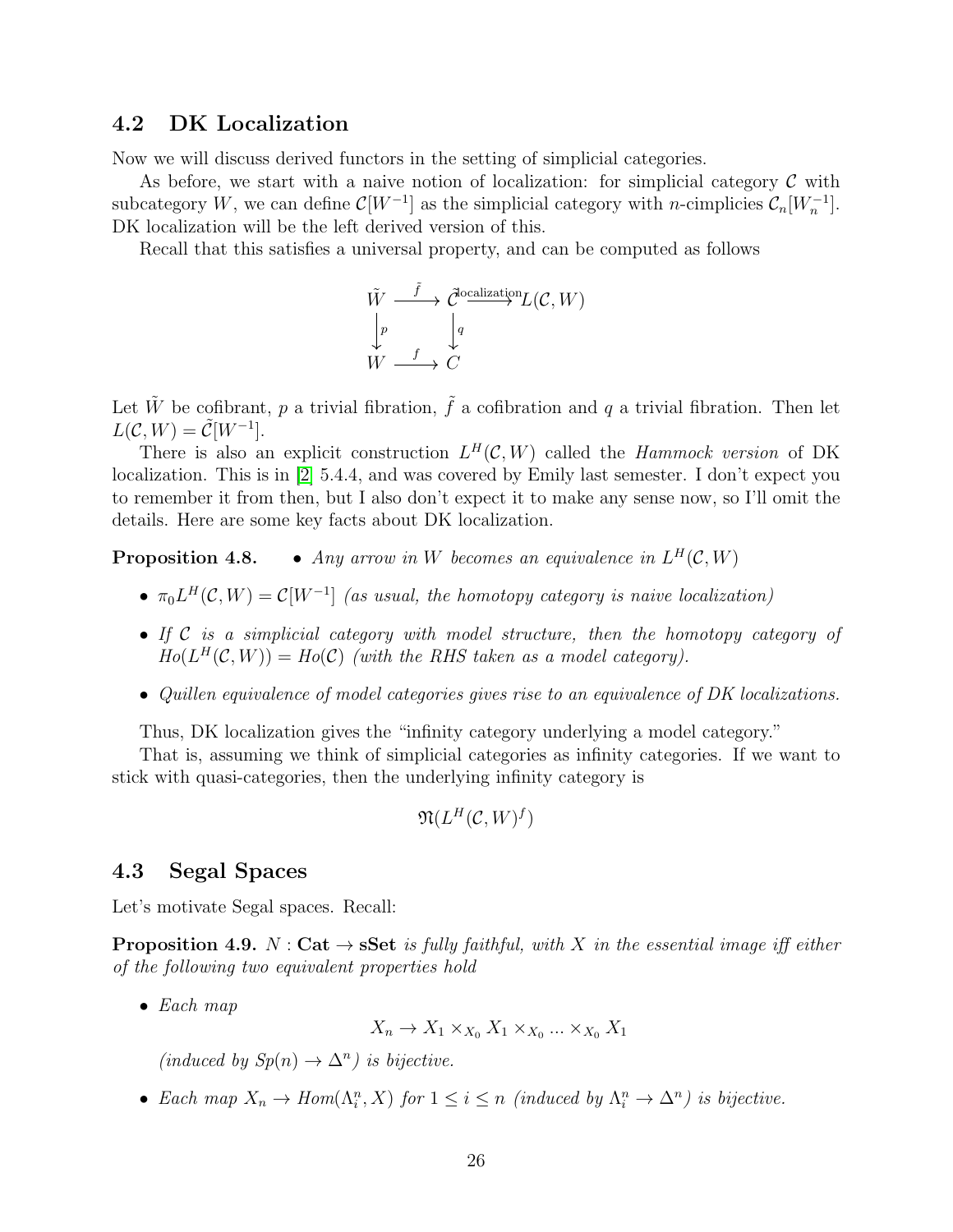The first one follows since the nerve is defined by 1-morphisms, and the second because composition is unique.

To define quasi-categories, we took the latter definition and replaced "bijective" with "surjective"; to define segal spaces, we will take the former definition and replace "bijective" with "weak-equivalence".

We need some setup to make this work.

**Definition 4.10.** Let ssSet be the category of bisimplicial sets  $X_{\bullet\bullet} \in \text{Fun}(\Delta^{\text{opp}} \times \Delta^{\text{opp}}, \text{Set})$ .

This definition seems symmetric in the two coordinates, but our interpretation will break this symmetry. In particular, we will think of  $X \in \mathbf{sSSet}$ ,  $X_n = X_{n,\bullet}$  as a simplicial object in sSet (i.e., a simplicial object in spaces).

Example. Consider the two projections  $\Delta \times \Delta \rightarrow \Delta$ , and let c, d: sSet  $\rightarrow$  ssSet be the induced maps. For  $X \in \mathbf{sSet}$ , note that  $c(X)_n = X$  ("constant") while  $d(X)_n = X_n$ ("discrete").

**Example.** Denote  $\Delta^{m,n} = d(\Delta^m) \times c(\Delta^n)$  and note that

$$
X_{m,n} = \text{Hom}(\Delta^{m,n})
$$

Thus,  $\Delta^{m,n}$  is a presheaf on  $\Delta \times \Delta$  represented by the pair  $([m],[n])$ .

Since ssSet is a presheaf category, it has internal hom.

Lemma 4.11. The direct product in ssSet has a right adjoint

$$
Fun(X, Y)_{m,n} = Hom(X \times \Delta^{m,n}, Y)
$$

Lemma 4.12. The category ssSet is simplicially enriched via

$$
Map(X, Y)_n = Fun(X, Y)_{0,n} = Hom(X \times c(\Delta^n), Y)
$$

Again, formally, there is another enrichment symmetrically, but this is the one of interest to us.

Note that  $X_n = \text{Map}(d(\Delta^n), X)$  and for any  $S \in \mathbf{SSet}$  we can write  $X(S) := \text{Map}(d(S), X)$ .

To get a model structure, let's talk about about model structures generally on functor categories.

Recall that we earlier defined "projective" and "injective" model structures on  $\text{Fun}(I, M)$ , with weak equivalences and fibrations/cofibrations determined point-wise. But recall that these only worked for certain M. Now we define another model structure that works for all M but only some I.

**Theorem 4.13** (Reedy Model Structure). The category  $\textbf{sSet} = \text{Fun}(\Delta^{op}, \textbf{Set})$  has a model structure defined as follows. For a map  $f: X \to Y$ ,

- $f \in W$  iff  $f_n : X_n \to Y_n$  is a weak equivalence of **sSet**
- $f \in C$  iff  $f_n : X_n \to Y_n$  is a cofibration in **sSet** (i.e, an injection)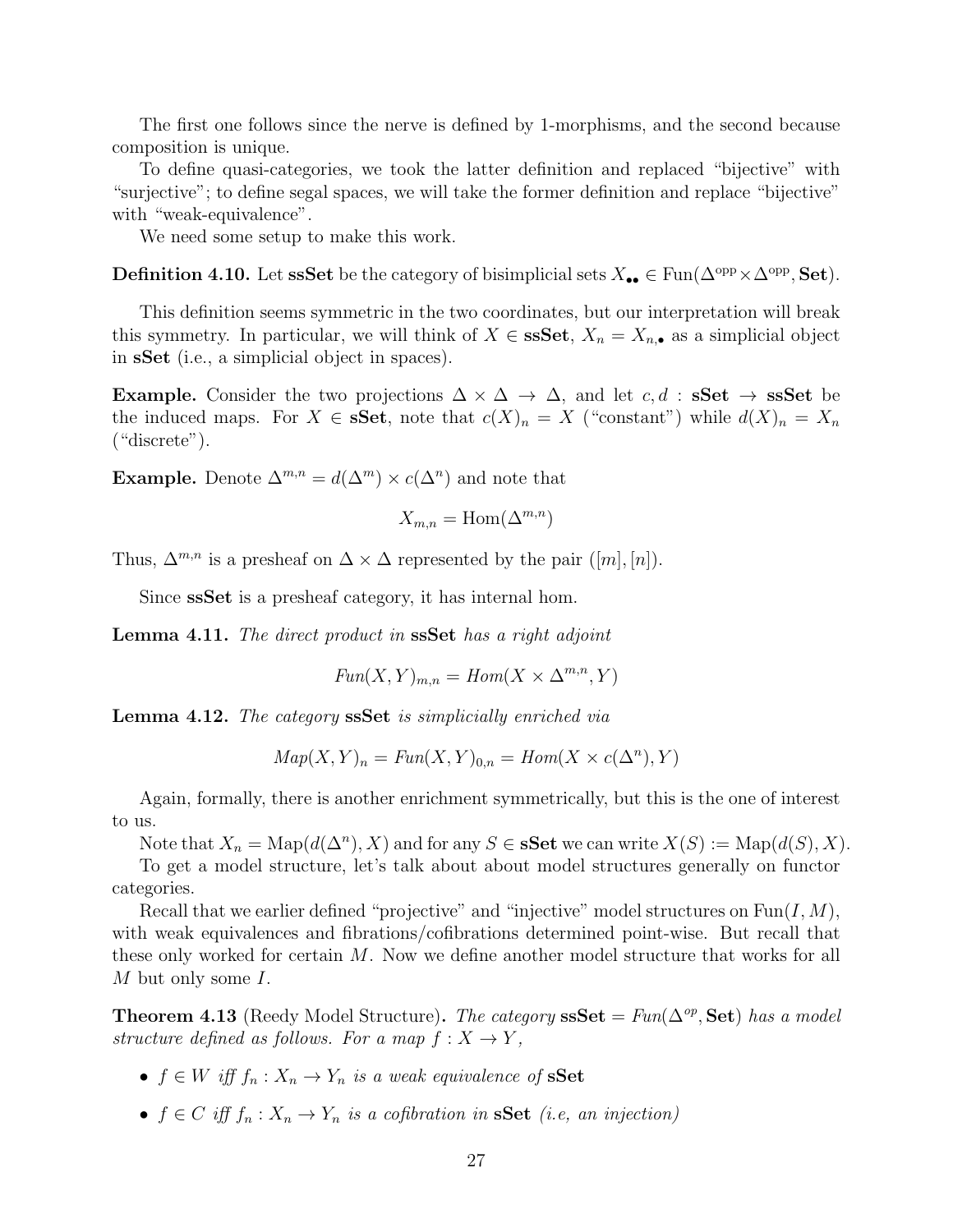•  $f \in F$  is a (resp. trivial) fibration iff  $X_0 \to Y_0$  is a (resp. trivial) Kan fibration, and for each  $n > 0$ 

$$
X_n \to Y_n \times_{Y(\partial \Delta^n)} X(\partial \Delta^n)
$$

is a (resp. trivial) Kan fibration.

This model structure has an important nice formal property.

**Definition 4.14.** A model category  $M$  is *left proper* if all pushouts of weak equivalences along cofibrations are weak equivalences, is right proper if all pullbacks of weak equivalences along fibrations are weak equivalences, and is proper if it is both left and right proper.

Note: if all objects of M are cofibrant, then M is left proper. If all objects of M are fibrant, then  $M$  is right proper.

Lemma 4.15. The Reedy model structure on ssSet is proper.

Now we can express the intuition we gave earlier.

**Definition 4.16.**  $X \in$  **ssSet** is a *Segal space* if

- $X$  is Reedy fibrant
- $X_n \to X_1 \times_{X_0} X_1 \times_{X_0} \ldots \times_{X_0} X_1$  is a weak equivalence

In fact, the first condition implies that the latter map is a (trivial) Kan fibration. Now we see how we can (almost) interpret Segal spaces as infinity categories. For a Segal space  $X$ , let

- The set of *objects* of X be  $X_{0,0}$ .
- For  $x, y \in X_{00}$ , let Map $(x, y)$  be the fiber at  $(x, y)$  of

$$
X_1 \to X_0 \times X_0
$$

(so it is an element of  $X_{10}$ ). Since this map is a fibration by definition, and fibrations pull back, the fiber is a Kan simplicial set.

• Define composition by

$$
X_1 \times_{X_0} X_1 \to X_1 \xrightarrow{d_1} X_1
$$

where the first map is a section of  $X_2 \to X_1 \times_{X_0} X_1$ , which exists since it is a trivial fibration. This is not unique.

• The homotopy category of  $X$  is defined by

$$
\mathrm{Hom}_{\mathrm{Ho}(X)}(x,y)=\pi_0(\mathrm{Map}_X(x,y))
$$

Check that composition is unique and associative.

Now we have yet another related notion of DK equivalence: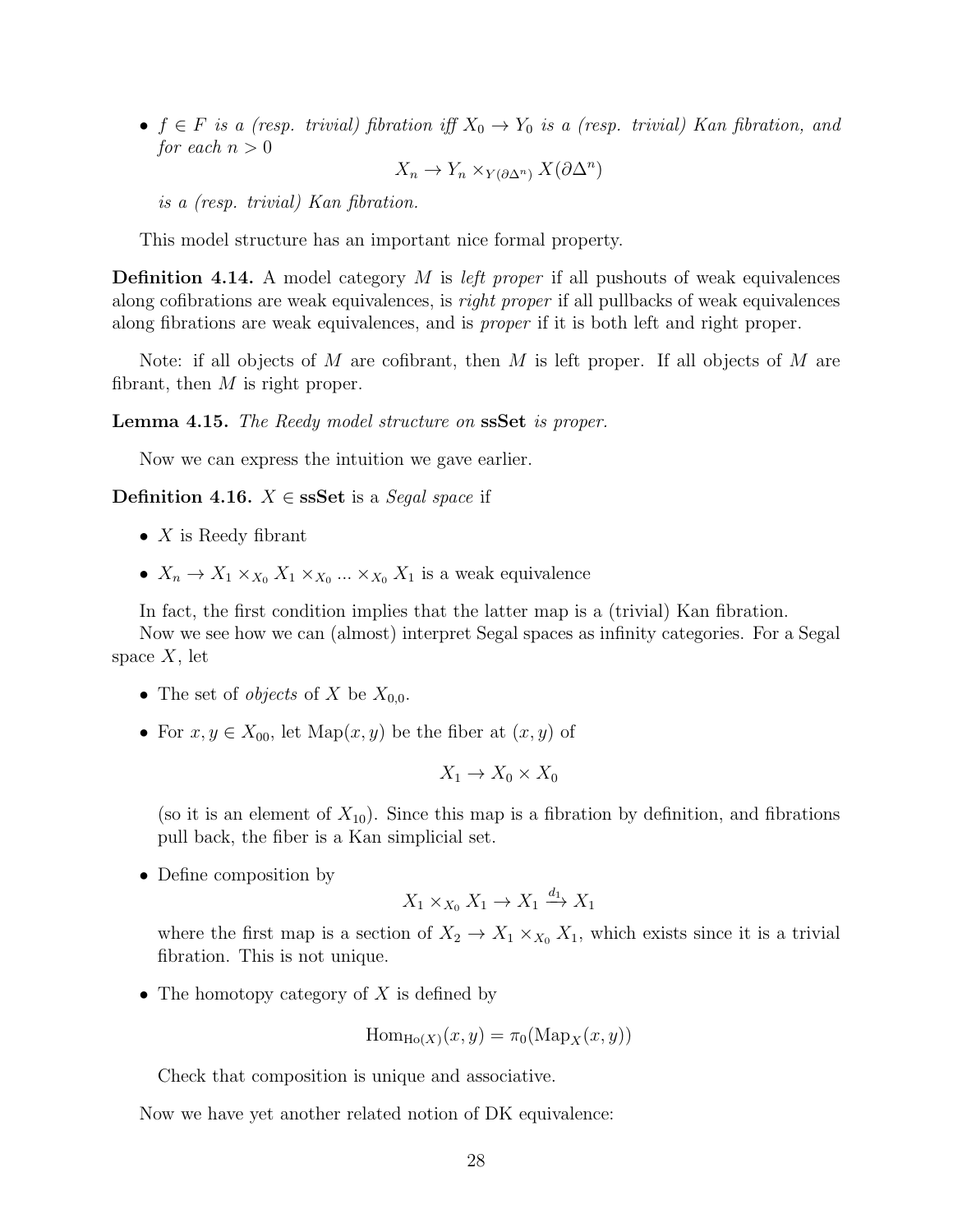**Definition 4.17.** A map  $f: X \to Y$  of Segal spaces is a *DK equivalence* if

- $\text{Map}_X(x, y) \to \text{Map}_Y(fx, fy)$  is an equivalence  $\forall x, y \in X$
- $\forall y \in Y \exists x \in X$  and  $\exists$  an equivalence  $f(x) \to y$ .

Proposition 4.18. Reedy equivalence (i.e., isomorphism in the homotopy category under Reedy model structure) implies DK equivalence.

However, the converse does not hold!

**Definition 4.19.** Let  $\mathcal C$  be a category. Construct a simplicial object in simplicial sets (bisimplicial set)

$$
n \mapsto N((\mathcal{C}^{[n]})^{\text{iso}})
$$

where  $\mathcal{C}^{[0]}$  is the maximal subgroupoid of C and  $\mathcal{C}^{[n]}$  is the arrow category of  $\mathcal{C}^{[n-1]}$ . This is the *Rezk nerve* denoted  $B(\mathcal{C})$ .

**Example.** Let C be a category. Then the natural map  $d(N(C)) \to B(C)$  is a DK equivalence but not a Reedy equivalence.

But we would like it to.

To this end, we build up the definition of a complete Segal space. Pushing simplices around yields

**Lemma 4.20.** If f, g belong to the same connected component of  $X_1$  and f is an equivalence, then g is an equivalence.

**Definition 4.21.** Given a Segal space X, the space of equivalences  $X^{eq}$  is the subspace of  $X_1$  spanned by the equivalences.

Note that the degeneracy  $s_0 : X_0 \to X_1$  carries every object to an equivalence, so it factors through  $s: X_0 \to X^{eq}$ .

**Definition 4.22.** A Segal space X is complete if s is an equivalence.

Now we see how restricting to complete simplicial spaces solves the issue we encountered above.

Proposition 4.23. For complete Siegel spaces, Reedy equivalence and DK equivalence coincide.

### <span id="page-28-0"></span>5 March 7

Since we may have guests, here is some quick context. In topology, we care about spaces up to homotopy equivalence, but just quotienting by homotopies throws away too much structure, so we don't have things like (co)limits. One approach is to record the homotopies giving equivalences, record the homotopy between homotopies, etc. Infinity categories encapsulate the notion of higher n-arrows. There are many models of this principle: quasicategories, simplicially enriched categories, and complete segal spaces. We took a detour through model category theory, which encapsulates homotopical data and gave us derived categories/functors. We also saw DK localization, the underlying infinity categorical notion. Today, we put all this setup to work.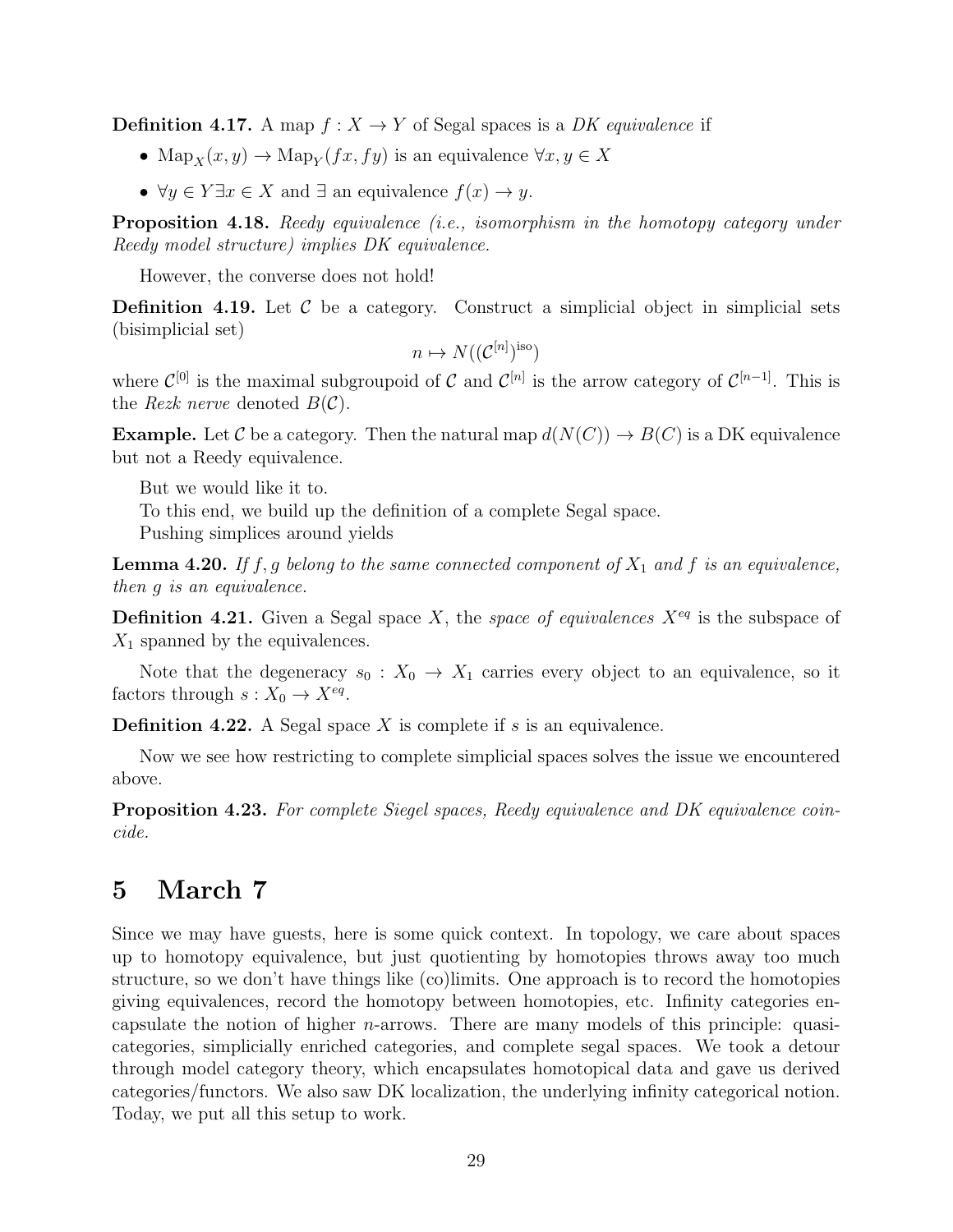#### <span id="page-29-0"></span>5.1 Motivating the  $\infty$ -Categorical Yoneda Embedding

The key result for today is the infinity categorical Yoneda lemma. Once we have it, we can define various key universal constructions: limits, colimits, adjoints.

Recall the conventional (full and faithful) Yoneda embedding:

$$
C \to \text{Fun}(\mathcal{C}^{op}, \mathbf{Set}), \quad B \mapsto \text{Hom}_{\mathcal{C}}(-, B)
$$

or equivalently,

$$
\mathcal{C}^{op} \times \mathcal{C} \to \mathbf{Set}, \quad (A, B) \mapsto \text{Hom}_{\mathcal{C}}(A, B)
$$

To adapt this construction to infinity categories, we need a CSS that will play the part of Set, which we cal  $S$  (will also need an analogue of op).

Constructing a functor

$$
\mathcal{C}^{\mathrm{op}} \times \mathcal{C} \to \mathcal{S}
$$

will require a lot of coherence data, so we seek to do it non-explicitly. In particular, we will construct  $S$  as a classifying space for a certain kind of functor called a *left fibration*:

$$
\{X \xrightarrow{\text{left fibration}} \mathcal{C}^{op} \times \mathcal{C} \} \leftrightarrow \{ \mathcal{C}^{op} \times \mathcal{C} \to \mathcal{S} \}
$$

Note: from now on C will refer to a CSS, and  $x \in C$  is an object (element of  $\mathcal{C}_{0,0}$ ) unless otherwise specified.

#### <span id="page-29-1"></span>5.2 Left Fibrations and the Grothendieck Construction

Recall that we faced some 2-categorical issues when dealing with **Cat**: composition of functors is generally defined up to natural equivalence, so functors to **Cat** aren't actually functors. A resolution is to instead consider functors to Grp as follows. We state the conventional category version of left fibration first:

A functor  $f: \mathcal{C} \to \mathcal{D}$  is a left fibration if

- Any  $f(x) \to d$  in  $\mathcal D$  lifts to  $x \to y$  in  $\mathcal C$
- Given  $x \stackrel{a}{\rightarrow} y$  and  $x \stackrel{b}{\rightarrow} z$  in C there is a bijection between c and  $\overline{c}$  satisfying



Equivalently,  $f: N(\mathcal{C}) \to N(\mathcal{D})$  is in RLP( $\{0\} \to \Delta^1$ ) and RLP( $\Lambda_0^2 \to \Delta^2$ ).

The Grothendieck construction then gives a bijection between such left fibrations and functors  $\mathcal{D} \to \mathbf{Grp}$ . We will skip to the  $\infty$ -categorical definitions for CSS.

**Definition 5.1.** A Reedy fibration  $f : X \to Y$  in **ssSet** is a *left fibration* if the map

$$
Fun(d(\Delta^1),X) \to X \times_Y \text{Fun}(d(\Delta^1),Y)
$$

(induced by  $\{0\} \rightarrow [1]$ ) is a trivial fibration.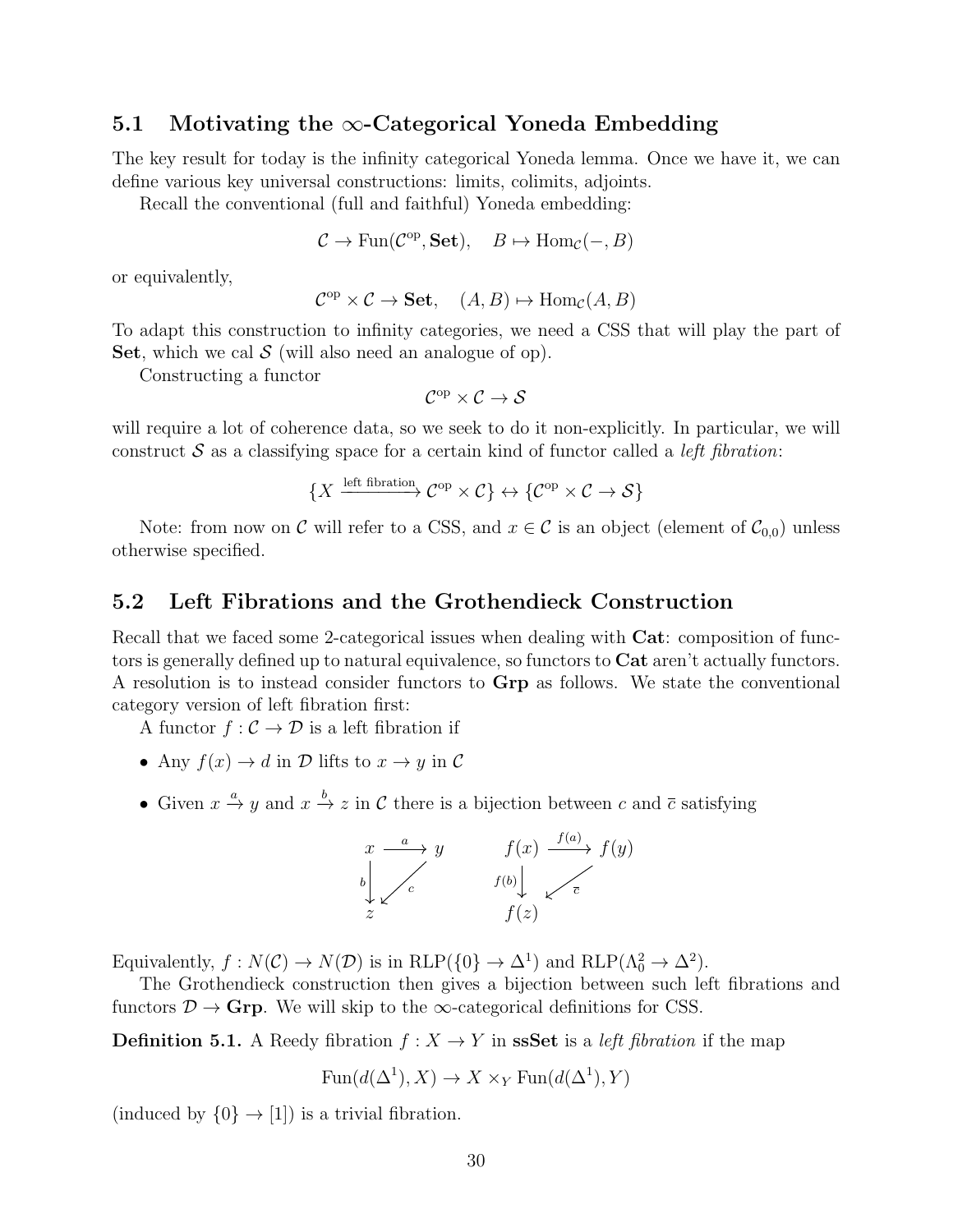Let's pause to understand what this means. We have  $d(\Delta^1)_0 = \{0,1\}$  and  $d(\Delta^1)_1 =$  $\{[0,1]\}\$ , so a functor  $d(\Delta^1) \to \mathcal{C}$  is specified by the image of  $[0,1]$  in  $\mathcal{C}_1$ , a space of arrows. And the image of the projections  $\text{Fun}(d(\Delta^1), \mathcal{C}) \to \mathcal{C}$  correspond to the source of the arrows.

So we can think of the domain as arrows of X and the codomain as arrows of Y with source in  $f(X)$ . And "trivial fibration" corresponds to bijection, in clear analogy with the conventional case!

Remark. I think we omit the horn filler condition, because those always hold in infinity categories.

Now here are some basic facts about left fibrations.

Lemma 5.2. Left fibrations are preserved under base change and exponential, and left fibrations preserve CSS.

Our next task is to construct S, the "infinity category of spaces" which will be a classifying space for left fibrations. We will give a VERY sketchy idea of the construction, so see [\[2\]](#page-55-2) 7.3.1 for details:

- $S_{m,n}$  is the set of left fibrations  $Z \to \Delta^{m,n}$  up to isomorphism (set-theoretic modifications, check functoriality)
- Gluing together these left fibrations yields a universal left fibration  $\mathcal{E} \to \mathcal{S}$
- For any  $B \in \mathbf{s} S_t$ , there is a bijection

$$
Left(B) \leftrightarrow Hom(B, S)
$$

given by base change.

• This bijection of sets can be upgraded to an equivalence of CSS, giving both sides the appropriate structure.

Of course we need to check various properties, etc.

#### <span id="page-30-0"></span>5.3 The  $\infty$ -Categorical Yoneda Embedding

Given a CSS, we need to define its opposite.

**Definition 5.3.** Given  $C \in$  ssSet mapping  $\Delta^{op} \times \Delta^{op} \to$  Set, let  $C^{op} \in$  ssSet be

$$
\Delta^{\mathrm{op}} \times \Delta^{\mathrm{op}} \xrightarrow{\mathrm{op} \times \mathrm{id}} \Delta^{\mathrm{op}} \times \Delta^{\mathrm{op}} \xrightarrow{\mathbf{C}} \mathbf{Set}
$$

Thus, note that  $\mathbf{C}_n^{\mathrm{op}}$  and  $\mathbf{C}_n$ , but the faces and degeneracies are swapped.

#### **Lemma 5.4.** If  $C$  is a CSS, then  $C^{op}$  is too.

Next, our goal is to define a left fibration to  $\mathbf{C}^{\mathrm{op}} \times \mathbf{C}$  that will correspond to the Yoneda map.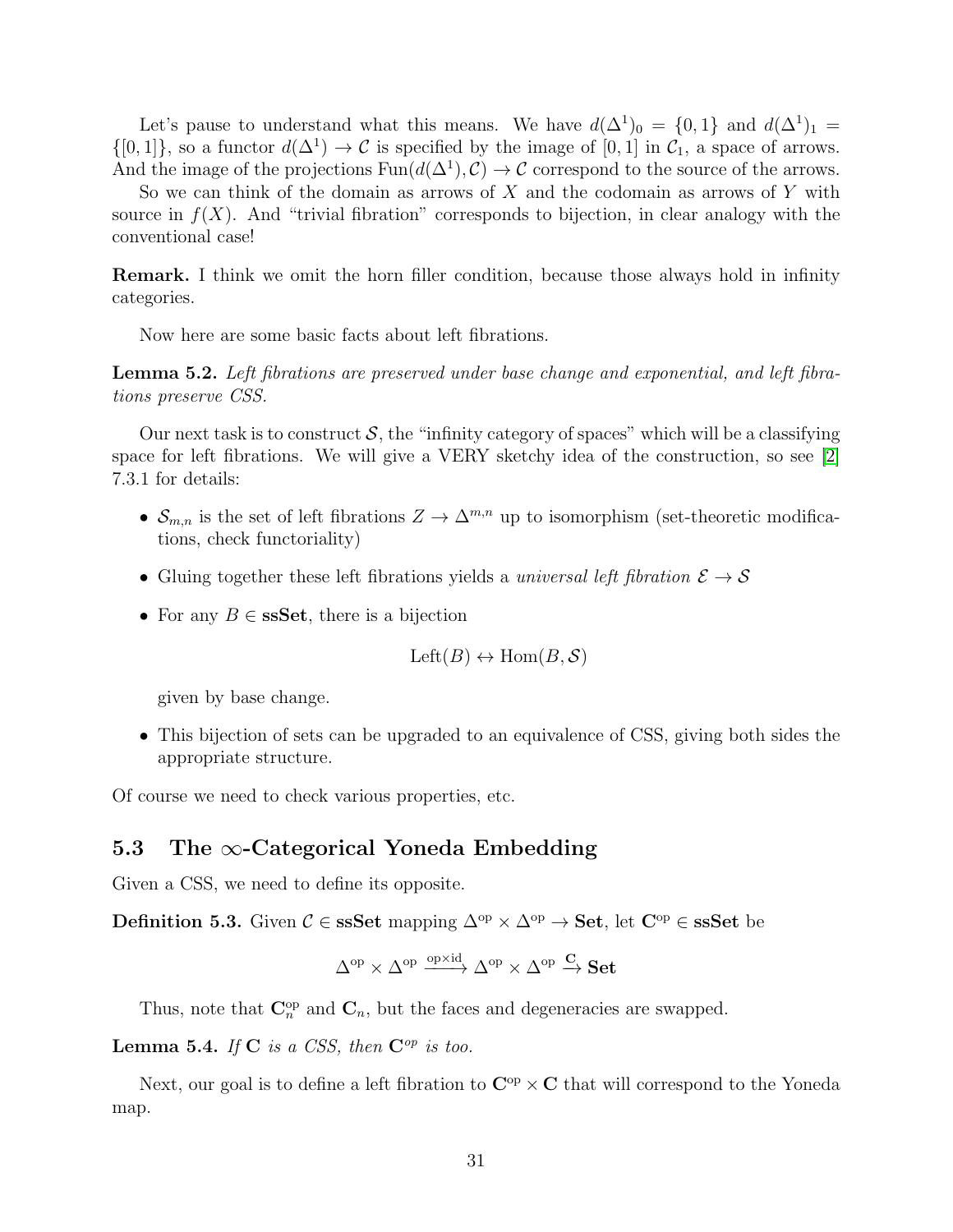**Definition 5.5.** Let  $\tau : \Delta \to \Delta$  map  $[n] \mapsto [n]^{op} \star [n]$ . For any  $C \in \mathbf{ssSet}$  let  $Tw(C) \in \mathbf{ssSet}$ map

$$
\Delta^{\mathrm{op}} \xrightarrow{\tau} \Delta^{\mathrm{op}} \xrightarrow{\mathcal{C}} \mathbf{sSet}
$$

Let  $p: Tw(\mathcal{C}) \to \mathcal{C} \times \mathcal{C}^{op}$  be induced by the natural transformations induced by  $[n] \mapsto [n]^{op} \star [n]$ and  $[n]^\text{op} \to [n]^\text{op} \star [n].$ 

**Proposition 5.6.**  $p: Tw(\mathcal{C}) \to \mathcal{C} \times \mathcal{C}^{op}$  is a left fibration.

The left fibration  $Tw(\mathcal{C}) \to \mathcal{C} \times \mathcal{C}^{op}$  induces a map

 $\tilde{Y}: \mathcal{C} \times \mathcal{C}^{op} \to \mathcal{S}$ 

as desired. In particular, we can rewrite this as the Yoneda embedding

$$
Y:\mathcal{C}\to P(\mathcal{C})
$$

where

$$
P(\mathcal{C}) := \text{Fun}(\mathcal{C}^{\text{op}}, \mathcal{S})
$$

And the corresponding  $Y(x) \to \mathcal{C}^{\text{op}}$  is the left fibration that is the base change

$$
Y(x) \longrightarrow C^{op}
$$
  
\n
$$
\downarrow \qquad \qquad \downarrow
$$
  
\n
$$
Tw(\mathcal{C}) \longrightarrow \mathcal{C} \times C^{op}
$$

The notion of an over category will be useful for proving the analogue of the Yoneda lemma, and will also be used for defining limits and colimits.

**Definition 5.7.** Given Reedy fibrant  $C \in \mathbf{ssSet}$  and  $x \in C$ , define  $C_{/x}$  as the fiber

$$
\begin{array}{ccc}\n\mathcal{C}_{/x} & \longrightarrow & x \\
\downarrow & & \downarrow \\
\text{Fun}(d(\Delta^1), \mathcal{C}) & \xrightarrow{\{1\} \to [1]} \mathcal{C}\n\end{array}
$$

Recall by our earlier examination of the projection map,  $\mathcal{C}_{x}$  is the CSS of arrows with target  $x$ , which is what we want!

Observation. • The map

$$
\mathcal{C}_{/x} \to \text{Fun}(d(\Delta^1), \mathcal{C}) \xrightarrow{\{0\} \to [1]} \mathcal{C}
$$

is a right fibration (this is taking the source).

- So the corresponding  $(\mathcal{C}_{/x})^{op} \to \mathcal{C}^{op}$  is a left fibration.
- $C \in CSS \implies C_{/x} \in CSS$  (since changing base by left fibration preserves CSS).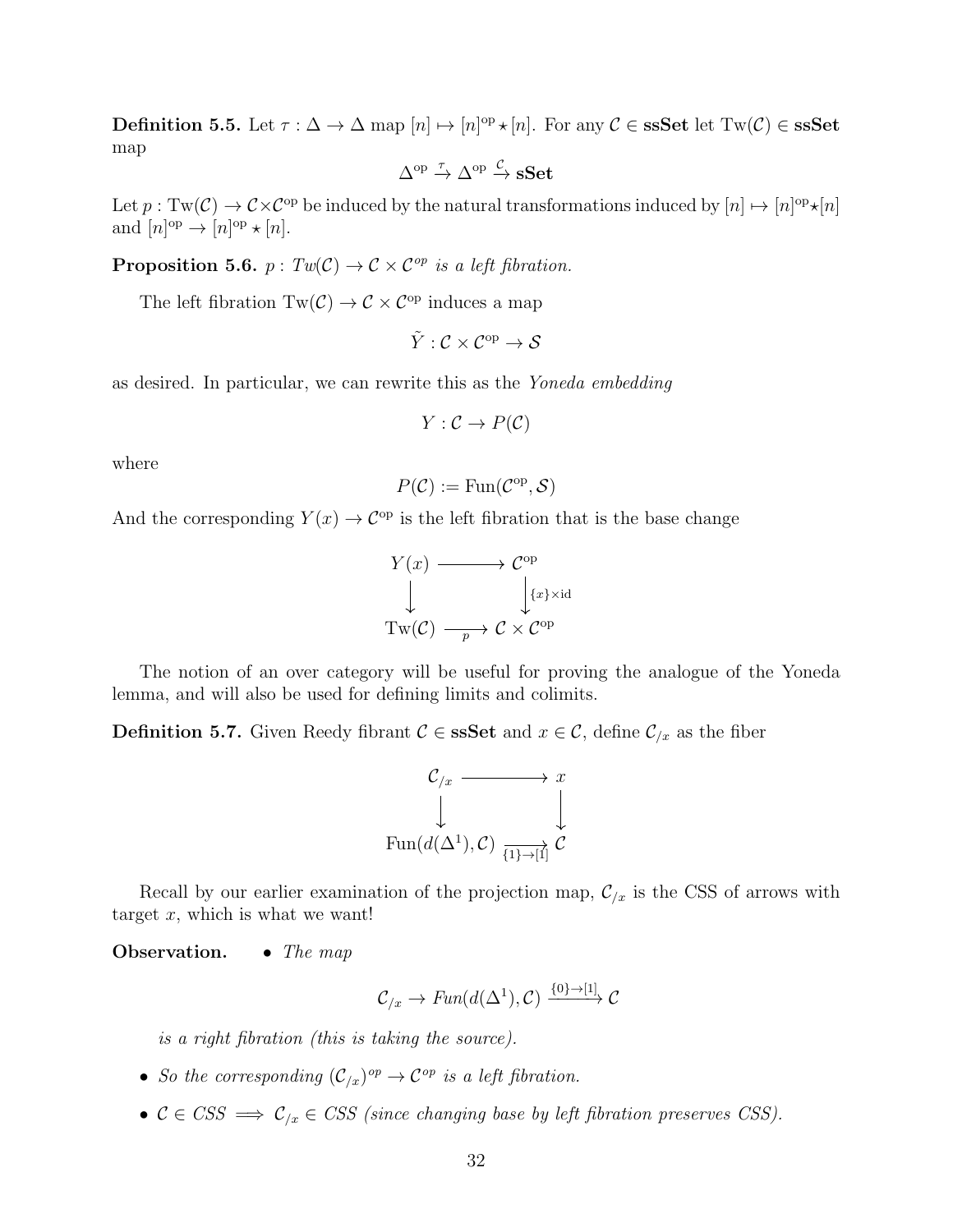**Lemma 5.8.** The left fibrations  $Y(x) \to \mathcal{C}^{op}$  and  $(\mathcal{C}_{/x})^{op} \to \mathcal{C}^{op}$  and naturally homotopy equivalent via

$$
Y(x) \to (\mathcal{C}_{/x})^{op}, \quad id_x \mapsto id_x
$$

Recall that the category of left fibrations was endowed with CSS structure, so we can make sense of "homotopy equivalent".

Now we get the analogue of the Yoneda lemma.

**Proposition 5.9.** Let  $F \in P(\mathcal{C})$  and  $x \in \mathcal{C}$ . The natural evaluation map

$$
Map_{P(\mathcal{C})}(Y(x), F) \to F(x)
$$

is an equivalence.

#### <span id="page-32-0"></span>5.4 Limits, Colimits, Adjoints

Now we put the Yoneda lemma (and philosophy) to use. Let's define colimits, and limits will be dual.

**Definition 5.10.** An object  $x \in \mathcal{C}$  is *initial* if Map $(x, y)$  is contractible for all  $y \in \mathcal{C}$ .

We want initial objects to be unique, but of course we can only expect uniqueness up to homotopy.

**Proposition 5.11.** The full subcategory  $\mathcal{C}_{init}$  of initial objects in  $\mathcal{C}$  is a contractible space (or empty).

To define more general limits, we define an undercategory.

**Definition 5.12.** Let  $f : K \to \mathcal{C}$  be a functor between **ssSet**. Then the *undercategory*  $\mathcal{C}_{f}$ is the double fiber product



**Lemma 5.13.** If C is a Segal space, then  $C_{f/} \to C$  is a left fibration. So  $C \in CSS \implies C_{f/} \in$ CSS.

*Proof.* The map  $C_{f} \rightarrow C$  is the base change of

$$
\text{Fun}(K,\mathcal{C})_{/f} \to \text{Fun}(K,\mathcal{C})
$$

which is a left fibration by our observation about undercategories earlier.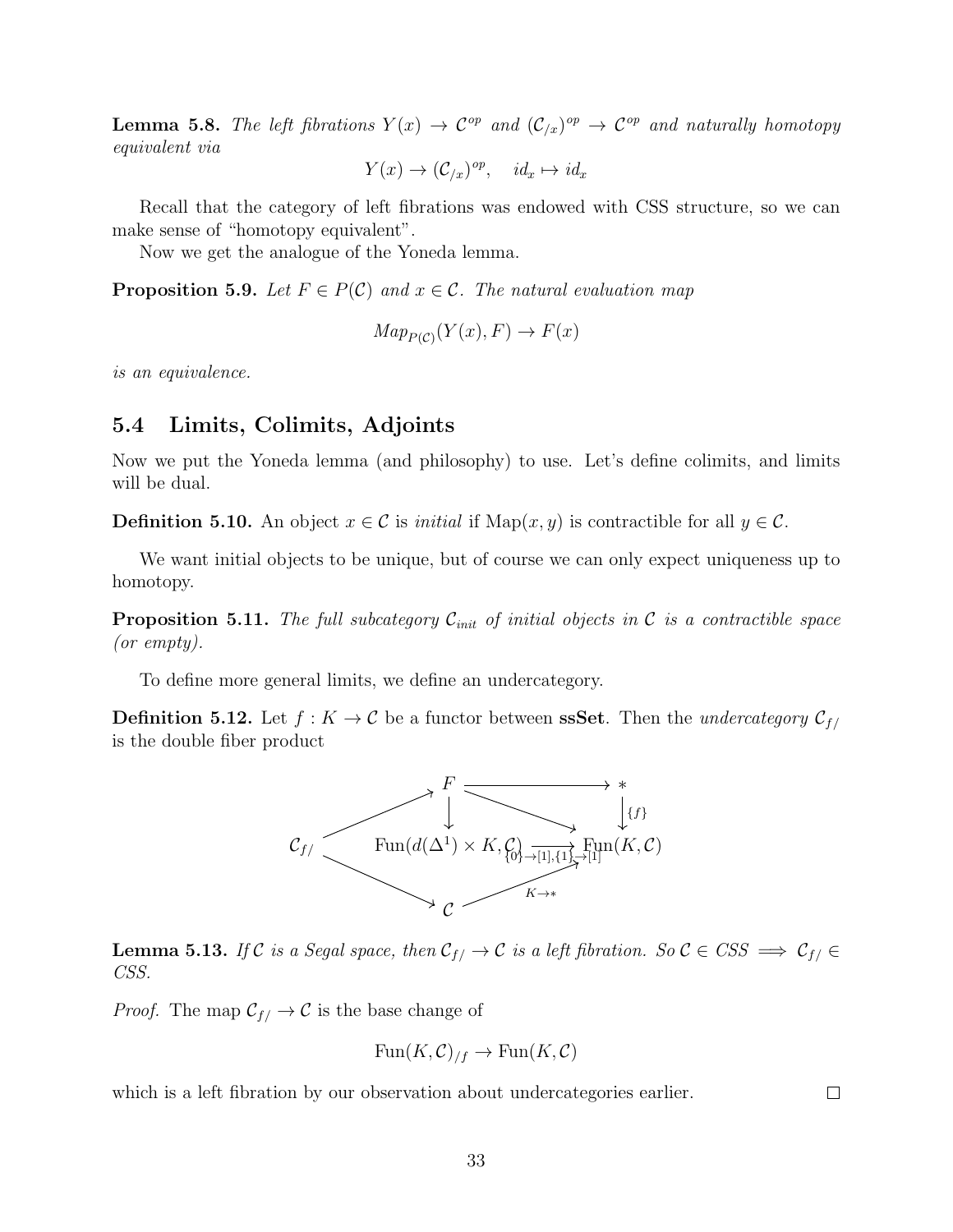**Definition 5.14.** Given a functor  $f: K \to \mathcal{C}$ , its *colimit* is an initial object of the category  $\mathcal{C}_{f/-}$ 

Finally, let's talk about adjunctions. For conventional categories, an adjunction is the data of

$$
\mathcal{C}^{\mathrm{op}}\times \mathcal{D}\to \mathbf{Set}
$$

and  $L: \mathcal{C} \to \mathcal{D}$  admits a right adjoint iff for any  $y \in \mathcal{D}$  the functor  $x \mapsto \text{Hom}_{\mathcal{D}}(L(x), y)$  is representable.

So for infinity categories (CSS), we expect to want a left fibration to  $\mathcal{C}^{\text{op}} \times \mathcal{D}$ .

**Definition 5.15.** For  $\mathcal{C}, \mathcal{D} \in \text{CSS}$ , a correspondence from  $\mathcal{C}$  to  $\mathcal{D}$  is a left fibration

$$
p: \mathcal{E} \to \mathcal{C}^{\mathrm{op}} \times \mathcal{D}
$$

A correspondence is *left-presentable* if the base change by each  $x \in C$  defines a representable presheaf on  $\mathcal{D}^{op}$ , and it is *right*-presentable if the base change by each  $y \in \mathcal{D}$  defines a representable presheaf on  $\mathcal C$ 

$$
\mathcal{E}_x \longrightarrow D \qquad \qquad \mathcal{E}_y \longrightarrow \mathcal{C}^{\mathrm{op}} \\ \downarrow \qquad \qquad \downarrow \qquad \qquad \downarrow \qquad \qquad \downarrow
$$
  

$$
\mathcal{E} \longrightarrow \mathcal{C}^{\mathrm{op}} \times \mathcal{D} \qquad \qquad \mathcal{E} \longrightarrow \mathcal{C}^{\mathrm{op}} \times \mathcal{D}
$$

(i.e., the maps  $\mathcal{E}_x \to \mathcal{S}$  or  $\mathcal{E}_y \to \mathcal{S}$ ).

A left fibration  $p\mathcal{E} \to \mathcal{C}^{\text{op}} \times \mathcal{D}$  determines an adjoint pair between  $\mathcal C$  and  $\mathcal D$  if  $p$  is both left and right representable.

And of course we can interpret p as a functor  $C^{op} \times D \to S$  and then as  $p_C : C^{op} \to P(D^{op})$ or  $p_D : \mathcal{D} \to P(\mathcal{C})$ .

Then p is left representable if  $p_C$  factors through  $\mathcal{D}^{\text{op}}$ , an d1it is right representable if  $p_C$ factors through  $\mathcal{C}$ .

### <span id="page-33-0"></span>6 March 21

Unfortunately due to Covid, we are on Zoom today and I am not as well prepared as I'd hoped. Apologies in advance!

Let's start by tying together some important concepts that we rushed over or skipped.

#### <span id="page-33-1"></span>6.1 DK localization and Classification Diagrams

Recall that DK localization took a model category  $(C, W)$  and gave a simplicial category  $L^H(\mathcal{C}, W)$  (most explicitly via the hammock construction) satisfying

- Arrows of W become equivalences in  $L^H(C, W)$
- $\pi_0(L^H(C, W)) = C[W^{-1}]$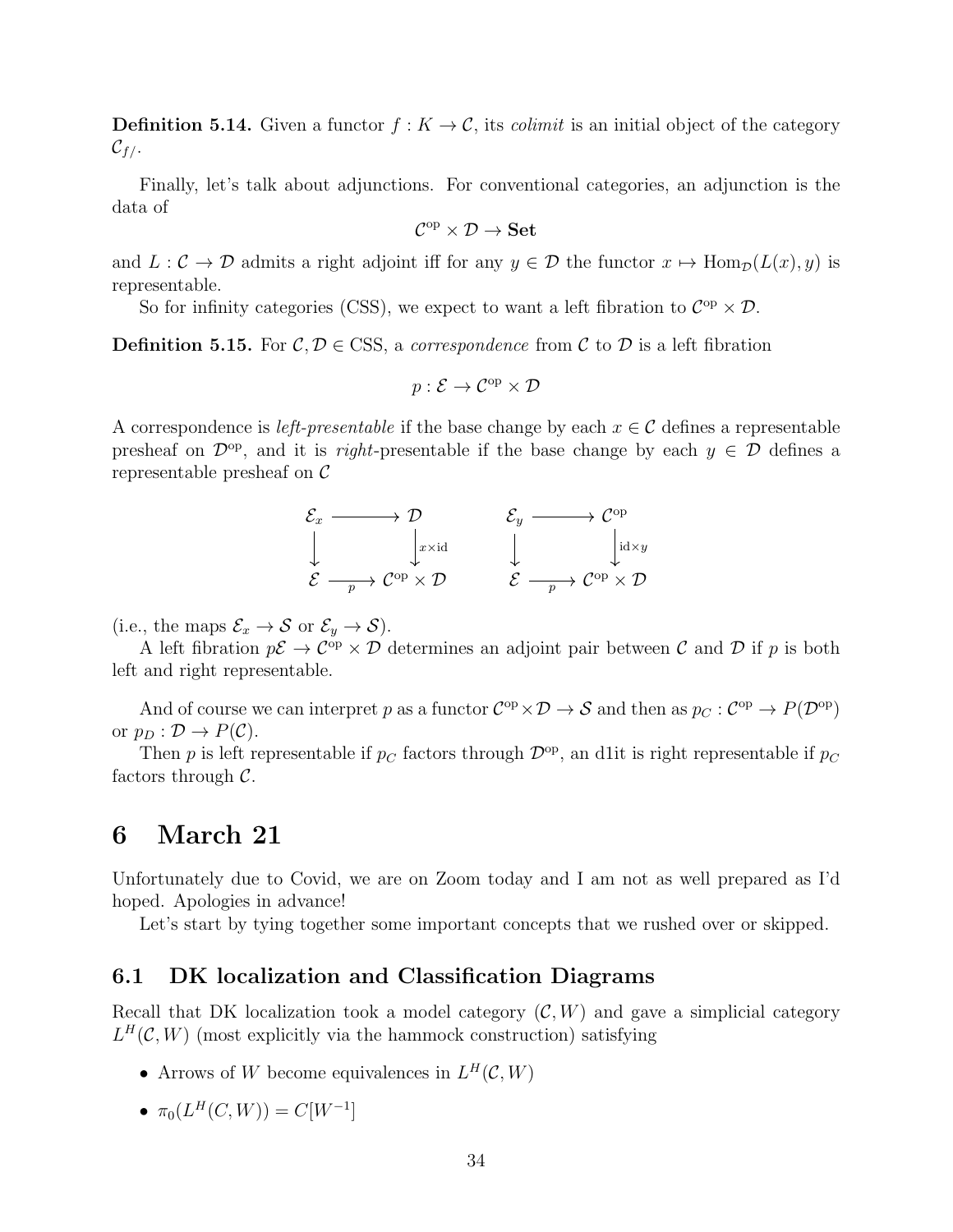• A Quillen equivalence of model categories yields an equivalence of DK localizations.

Recall also that  $C : SSet \leftrightarrow SCat : \mathcal{N}$  was a Quillen equivalence  $(\mathcal{N}$  is the homotopy coherent nerve).

We can use this to construct the *infinity category of spaces*, which we mentioned last time.

**Example.** Let  $(C, W)$  be **sSet** with weak homotopy equivalences. Then  $L^H(C, W)$  is S, the simplicial category of Kan simplicial sets with inner Hom for morphism spaces.

Note that  $S$  is also  $\mathcal N$  of the simplicial category of Kan simplicial sets.

Recall that we had a Quillen equivalence between **sSet** and **Top** (and also that all objects of Top are fibrant), justifying the name "infinity category of spaces".

Let us also justify using this term last time:

**Proposition 6.1.** S classifies left-fibrations (i.e., is equivalent to S from last time).

*Proof sketch.* The CSS  $S$  from last time has a weak equivalence

$$
Left(B) \to Fun(B, S)
$$

Letting  $B = *$ , the right hand side is S, and the left hand side is Left(\*) which is equivalent to the category of Kan simplicial sets (same lifting condition).  $\Box$ 

In addition to DK localization, let's look at another bridge to a model of infinity categories. In particular, the following classification diagram construction takes a category with weak equivalences to a CSS. This modifies the Rezk Nerve construction

 $C \mapsto B C \in \mathbf{ssSet}, \quad B C_n = N(\text{Fun}([n], C)^{\text{iso}})$ 

Definition 6.2. Given  $(C, W)$ , define  $B(C, W) \in$  ssSet by

$$
B(C, W)_n = N(\text{Fun}([n], (C, W)))
$$

where Fun([n],  $(C, W)$ ) has objects as functors  $[n] \to C$  and whose arrows are pointwise weak equivalences of functors.

Note that  $B(C, W)_{n,m}$  consists of commutative  $n \times m$  rectangles whose vertical arrows belong to W (this is reminiscent of the  $L^H(\mathcal{C}, W)$  construction!).

This construction by itself is not a CSS, but:

**Theorem 6.3.**  $B(C, W)^f$  (Reedy fibrant replacement) is a CSS.

#### <span id="page-34-0"></span>6.2  $\infty$ -localization

Now we will discuss localization of infinity categories via adjoint functors. We will see that DK localization calculates it.

Let  $S \to \text{Cat}_{\infty}$  be the embedding of the infinity category of spaces into the infinity category of infinity categories (this can be done in any model, e.g., including  $\mathcal{N}(Kan) \to \mathbf{sCat}$ or essentially constant CSS into CSS). We want adjoints to this functor.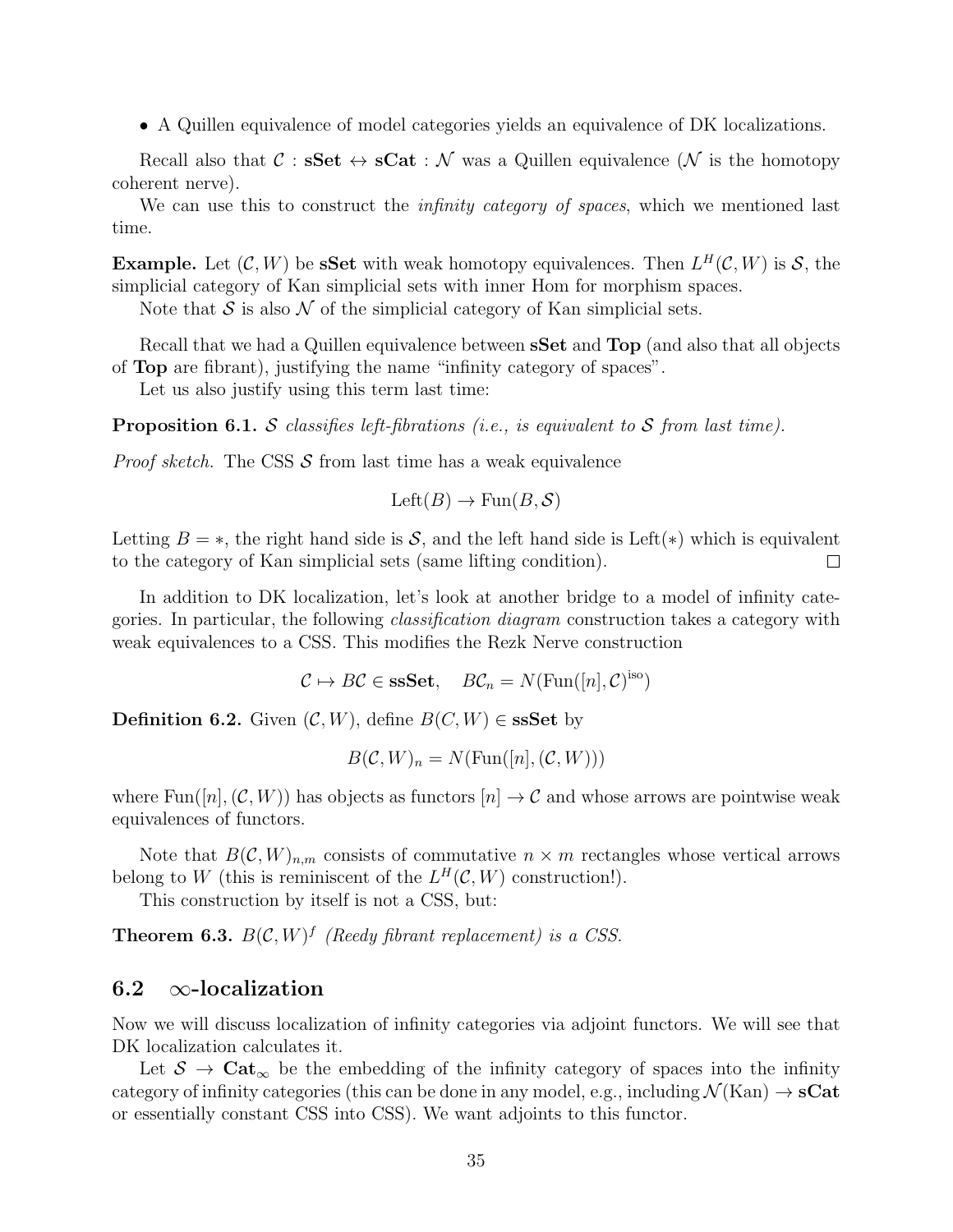Proposition 6.4. There is a right adjoint to this embedding,

$$
\mathbf{Cat}_{\infty} \to \mathcal{S}, \quad \mathcal{C} \mapsto \mathcal{C}^{eq}
$$

where  $\mathcal{C}^{eq}$  is the maximal subspace, obtained by discarding non-equivalences.

*Proof idea.* Obtained by a Quillen adjunction  $\mathbf{sSet} \leftrightarrow (\mathbf{sssSet}, CSS)$ . See [\[2\]](#page-55-2) 8.5.1.  $\Box$ 

On the other hand, we have:

**Proposition 6.5.** There is a left adjoint to this embedding,

$$
\mathbf{Cat}_{\infty} \to \mathcal{S}, \quad \mathcal{C} \mapsto \mathcal{C}^f
$$

replacing a quasi-category with its Kan fibrant replacement.

Proof idea. This again comes from a Quillen adjunction, this time on the standard vs. Joyal model structures on sSet (an example of Bousfield localization). The adjoint is thus the left derived functor of the identity. Again see [\[2\]](#page-55-2) 8.5.1.  $\Box$ 

Now we come to general localization. Consider the functor

$$
K: \mathbf{Cat}_{\infty} \to \mathrm{Fun}(\Delta^1, \mathbf{Cat}_{\infty}), \mathcal{C} \mapsto \mathcal{C}^{\mathrm{eq}}
$$

(recall that  $\mathcal{C}^{\text{eq}}$  has discarded all non-equivalences, so we can embed it into the arrow category).

Definition 6.6. General localization is the functor

$$
L:\operatorname{Fun}(\Delta^1,\operatorname{\mathbf{Cat}}_\infty)\to\operatorname{\mathbf{Cat}}_\infty
$$

left adjoint to K.

We can check that DK localization is a special case of this construction.

#### <span id="page-35-0"></span>6.3 General Infinity Categories

Now that we have explicitly constructed many of the main tools of infinity categories, we will employ a general language independent of model. Here are the basic points (which should be familiar by now):

- Let Cat denote the infinity category of infinity categories.
- There is a subcategory  $S \to \text{Cat}$  of spaces. This inclusion has a right adjoint (maximal subspace) and left adjoint (total localization).
- For  $C \in \mathbf{Cat}$  and any  $x, y \in C$ , there is a space  $\mathrm{Map}_{\mathcal{C}}(x, y)$  (defined "up to a contractible space of choices").
- There is a full subcategory  $Cat^{conv} \rightarrow Cat$  of conventional categories.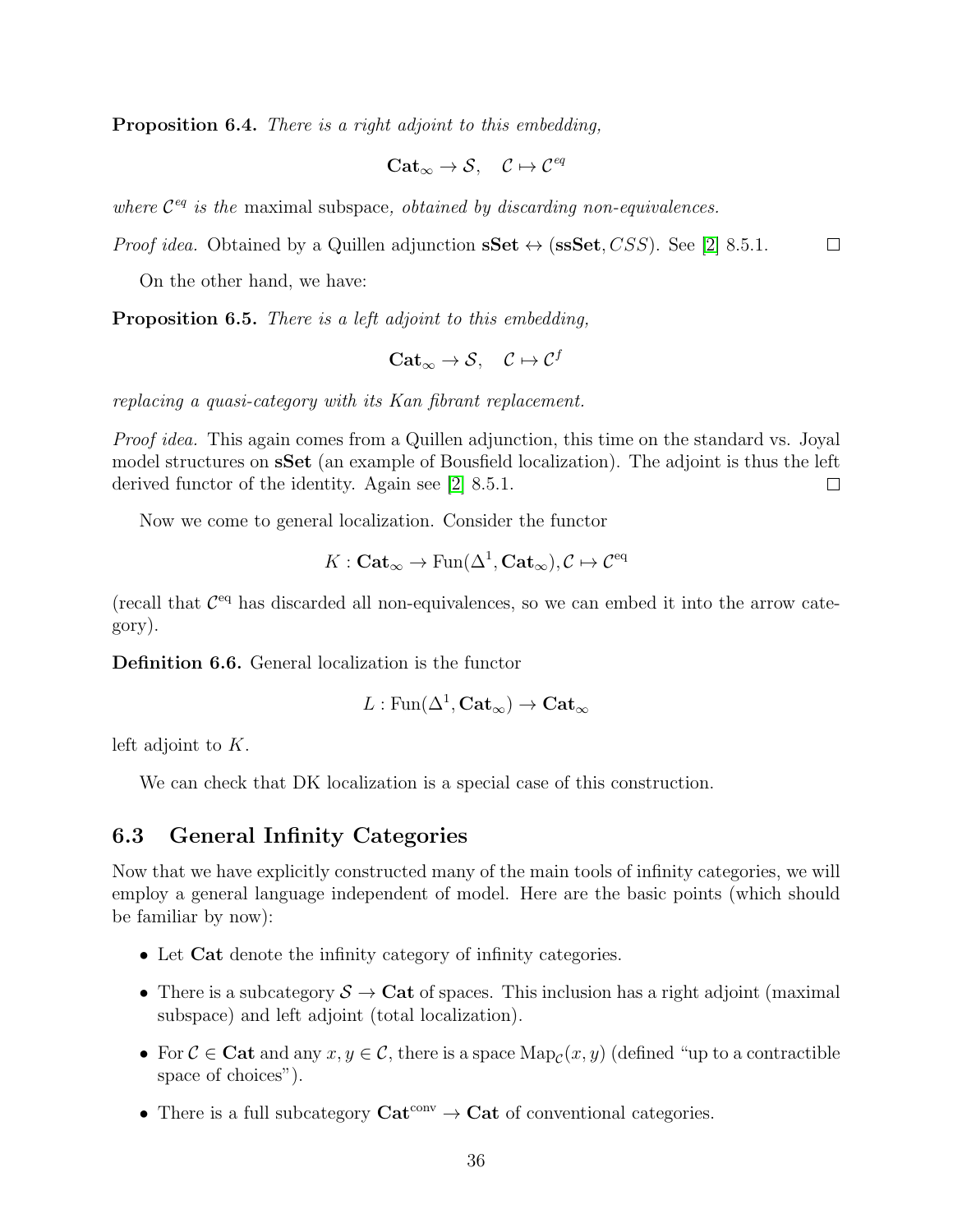• There is a functor  $Ho : \mathbf{Cat} \to \mathbf{Cat}^{\mathrm{conv}}$  defined by

$$
\mathrm{Hom}_{\mathrm{Ho}(\mathcal{C})}(x,y) = \pi_0(\mathrm{Map}_{\mathcal{C}}(x,y))
$$

• An arrow in C is an equivalence if its image in  $H_0(\mathcal{C})$  is an isomorphism. A functor (arrow in  $\mathcal{C}$ ⊣∟) is an equivalence if it induces equivalences mapping spaces and an equivalence of homotopy categories.

Next, an example to motivate our next topic, Cocartesian fibrations (as well as left fibrations from last time). See [here](https://www.math.univ-paris13.fr/~harpaz/cartesian_fibrations.pdf) and [here](https://arxiv.org/pdf/1510.02402.pdf) for details.

Recall from topology that given a (nice) topological space  $X$ , there is an equivalence of categories

[covering spaces  $Y \to X$ ]  $\to$  Fun( $\Pi_1(X) \to$  Set)

(where  $\Pi_1(X)$  is the fundamental groupoid, with objects points of X and morphisms homotopy classes of paths). This equivalence is given by taking fibers, and it follows by the path lifting property of covering spaces.

To upgrade this result, instead let  $X \in \mathbf{Kan}$  be an  $\infty$ -groupoid. Instead of  $\pi_1(X)$ , we look at  $Ho(X)$ . The result will now say that we have an equivalence

$$
[\text{Kan fibrations } Y \to X] \to \text{Fun}(X, \mathcal{S})
$$

with the map again given by taking fibers. This was our result last time! (i.e., functors to  $\mathcal S$  correspond to left fibrations). The next upgrade will be the following equivalence:

[cocartesian fibrations  $Y \to X$ ]  $\to$  Fun(X, Cat<sub>∞</sub>)

We will give this equivalence in a few steps.

#### <span id="page-36-0"></span>6.4 Complete Segal Objects

The first link in our chain of equivalences will involve Complete Segal objects, which we motivate as follows.

Recall that we have the Yoneda embedding  $Cat \rightarrow Fun(\mathcal{C}^{op}, \mathcal{S})$ . We can compose this with the map  $\text{Fun}(\mathcal{C}^{op}, \mathcal{S}) \to \text{Fun}(\Delta^{op}, \mathcal{S})$  defined by restriction along  $\Delta \to \mathcal{C}$ , and we have the following:

**Proposition 6.7.** The map Cat  $\rightarrow$  Fun( $\Delta^{op}, S$ ) is a fully faithful embedding.

Proof idea. Morphism spaces are built out of simplices, so any presheaf can be recovered from values on  $\Delta^{op}$ .  $\Box$ 

The image of this embedding will have the additional properties of being *complete* and Segal.

**Definition 6.8.** Let C be an infinity category with finite limits. A simplicial object  $X \in$ Fun( $\Delta^{op}, \mathcal{C}$ ) is *Segal* if  $X(\Delta^n) \to X(\mathbf{Sp}(n))$  is an equivalence in  $\mathcal C$  for all *n*.

Let  $Seg(S)$  be the full subcategory spanned by Segal objects.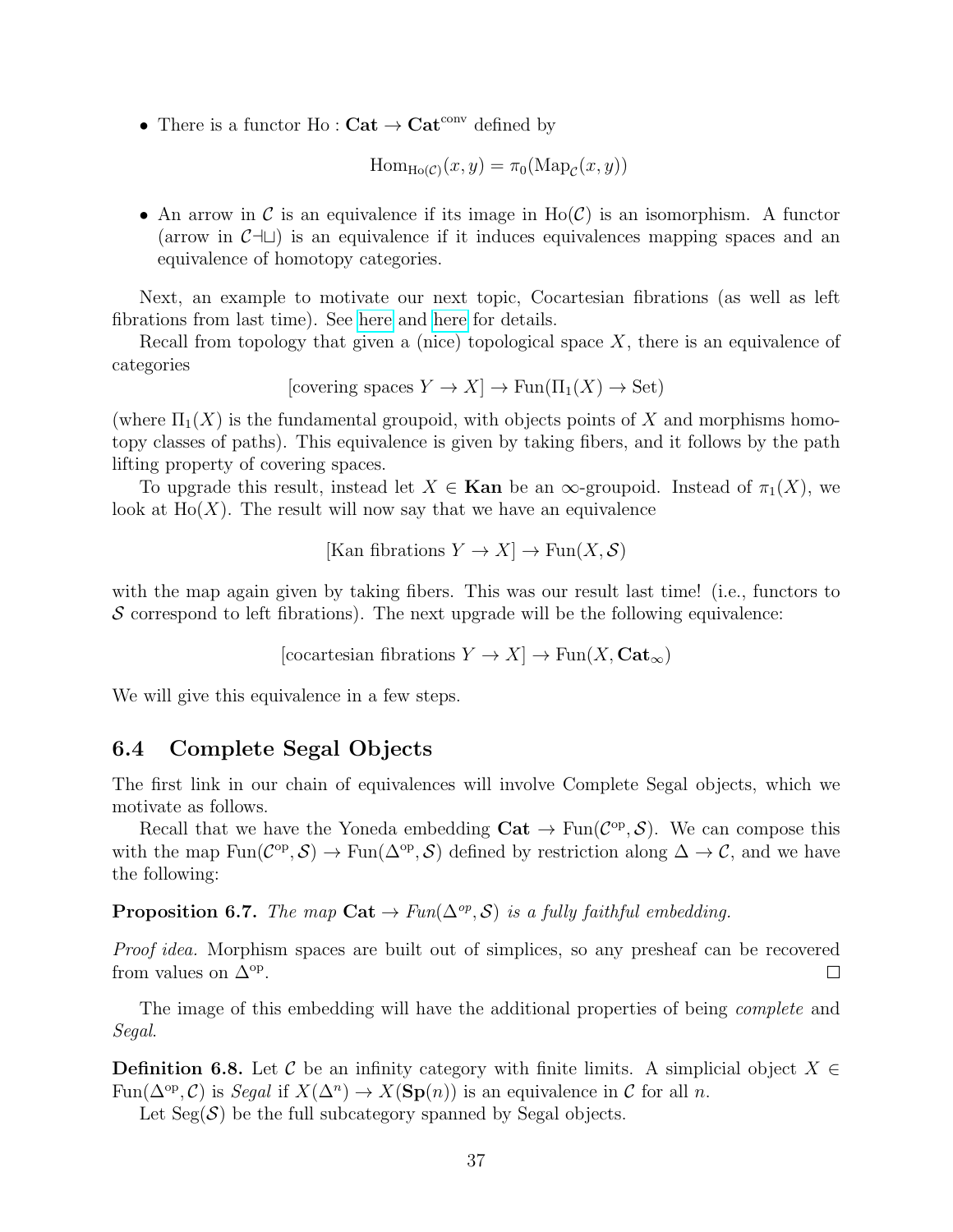This should of course be familiar from our definition of Segal spaces.

**Definition 6.9.** A simplicial object  $X \in \text{Fun}(\Delta^{\text{op}}, \mathcal{C})$  is a groupoid object if for any  $[n] =$  $S \cup T$  with  $S \cap T = \{s\},\$ 

$$
X_n \cong X(S) \times_{X(\{s\})} X(T)
$$

Let  $\mathbf{Grp}(\mathcal{C})$  denote the full subcategory spanned by groupoid objects.

Note that  $\text{Grp}(\mathcal{S})$  consists of the images of groupoids under the Yoneda embedding, motivating the definition. Furthermore,

Lemma 6.10.  $Grp(\mathcal{C}) \subset Seg(\mathcal{C})$ .

*Proof idea.* Since  $\mathbf{Sp}(n)$  consists of gluing  $[i-1, i] \sqcup_{\{i\}} [i, i+1]$ , the map  $X([n]) \to X(\mathbf{Sp}(n))$ is in fact an isomorphism by inducting on the groupoid condition. П

**Proposition 6.11.** Let C be an infinity category with finite limits. The embedding  $\mathbf{Grp}(\mathcal{C}) \rightarrow$  $Seg(\mathcal{C})$  has a right adjoint functor,  $X \mapsto X^{eq}$ .

*Proof sketch*. In the case  $C = S$ , we can construct this adjoint explicitly: let  $X_n^{eq}$  be the subspace of  $X_n \sim X(\mathbf{Sp}(n))$  whose image in the homotopy category is a sequence of isomorphisms.

From that, we can construct an adjoint for the case of  $\text{Fun}(\mathcal{C}^{op}, \mathcal{S})$ . And then we can use the Yoneda embedding (and the fact that it preserves limits).  $\Box$ 

**Definition 6.12.** A Segal object  $X \in \text{Fun}(\mathcal{C}^{op}, \mathcal{S})$  is complete if  $X^{eq}$  is essentially constant. Let  $\mathbf{CS}(\mathcal{C})$  denote the full category of complete Segal objects.

Now, we have the promised:

Lemma 6.13. The Yoneda embedding

$$
\mathbf{Cat} \to \text{Fun}(\Delta^{op}, \mathcal{S})
$$

*identifies* Cat with  $CS(S)$ .

*Proof idea*. The idea is to realize  $Fun(\Delta^{\rm op}, \mathcal{S})$  as Reedy fibrant bisimplicial sets and Cat as the full subcategory of complete segal spaces, which can be shown to be equivalent to the Yoneda embedding. See [\[2\]](#page-55-2) 9.4.4 for details.  $\Box$ 

The following relative version will be our key link.

Lemma 6.14. The equivalence

$$
Fun(B, Fun(\Delta^{op}, \mathcal{C})) = Fun(\Delta^{op}, Fun(B, \mathcal{C}))
$$

*identifies Fun*( $B$ ,  $CS(\mathcal{C})$ ) with  $CS(Fun(B, \mathcal{C}))$ .

Proof idea. Check componentwise.

Corollary 6.15. We have the following chain of equivalences:

 $Fun(B, \text{Cat}) \cong Fun(B, \text{CS}(S)) \cong \text{CS}(Fun(B, S)) \cong \text{CS}(Left(B))$ 

So our next goal is to classify  $CS(Left(B)).$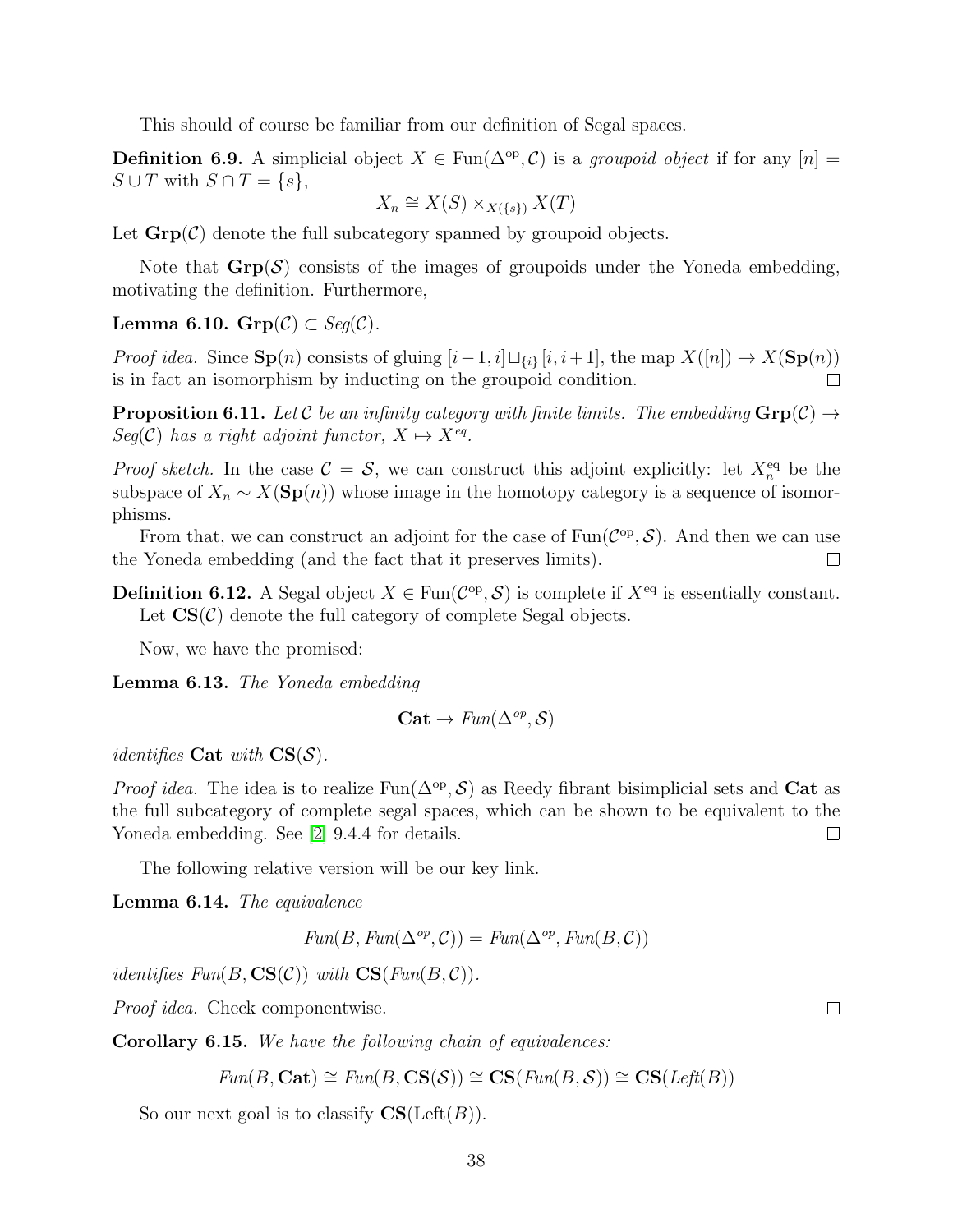#### <span id="page-38-0"></span>6.5 Cocartesian fibrations

There is a rich theory of cocartesian fibrations, of which we unfortunately present less than the bare minimum (my apologies for being underprepared today).

In what follows, let  $f: X \to B$  be a morphism in Cat.

**Definition 6.16.** An arrow  $a: x \to y$  in X is called f-cocartesian if the following diagram is cartesian:



Recall our definition of over-categories in the setting of CSS.

**Definition 6.17.** An arrow  $\overline{a}: b \to c$  in B admits a cocartesian lifting if for any  $x \in X$  with  $f(x) = b$ , there exists a cocartesian arrow  $a: x \to y$  in X with  $f(a) = \overline{a}$ .

**Definition 6.18.** A map  $f: X \to B$  is a *cocartesian fibration* if for any  $x \in X$  and any  $a: f(x) \to b'$  it admits a cocartesian lifting of a.

**Proposition 6.19** (Grothendieck construction). There is an equivalence  $G : \mathbf{Coc}(B) \rightarrow$  $CS(Left(B))$  defined by

$$
G(X)_n = \text{Fun}_B([n], X)^{\text{coc}}
$$

*i.e.*, the left fibration over B defined by the cocartesian arrows in X.

### <span id="page-38-1"></span>7 March 28

Today we dive into derived algebraic geometry. This talk should be a somewhat fresh start, so it's alright if you are not up to speed on the previous material.

#### <span id="page-38-2"></span>7.1 Stable Infinity Categories and Ring Spectra

These ideas came up last semester in the seminar and in Andrew Blumberg's class, but let's refresh our memories.

**Definition 7.1.** An  $\infty$ -category C is *stable* if

- It has a zero object
- Every morphism has a kernel and a cokernel
- A triangle is exact  $\iff$  it is coexact

**Example.** A spectrum is a sequence of pointed spaces  $\{X_i\}$  (in S) together with equivalences  $X_i \simeq \Omega X_{i+1}$  where  $\Omega$  is the loop space functor  $X \mapsto 0 \times_X 0$ . The infinity category of spectra is stable.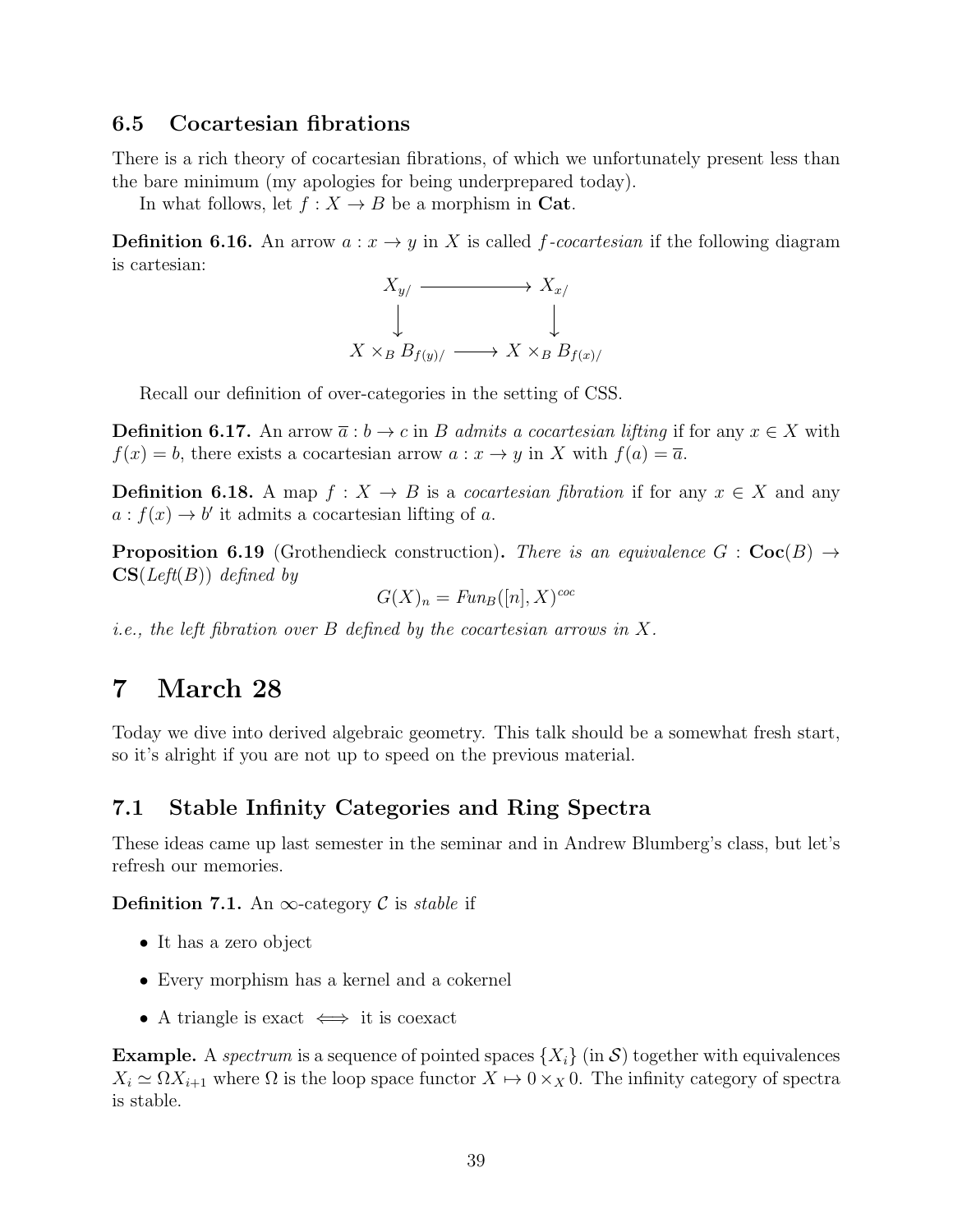There are various important results to prove, e.g., that the homotopy category of a stable infinity category is triangulated, with shift given by suspension. But we are interested in algebraic structures.

**Definition 7.2.** An associative monoid in an  $\infty$ -category C with products is a "special"  $\Delta$ -space", i.e., a functor  $A : \Delta^{\rm op} \to \mathcal{C}$  satisfying

- $A_0$  is a terminal object
- $p_n: A_n \to (A_1)^n$  induced by  $\text{Sp}(n) \to \Delta^n$  is an equivalence

Of course, this is reminiscent of Segal spaces!

**Remark.** The way to think about this definition is that  $A_1$  is an algebra object and we have multiplication

$$
A_1 \times A_1 \xrightarrow{p_2^{-1}} A_2 \xrightarrow{d_1} A_1
$$

We can check associativity up to homotopy using the face/degeneracy maps identities.

**Definition 7.3.** A left-module over a monoid in  $\mathcal{C}$  with products is a functor

$$
F: \Delta^{\mathrm{op}} \times [1] \to \mathcal{C}
$$

such that

- The simplicial object  $F|_{\Delta^{\text{op}} \times \{1\}}$  is an algebra object
- F carries  $([n], 0) \rightarrow ([n], 1)$  and  $({n}, 0) \rightarrow ([n], 0)$  to a product diagram

$$
F([n], 0) \cong F([0], 0) \times F([n], 1)
$$

(where  $[0] \xrightarrow{\{n\}} [n]$ ).

Remark. Again, there is a way to interpret this definition more concretely. The idea is that  $F|_{\Delta^{\text{op}}\times\{1\}}$  is A and  $F|_{\Delta^{\text{op}}\times\{0\}}$  is  $A\times M$ .

More precisely, let  $M = F([0], 0)$  and A be the simplicial (algebra) object  $A_n = F([n], 1)$ . Thus, we are given  $F([n], 0) \cong A_n \times M \cong A_1^n \times M$ .

As before, multiplication  $A \times A \to A$  is  $F([2], 1) \to F([1], 1)$  induced by [1]  $\stackrel{d_1}{\to}$  [2]. And now the action  $A \times M \to M$  is  $F([1], 0) \to F([0], 0)$  induced by  $[0] \xrightarrow{d_1} [1]$ .

There is one piece of data we have not used: the map  $0 \rightarrow 1$  in [1]. It's image under F gives a map between simplicial objects  $F|_{\Delta^{op} \times \{0\}} \to F|_{\Delta^{op} \times \{1\}},$  or  $A \times M \to A$ . This is precisely the coherence data making multiplication in A compatible with its action on M.

A naive definition of  $A_{\infty}$  ring spectra is to take monoid objects in spectra. Lurie modifies this to give stronger associativity than just up-to-homotopy.

An  $E_{\infty}$ -ring spectrum has the additional requirement of homotopy-coherent commutativity.

One important technical definition:

**Definition 7.4.** The ∞-category of connective  $E_{\infty}$ -ring spectra,  $E_{\infty}$ -alg<sup>cn</sup>, is the full subcategory of  $E_{\infty}$ -monoids in the  $\infty$ -category of spectra such that  $\pi_i(R) = 0$  for  $i < 0$ .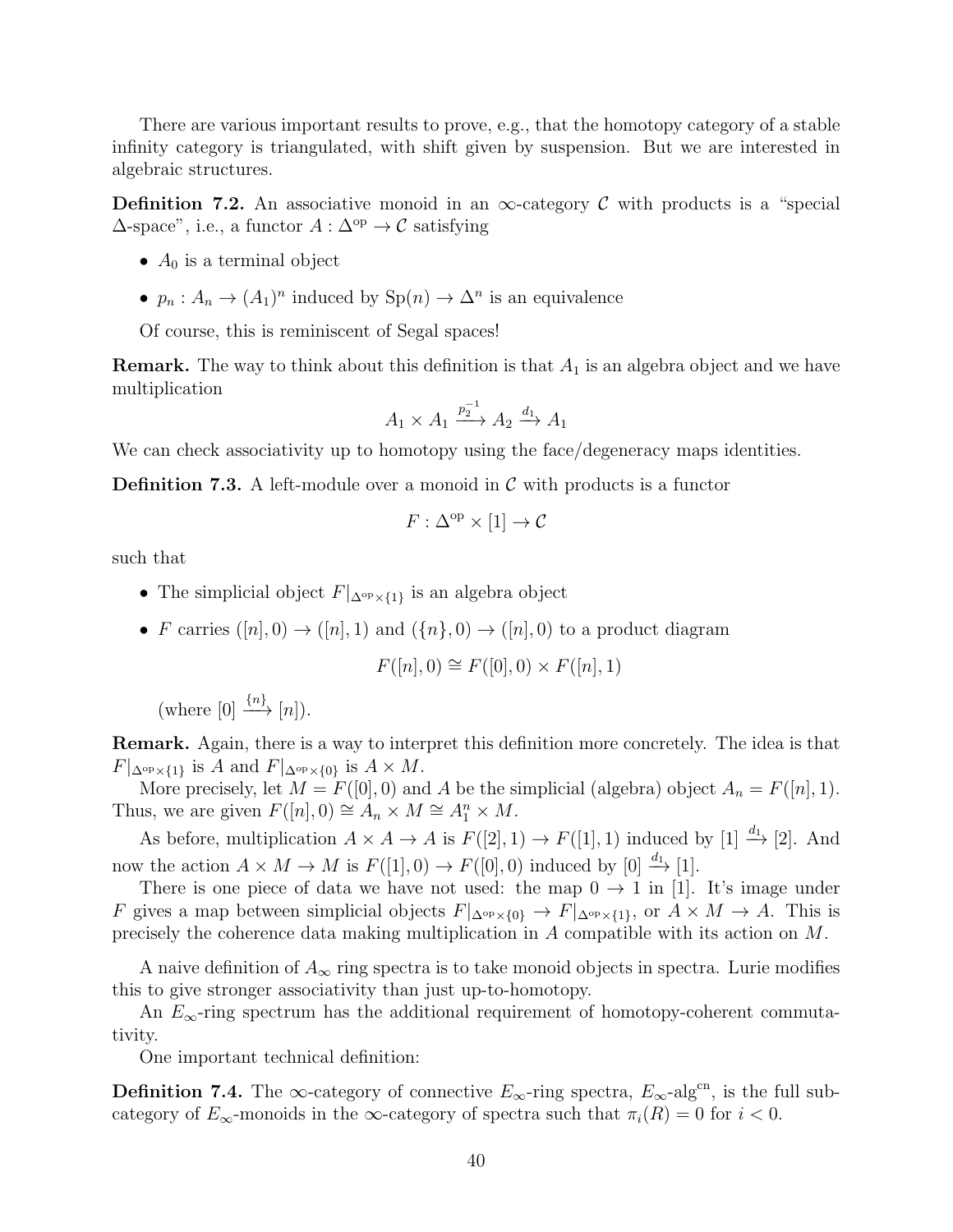#### <span id="page-40-0"></span>7.2 Simplicial Commutative Rings

Now we get into our first main construction.

For motivation, consider the following equivalent description of the category **CRing** of (ordinary) commutative rings. For  $R \in \mathbf{CRing}$ , consider  $Hom(-, R) \in P_{\mathbf{Set}}(\mathbf{Poly})$ , where  $P_{\mathbf{Set}}(\mathbf{Poly}) = \text{Fun}(\mathbf{Poly}^{\text{op}}, \mathbf{Set})$  and  $\mathbf{Poly} \subset \mathbf{CRing}$  is the full subcategory spanned by  $\mathbf{Z}[T_1, ..., T_n].$ 

Fact:  $R \mapsto \text{Hom}(-, R)$  is an equivalence between **CRing** and the subcategory of  $P_{\text{Set}}(\text{Poly})$ of presheaves sending finite coproducts to products.

For an  $\infty$ -categorical version, we of course replace Set with S.

Definition 7.5. Let SCR denote the  $\infty$ -category of *simplicial commutative rings*, i.e., the subcategory of  $P_{\mathcal{S}}(Poly)$  of presheaves sending finite coproducts to products.

Since the Yoneda embedding respects coproducts, we have  $Poly \hookrightarrow \text{SCR}$ . As before, we would like a result guaranteeing that we lose nothing by working with this subcategory.

To make this formal, we use the idea of sifted (homotopy) colimits.

Recall that for conventional categories, a category (diagram)  $D$  is sifted if colimits of shape D commute with finite products in Set. That is for any  $S$  a finite discrete category,  $F: D \times S \to \mathbf{Set}$  induces a canonical isomorphism

$$
\operatorname{colim}_{d \in D} \prod_{s \in S} F(d, s) = \prod_{s \in S} \operatorname{colim}_{d \in D} F(d, s)
$$

And a sifted colimit is a colimit over a sifted diagram.

A diagram is sifted iff  $D \stackrel{\Delta}{\to} D \times D$  is a cofinal functor, meaning precomposition preserves colimits.

This latter condition naturally adapts to infinity categories:

**Definition 7.6.** An  $\infty$ -category D is sifted if for any  $F: D \times D \rightarrow C$ ,

 $\text{colim}(D \times D \xrightarrow{F} \mathcal{C}) \xrightarrow{\sim} \text{colim}(D \xrightarrow{\Delta} D \times D \xrightarrow{F} \mathcal{C})$ 

is a weak equivalence.

A sifted colimit is the colimit of a sifted diagram.

Now we get our desired proposition.

**Proposition 7.7.** Let C be an  $\infty$  category which admits sifted colimits. Then the Yoneda embedding  $Poly \hookrightarrow SCR$  induces an equivalence of  $\infty$ -categories

$$
\text{Fun}_{\text{sift}}(\text{SCR}, \mathcal{C}) \xrightarrow{\sim} \text{Fun}(\text{Poly}, \mathcal{C})
$$

where  $Fun_{sift} \subset Fun$  is the full subcategory spanned by functors that commute with sifted colimits.

This amounts to: "SCR is freely generated by **Poly**" under sifted colimits." It follows from the fact that "SCR is the non-abelian derived category of Poly" and general theory.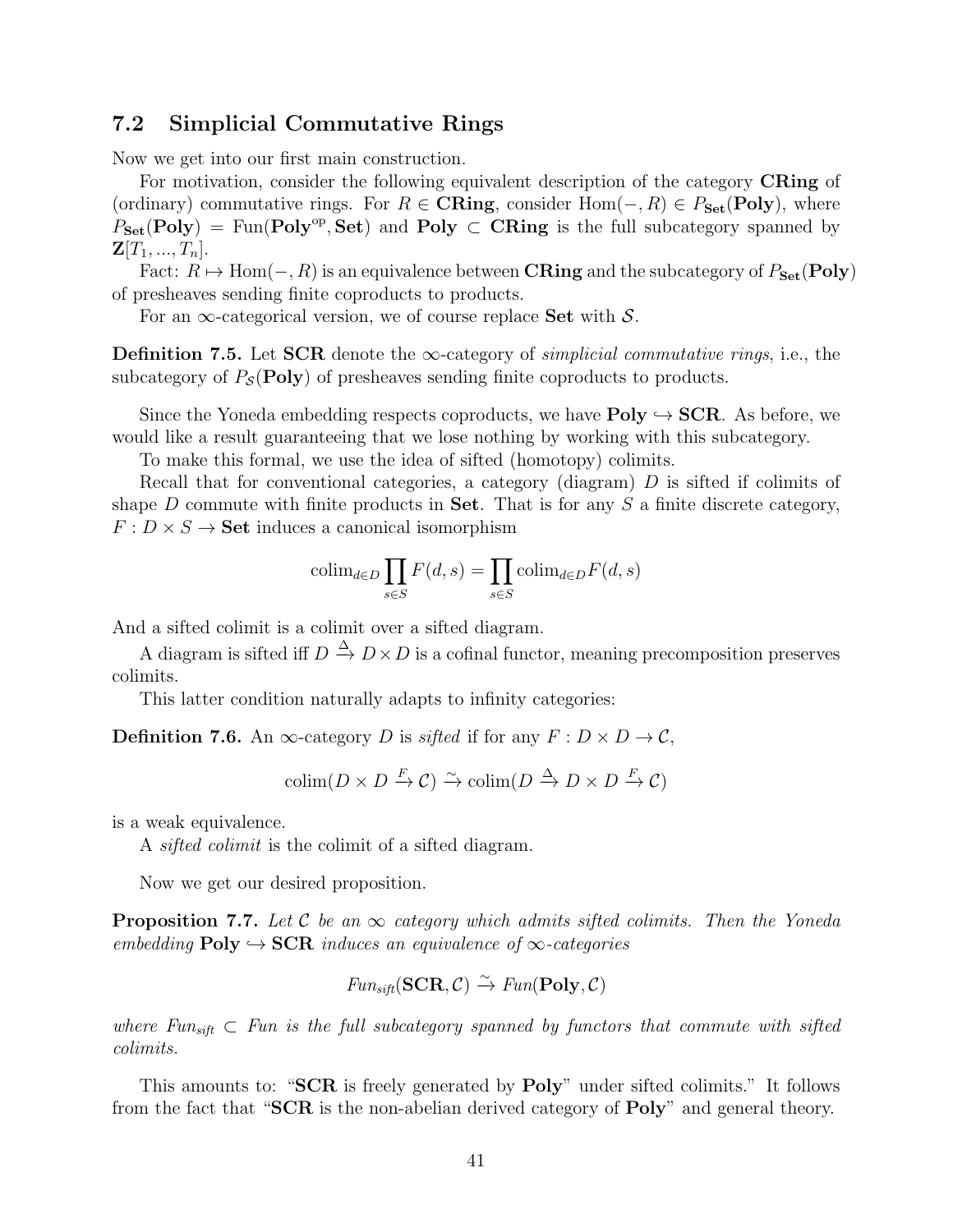Unpacking what this means: for the conventional category case, we restricted to presheaves that sent finite coproducts to products. Preserving sifted colimits is a strengthening of that condition (since products are sifted). It makes sense that the infinity category case condition would be stricter since it must respect homotopy coherence data.

Now let's see what a simplicial ring encodes.

**Definition 7.8.** Give  $R \in \text{SCR}$ , the underlying space is

$$
R_{\mathcal{S}} := R(\mathbf{Z}[T]) \in \mathcal{S}
$$

 $\bigotimes_{i=1}^n \mathbf{Z}[T]$  (this is the product in **Poly**) we have a map But there is further structure encoded by **Poly**. Since R respects products and  $\mathbf{Z}[T_1, ..., T_n] \cong$ 

$$
\operatorname{mult}: R_{\mathcal{S}}^{\times n} \to R_{\mathcal{S}}
$$

induced by

$$
R_{\mathcal{S}}^{\times n} = R(\mathbf{Z}[T])^n \cong R\left(\bigotimes_{i=1}^n \mathbf{Z}[T]\right) = R(\mathbf{Z}[T_1, ..., T_n]) \xrightarrow{T \mapsto T_1...T_n} R(\mathbf{Z}[T]) = R_{\mathcal{S}}
$$

Likewise, we have a map induced by addition  $R(\mathbf{Z}[T_1, ..., T_n]) \xrightarrow{T \mapsto T_1 + ... + T_n} R(\mathbf{Z}[T])$ 

add :  $R_{\mathcal{S}}^{\times n} \to R_{\mathcal{S}}$ 

And since  $R(\mathbf{Z}) = *$  (since  $\mathbf{Z} \otimes \mathbf{Z} \cong \mathbf{Z}$ ) the maps  $\mathbf{Z}[T] \to \mathbf{Z}, T \mapsto 0, 1$  induce

 $0.1 : * \rightarrow R_s$ 

Call  $R \in \mathbf{SCR}$  discrete if the presheaf has values in Set  $\subset \mathcal{S}$ . The inclusion  $\mathbf{CRing} \hookrightarrow$ SCR is an equivalence onto discrete subrings. It has a left adjoint, denoted

$$
R \mapsto \pi_0(R)
$$

#### <span id="page-41-0"></span>7.3 Algebras and Modules over a Simplicial Commutative Ring

Algebras are straightforward:

**Definition 7.9.** Let  $\text{SCR}_R$  be the  $\infty$ -category of R-algebras, i.e.,  $A \in \text{SCR}$  equipped with  $R \to A$ .

For modules, we will use an embedding into ring spectra as follows. Recall that there is an Eilenberg Maclane functor

$$
\mathbf{CRing} \to E_{\infty} \text{-alg}^{\text{cn}}, \quad R \mapsto \{ K(R, n) \}_n
$$

this identifies ordinary commutative rings with *discrete*  $E_{\infty}$ -ring spectra.

By our equivalence proposition, we obtain a functor of  $\infty$ -categories (unique up to contractible choice) that commutes with sifted colimits:

$$
SCR \to E_{\infty} \text{-alg}^{\text{cn}}, \quad R \mapsto R_{\text{Spt}}
$$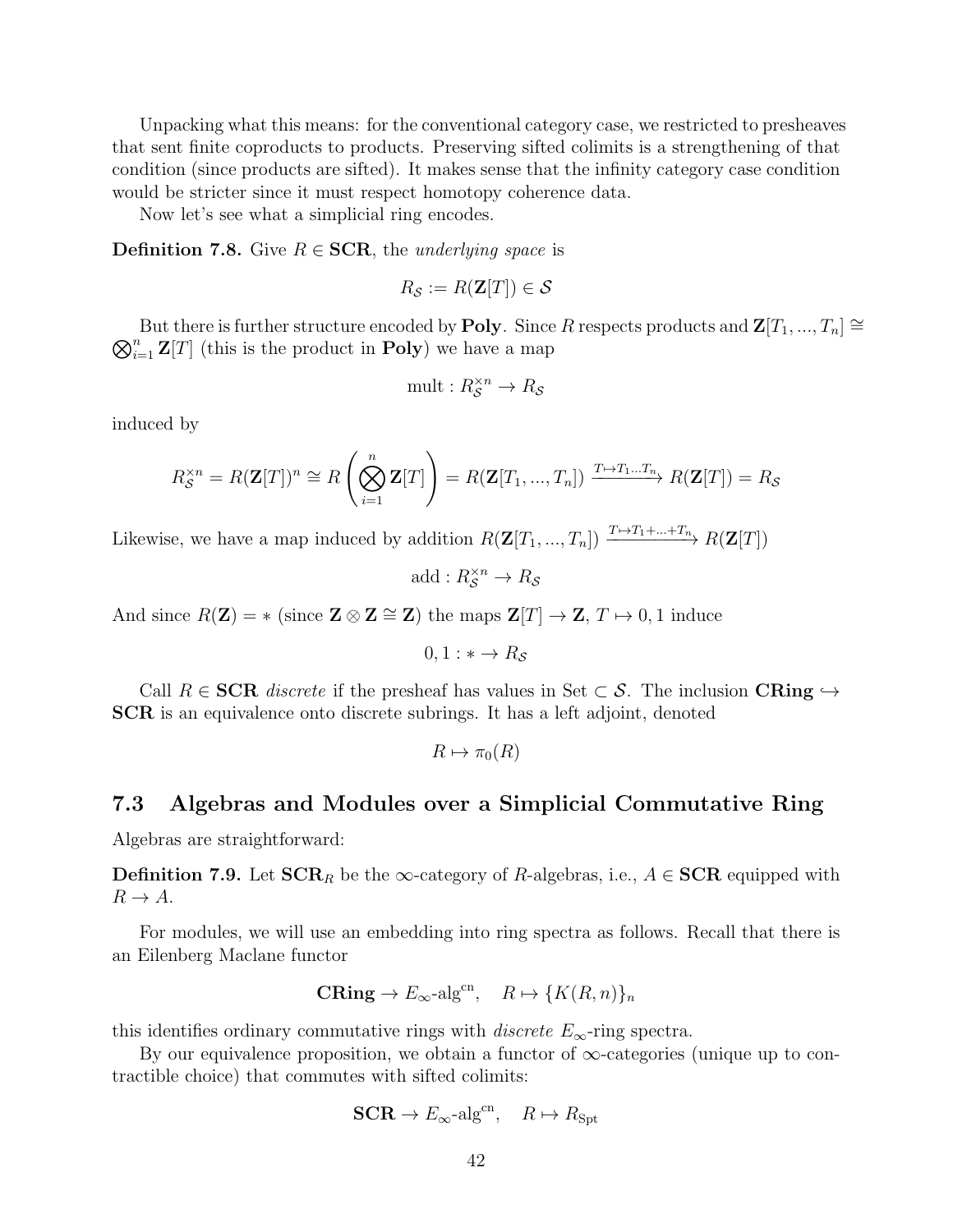Remark.  $\Omega^{\infty}(R_{\text{Spt}})=R_{\mathcal{S}}$ .

**Definition 7.10.** An R-module is a module over the  $E_{\infty}$ -ring spectrum  $R_{\text{Spt}}$ .

 $\text{Mod}_R$  is the stable symmetric monoidal  $\infty$ -category of R-modules, and  $\text{Mod}_R^{\text{cn}}$  is the full subcategory spanned by connective R-modules.

**Example.** If R is discrete,  $Mod_R$  is canonically equivalent to the derived category of the abelian category of conventional R-modules.

**Definition 7.11.** A connective R-module M is flat if  $M \otimes_R N$  is discrete for any discrete R-module N.

It is flat if it is flat if  $M \otimes_R N$  is zero iff N is zero for any connective R-module N.

Now let's go on a slight tangent to see the relationship between strict and non-strict models for rings. For any  $R \in \mathbf{SCR}$ , we have an induced functor

$$
\mathbf{SCR}_R \rightarrow E_{\infty}\text{-alg}^{\mathrm{cn}}_{R_{Spt}}
$$

But this functor is neither fully faithful nor essentially surjective, since our strict definitions of commutativity and associativity makes SCR a "stricter" category than  $E_{\infty}$ -alg.

Finally, we note that there is a forgetful functor

$$
\mathbf{SCR}_R \to E_{\infty}\text{-alg}_{R_{Spt}}^{\text{cn}} \to \text{Mod}_{R_{Spt}}^{\text{cn}} = \text{Mod}_R^{\text{cn}}
$$

#### <span id="page-42-0"></span>7.4 Derived Schemes

Once again, we recall conventional algebraic geometry in order to motivate the derived case. And again, it serves well to recast definitions into presheaf categories which we can adapt to the infinity categorical setting.

For any scheme  $S \in$  **Sch**, we have

$$
Maps_{\mathbf{Sch}}(-, S) \in P_{\mathbf{Set}}(\mathbf{Sch})
$$

Grothendieck proved that this presheaf satisfies fpqc descent. The condition that every scheme has an affine Zariski cover implies that  $CRing^{op} \hookrightarrow Sch$  induces an equivalences

$$
\mathrm{Sh}^{\mathrm{fpqc}}(\mathbf{CRing}^{\mathrm{op}}) \xrightarrow{\simeq} \mathrm{Sh}^{\mathrm{fpqc}}(\mathbf{Scheme})
$$

Thus, the Yoneda embedding of Sch induces

$$
\mathbf{Sch} \hookrightarrow \mathrm{Sh}^{\mathrm{fpqc}}(\mathbf{CRing}^{\mathrm{op}})
$$

and we can take this essential immage as an alternative definition of the category of schemes.

Let's build up these ideas for **SCR**.

Let's start with the category we want to refine.

**Definition 7.12.** A derived prestack is an element of  $P_S(\text{SCR}^{\text{op}}) = \text{Fun}(\text{SCR}, S)$ .

Now we want to set up the descent condition. We can define the fpqc pretopology on  $\mathbf{SCR}^\mathrm{op}.$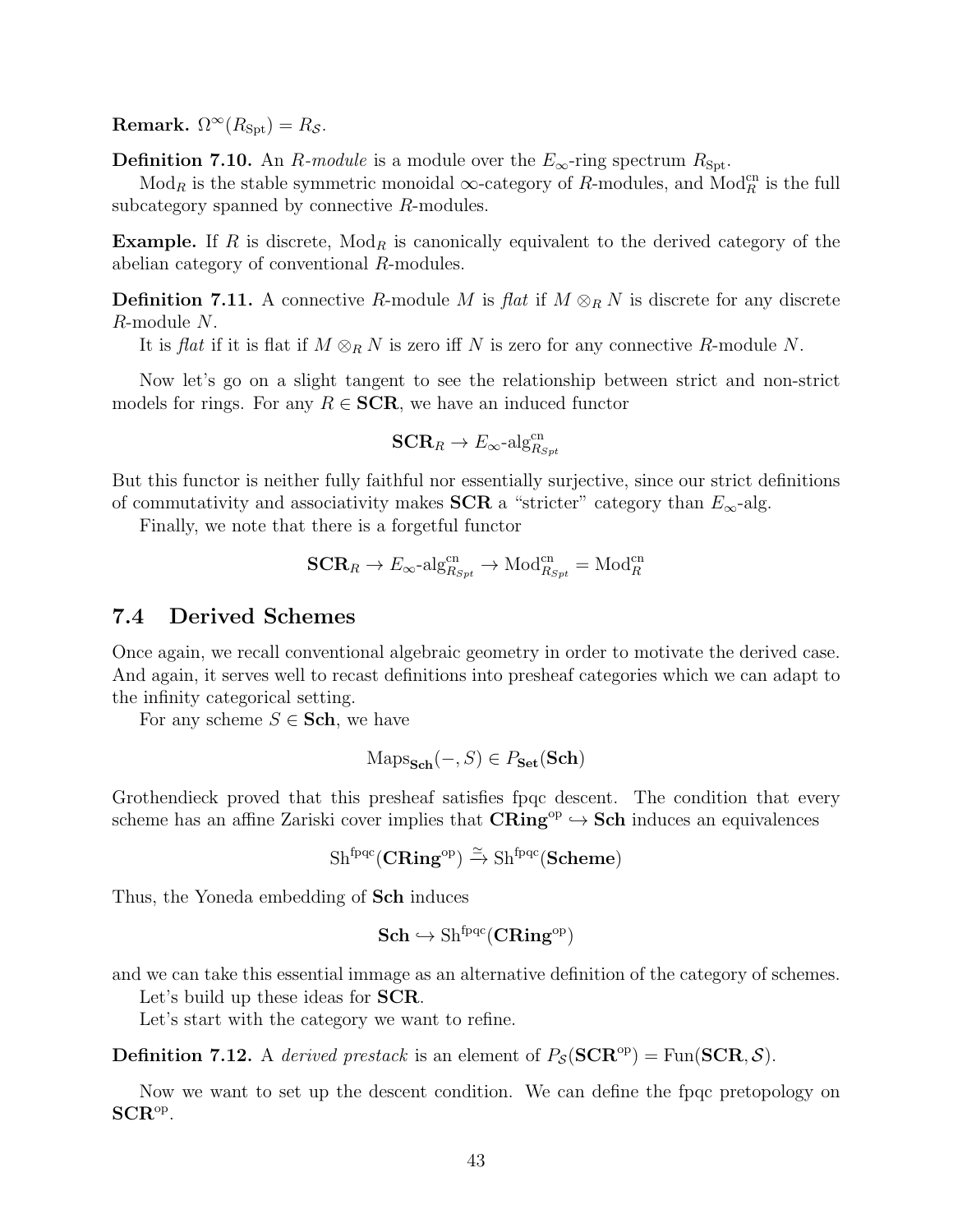**Definition 7.13.** A family of homomorphisms  $(R \to R_\alpha)_{\alpha \in \Lambda}$  is fpqc covering if:

- $\bullet$   $\Lambda$  is finite
- Each  $R \to R_\alpha$  is flat (i.e., the underlying R-module of  $R_\alpha$  is flat)
- $R \to \prod_{\alpha} R_{\alpha}$  is faithfully flat

Let  $(R \to R_\alpha)_\alpha$  be an fpqc covering family and  $\tilde{R} = \prod_\alpha R_\alpha$ . Let  $\check{C}(R/\tilde{R}) \in \text{Fun}(\Delta, \text{SCR})$ be the cosimplicial object defined by

$$
\check{C}(R/\tilde{R})^n = \tilde{R} \otimes_R \dots \otimes_R \tilde{R}, \quad n+1 \text{ times}
$$

This is the *Čech nerve of*  $R \to \tilde{R}$ .

**Definition 7.14.** A derived prestack X satisfies *fpqc descent* if for all fpqc covering families  $(R \to R_\alpha)_{\alpha}$ , the canonical morphism

$$
\mathcal{X}(R) \to \lim_{n \in \Delta} \mathcal{X}(\check{C}(R/\tilde{R})^n)
$$

is an isomorphism.

A *derived stack* is a derived prestack satisfying fpqc descent.

Now we can define derived affine schemes. For  $R \in \mathbf{SCR}$ , define the derived prestack  $Spec(R) = Map_{SCR}(R, -) \in P_S(\text{SCR}^{op}).$ 

**Proposition 7.15. SCR** is a derived stack for any  $R \in \mathbf{SCR}$ .

**Definition 7.16.** An *affine derived scheme* is a derived stack isomorphic to  $Spec(R)$  for some  $R \in \mathbf{SCR}$ .

To define schemes in general, we need an idea of *open immersions*. We need an idea of what it means to be a covering. This will generalize the descent condition earlier. If  $X \to Y$ is a morphism of sheaves, define  $\check{C}(X/Y)_\bullet \in \text{Fun}(\Delta^{\text{op}}, \text{Sh})$ 

$$
\check{C}(X/Y)_n = X \times_Y \dots \times_Y X \quad n+1 \text{ times}
$$

We say that  $X \to Y$  is an *effective epimorphism* if the canonical morphism of sheaves

$$
\mathrm{colim}_{n \in \Delta^{\mathrm{op}}} \check{C}(X/Y)_n \to Y
$$

is an isomorphism.

**Definition 7.17.** For  $R, R' \in \mathbf{SCR}, R \to R'$  is locally of finite presentation if the functor

$$
SCR \to S, \quad A, \mapsto \text{Maps}_{\text{SCR}_R}(R', A)
$$

commutes with filtered colimits.

**Definition 7.18.** Let  $j: U \to \mathcal{X}$  be a morphism of derived stacks.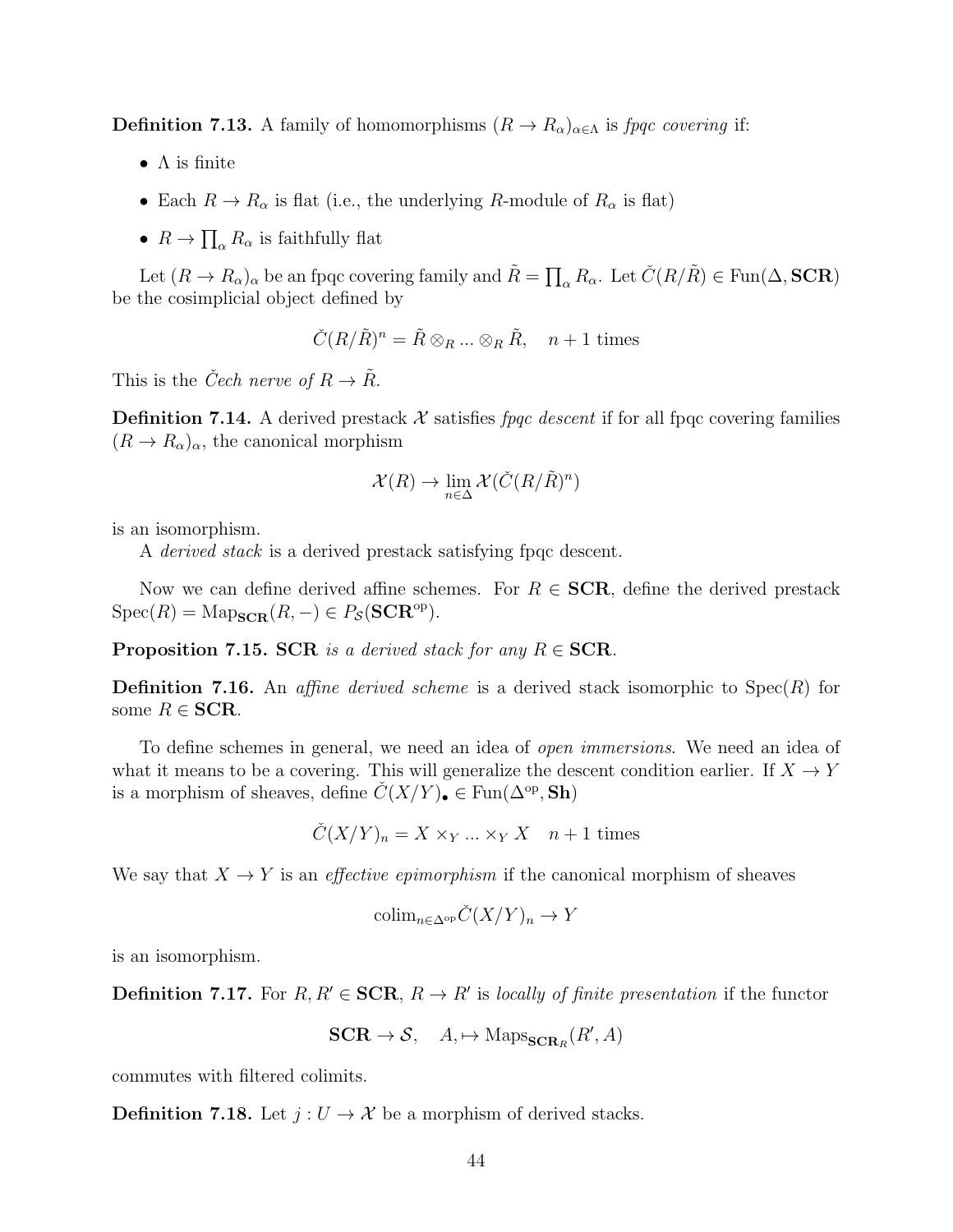- If  $\mathcal{X} = \text{Spec}(R)$  and  $U = \text{Spec}(A)$ , then j is an open immersion if the corresponding  $R \to A$  is
	- locally of finite presentation
	- flat
	- epimorphism
- If  $\mathcal{X} = \text{Spec}(R)$  and U is general, j is an open immersion if it is a monomorphism and there exists a family  $(U_{\alpha} \to U)_{\alpha}$  with
	- $U_{\alpha}$  affine
	- $\prod_{\alpha} U_{\alpha} \rightarrow U$  is an effective epimorphism
	- Each  $U_{\alpha} \to U \to \mathcal{X}$  is an open immersion in the previous sense
- If X and U are general, then j is an open immersion if for any  $Spec(A) \to X$ ,

 $U \times_{\mathcal{X}} \text{Spec}(A) \to \text{Spec}(A)$ 

is an open immersion in the above sense.

Of course it would be good to check consistency etc. Here's one handy fact

**Lemma 7.19.**  $R \to A$  induces an open immersion iff  $A \otimes_R A \to A$  is invertible.

Note that this is on the nose; recall that we chose a stricter version of infinity-rings. Now we can get a familiar looking definition of derived schemes.

**Definition 7.20.** A *Zariski cover* of a derived stack  $\mathcal{X}$  is a family of open immersions  $(j_{\alpha}:U_{\alpha}\hookrightarrow\mathcal{X})_{\alpha}$  and

$$
\bigsqcup_\alpha U_\alpha \to \mathcal{X}
$$

is an effective epimorphism.

A Zariski cover is *affine* if each  $U_{\alpha}$  is an affine derived scheme, and X is a *derived scheme* if it admits an affine Zariski cover.

Next time we will see derived quasi-coherent sheaves and descent.

### <span id="page-44-0"></span>8 April 4

#### <span id="page-44-1"></span>8.1 More on Modules over Simplicial Rings

Let's talk more about modules and clear up some things skipped last time.

First, we provide intuition for modules over a monoid (this will come up again, so might be worth revisiting). Recall: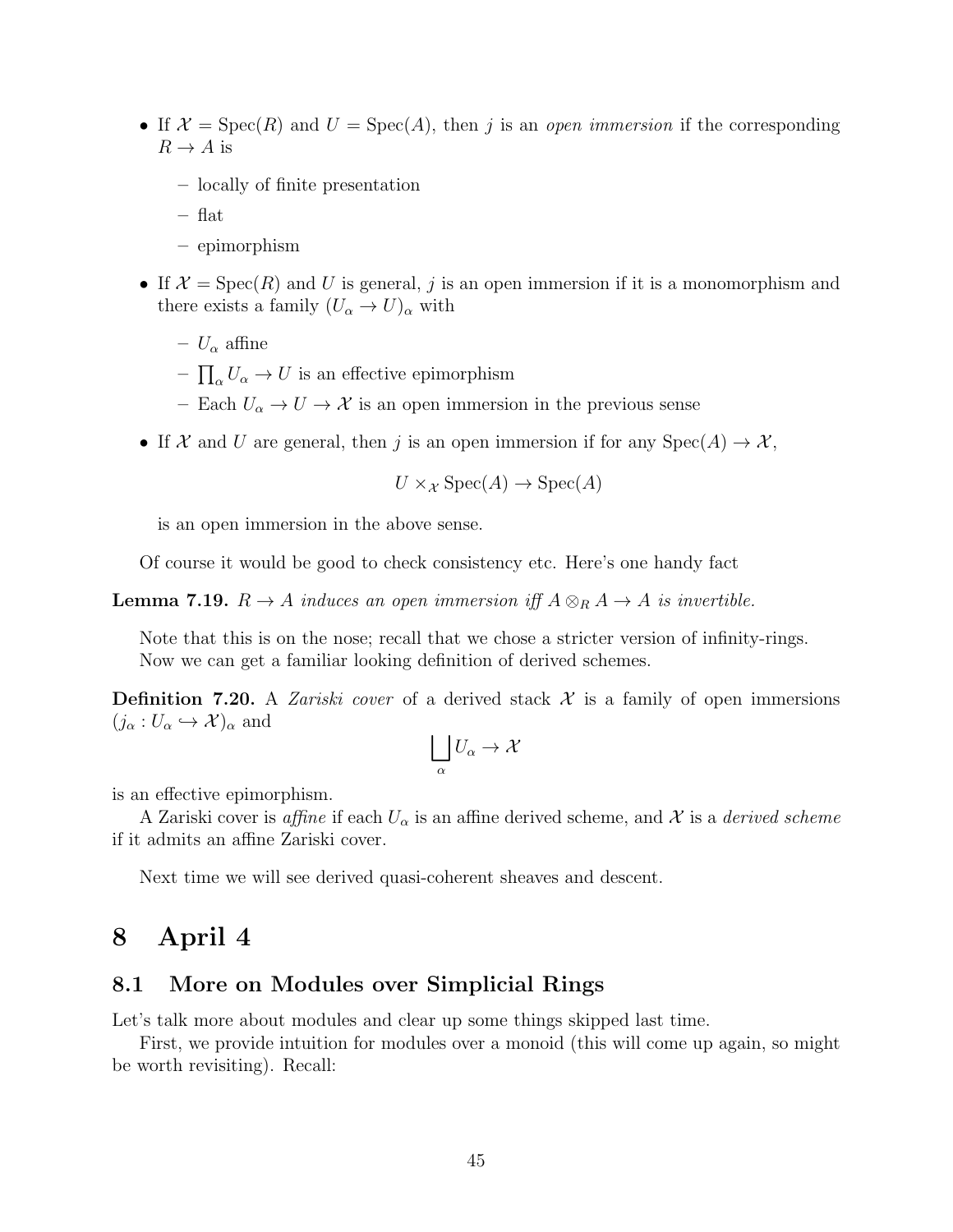**Definition 8.1.** A left-module over a monoid in  $\mathcal{C}$  with products is a functor

 $F: \Delta^{\rm op} \times [1] \to \mathcal{C}$ 

such that

- The simplicial object  $F|_{\Delta^{\text{op}} \times \{1\}}$  is an algebra object
- F carries  $([n], 0) \rightarrow ([n], 1)$  and  $(\{n\}, 0) \rightarrow ([n], 0)$  to a product diagram

$$
F([n], 0) \cong F([0], 0) \times F([n], 1)
$$

(where  $[0] \xrightarrow{\{n\}} [n]$ ).

Here is the interpretation:

Remark. Again, there is a way to interpret this definition more concretely. The idea is that  $F|_{\Delta^{\text{op}}\times\{1\}}$  is A and  $F|_{\Delta^{\text{op}}\times\{0\}}$  is  $A\times M$ .

More precisely, let  $M = F([0], 0)$  and A be the simplicial (algebra) object  $A_n = F([n], 1)$ . Thus, we are given  $F([n], 0) \cong A_n \times M \cong A_1^n \times M$ .

As before, multiplication  $A \times A \to A$  is  $F([2], 1) \to F([1], 1)$  induced by [1]  $\stackrel{d_1}{\to}$  [2]. And now the action  $A \times M \to M$  is  $F([1], 0) \to F([0], 0)$  induced by  $[0] \stackrel{d_1}{\to} [1]$ .

There is one piece of data we have not used: the map  $0 \rightarrow 1$  in [1]. It's image under F gives a map between simplicial objects  $F|_{\Delta^{op} \times \{0\}} \to F|_{\Delta^{op} \times \{1\}},$  or  $A \times M \to A$ . This is precisely the coherence data making multiplication in A compatible with its action on M.

Next, we give more detail about flatness of modules over simplicial rings. The following is (part of) the "Derived Lazard Theorem". We state it in the generality of  $A_{\infty}$ -ring spectra:

**Proposition 8.2.** Let R be a connective  $A_{\infty}$ -ring spectrum, and let M be a connective left R-module. The following are equivalent:

- If N is a discrete right R-module, then  $N \otimes_R M$  is discrete
- The  $\pi_0R$ -module  $\pi_0R\otimes_R M$  is discrete and flat (as a conventional module)

*Proof sketch.* The idea is to show by induction that for any connective  $R$ -module  $N$ , there are isomorphisms

$$
\operatorname{Tor}_0^{\pi_0 R}(\pi_i N, \pi_0 M) \to \pi_i(N \otimes_R M)
$$

Then we get

$$
\pi_i(N \otimes_R M) = \pi_i(N \otimes_{\pi_0 R} \pi_0 R \otimes_R M) = \text{Tor}_i^{\pi_0 R}(N, \pi_0 R \otimes_R M)
$$

There are other equivalent conditions; see [\[4\]](#page-55-4) Theorem 2.5.2 for the full result.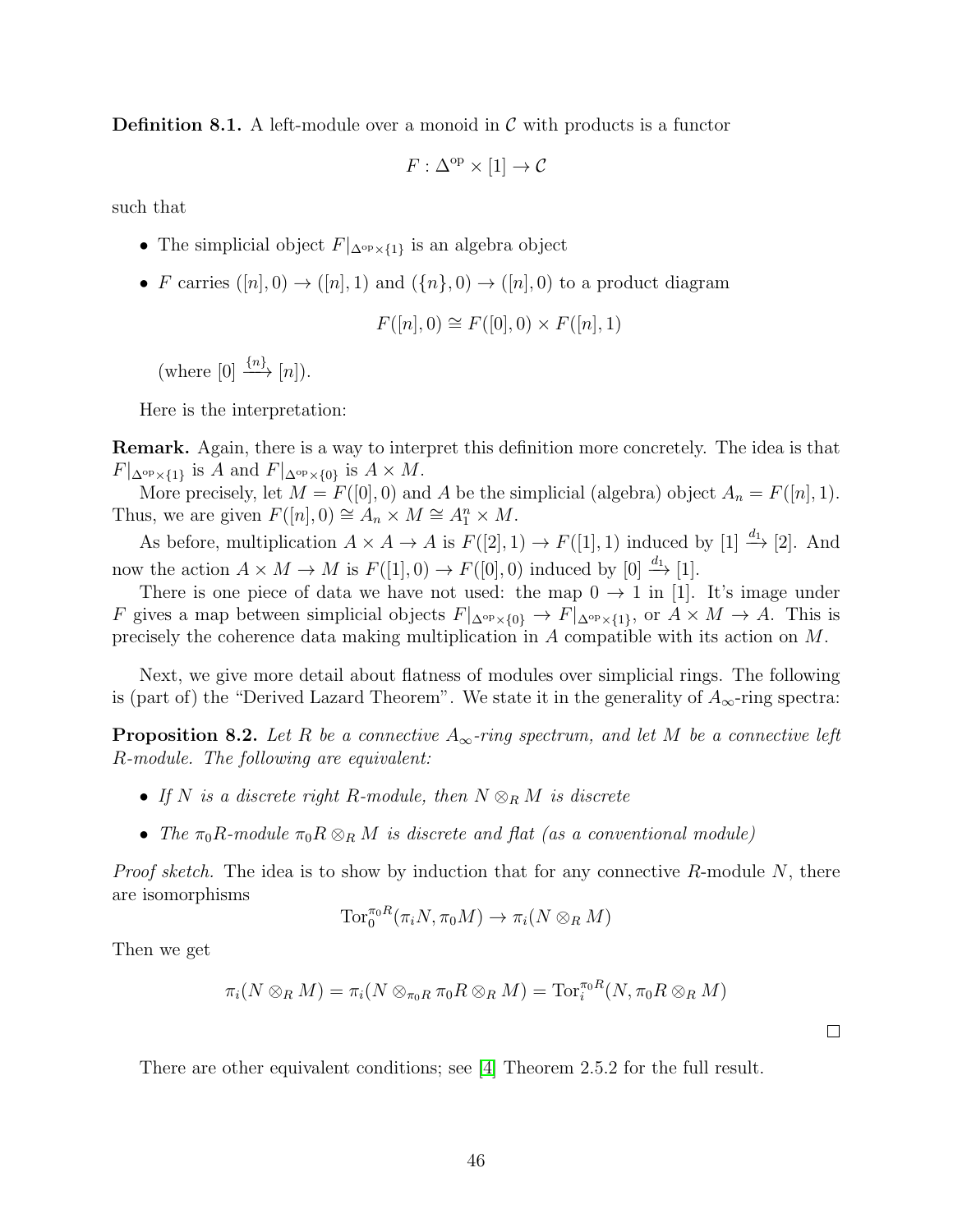#### <span id="page-46-0"></span>8.2 Derived Quasi-coherent Sheaves

Let  $S = \text{Spec}(R)$  be an affine derived scheme. Define the stable  $\infty$ -category of quasi-coherent sheaves on S by

$$
\operatorname{Qcoh}(S):=\operatorname{Mod}_R
$$

This defines a presheaf of ∞-categories

$$
(\mathbf{DSch}^\mathrm{aff})^\mathrm{op}\to\infty\mathrm{-}\mathbf{Cat}
$$

where  $f : \text{Spec}(R') \to \text{Spec}(R)$  induces

$$
f^*:\text{Mod}_R \to \text{Mod}_{R'}, \quad M \mapsto M \otimes_R R'
$$

To define derived quasi-coherent sheaves in general, we want to take the right Kan extension along the Yoneda embedding:



This gives,

**Definition 8.3.** Let X be a derived stack. The stable  $\infty$ -category of quasi-coherent shaves on  $\mathcal X$  is

$$
\mathrm{Qcoh}(\mathcal{X}) := \lim_{S \to \mathcal{X}} \mathrm{Qcoh}(S)
$$

where the limit is taken over all morphisms from  $S \in \mathbf{DSch}^{\text{aff}}$ .

To unpack this data, note that  $\mathcal{F} \in \text{Qcoh}(X)$  determines:

- 1. An R-module  $f^*(\mathcal{F})$  for each  $f:Spec(R) \to \mathcal{X}$
- 2. For every commutative triangle

$$
\operatorname{Spec}(R') \xrightarrow{f'} \mathcal{X}
$$

$$
\downarrow \qquad \qquad \downarrow
$$

$$
\operatorname{Spec}(R)
$$

an isomorphism  $g^*(f^*\mathcal{F}) \to (f')^*\mathcal{F}$  in  $Qcoh(Spec(R'))$ .

3. A homotopy coherent system of compatibilities between these isomorphisms

Remark. Actually, the presheaf on  $DSch<sup>aff</sup>$  is valued in symmetric monoidal  $\infty$ -categories, and you can check that the right Kan extension provides a lift (since the forgetful functor from symmetric monoidal  $\infty$ -categories to  $\infty$ -categories preserves and detects limits). Thus,  $Qcoh(\mathcal{X})$  is always canonically symmetric monoidal.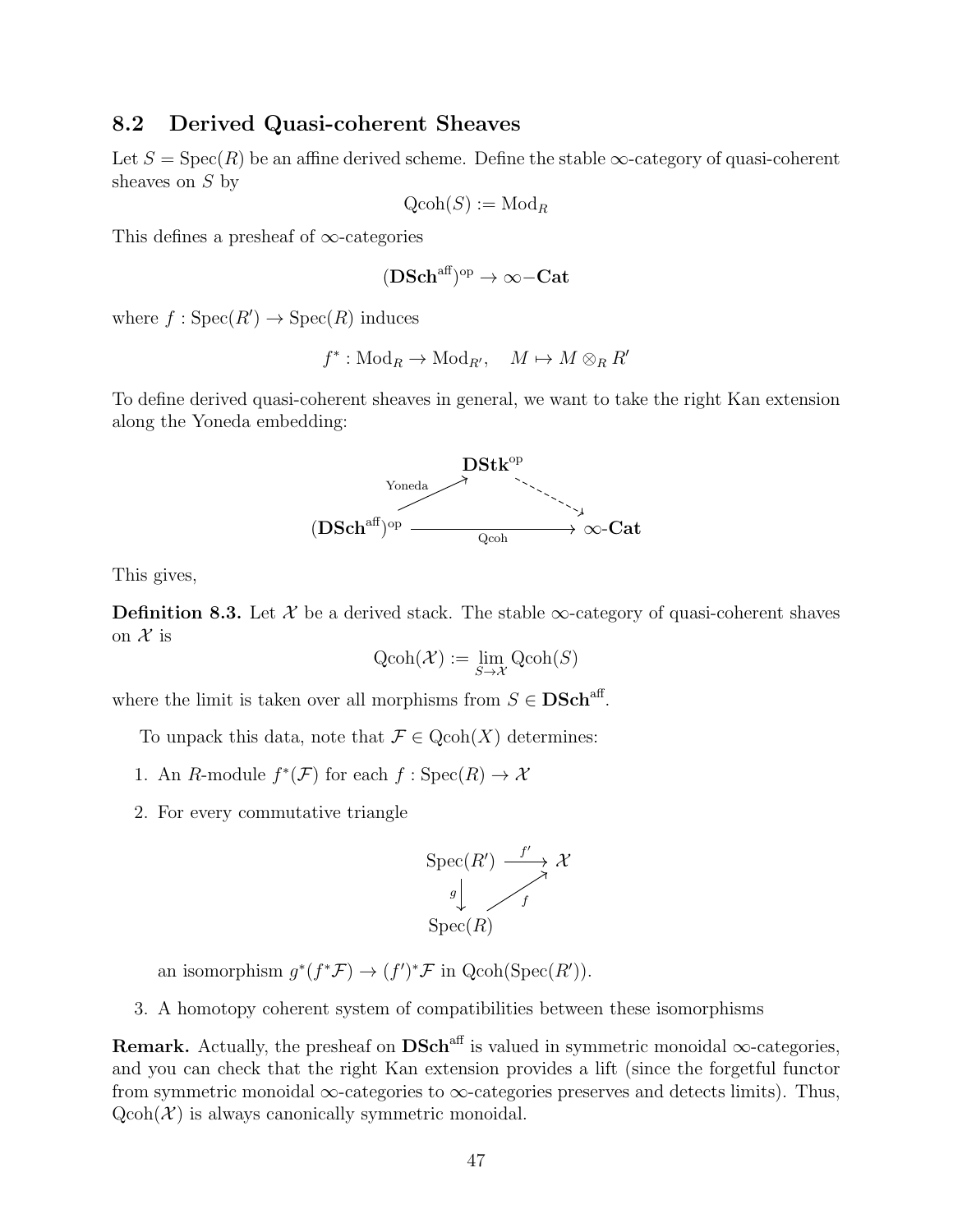In the case that X is in particular a derived scheme, we have a slightly nicer description of quasi-coherent sheaves.

**Proposition 8.4.** If  $X \in \mathbf{DSch}$ , then

$$
\mathit{Qcoh}(X)\xrightarrow{\sim}\lim_{U\hookrightarrow X}\mathit{Qcoh}(U)
$$

where the limit is over all open immersions  $U \to X$  from  $U \in \mathbf{DSch}^{\text{aff}}$ .

*Proof.* The goal is to reduce to the case that X is affine, which follows directly from properties of modules.

The key data we are given is an affine Zariski cover  $\{X_\alpha \hookrightarrow X\}_\alpha$ . Since Qcoh was constructed as a right Kan extension, it sends colimits of derived stacks to limits, so we have

$$
\text{Qcoh}(X) = \lim_{n \in \Delta} \text{Qcoh}(\check{C}(\check{X}/X)_n) = \lim_{n \in \Delta} \text{Qcoh}(\check{X} \times_X ... \times_X \check{X})
$$

(we have switched Qcoh with  $\lim_{n\in\Delta}$  in the effective epimorphism condition of the Zariski cover).

Letting  $U \to X$  be any open immersion from an affine, we have a pull-back Zariski cover  $\{U_{\alpha} \hookrightarrow U\}_{\alpha}$  for  $U_{\alpha} = X_{\alpha} \times_X U$ . Thus, we similarly have

$$
\text{Qcoh}(U) = \lim_{n \in \Delta} \text{Qcoh}(\check{C}(\tilde{U}/U)_n) = \lim_{n \in \Delta} \text{Qcoh}(\tilde{U} \times_U ... \times_U \tilde{U})
$$

Thus, it suffices to show for all  $n$  that the following is an equivalence:

$$
\operatorname{Qcoh}(\check{C}(\tilde{X}/X)_n) \to \lim_{U \to X} \operatorname{Qcoh}(\check{C}(\tilde{X}/X)_n \times_X U) = \lim_{U \to X} \operatorname{Qcoh}(\tilde{X} \times_X \dots \times_X \tilde{X} \times_X U)
$$

(since  $\tilde{X} \times_X \ldots \times_X \tilde{X} \times_X U = \tilde{U} \times_U \ldots \times_U \tilde{U}$ ) which is equivalent to showing that

$$
\operatorname{Qcoh}(\check{C}(\check{X}/X)_n) \xrightarrow{\sim} \lim_{U \hookrightarrow \check{C}(\check{X}/X)_n} \operatorname{Qcoh}(U)
$$

is an equivalence.

We want to say that  $\check{C}(\check{X}/X)_n = \check{X} \times_X \ldots \times_X \check{X}$  is affine, but it is the intersection of affines. Since each  $X_{\alpha}$  is affine, their pairwise intersections are open subschemes in affine derived schemes, and so are separated. Then they admit affine Zariski covers where each of the pairwise intersections are affine. This reduces to the affine case.  $\Box$ 

#### <span id="page-47-0"></span>8.3 Faithfully Flat Descent

Let us recall what a descent datum for classical quasi-coherent sheaves is. The idea is that we want local data of a sheaf and compatibility conditions so we can glue them together. We make this precise.

Given a scheme S and a family of morphisms  $\{f_i: S_i \to S\}_i$ , a descent datum is  $(\mathcal{F}_i, \varphi_{ij})_{ij}$ , where

•  $\mathcal{F}_i$  is a quasi-coherent sheaf on  $S_i$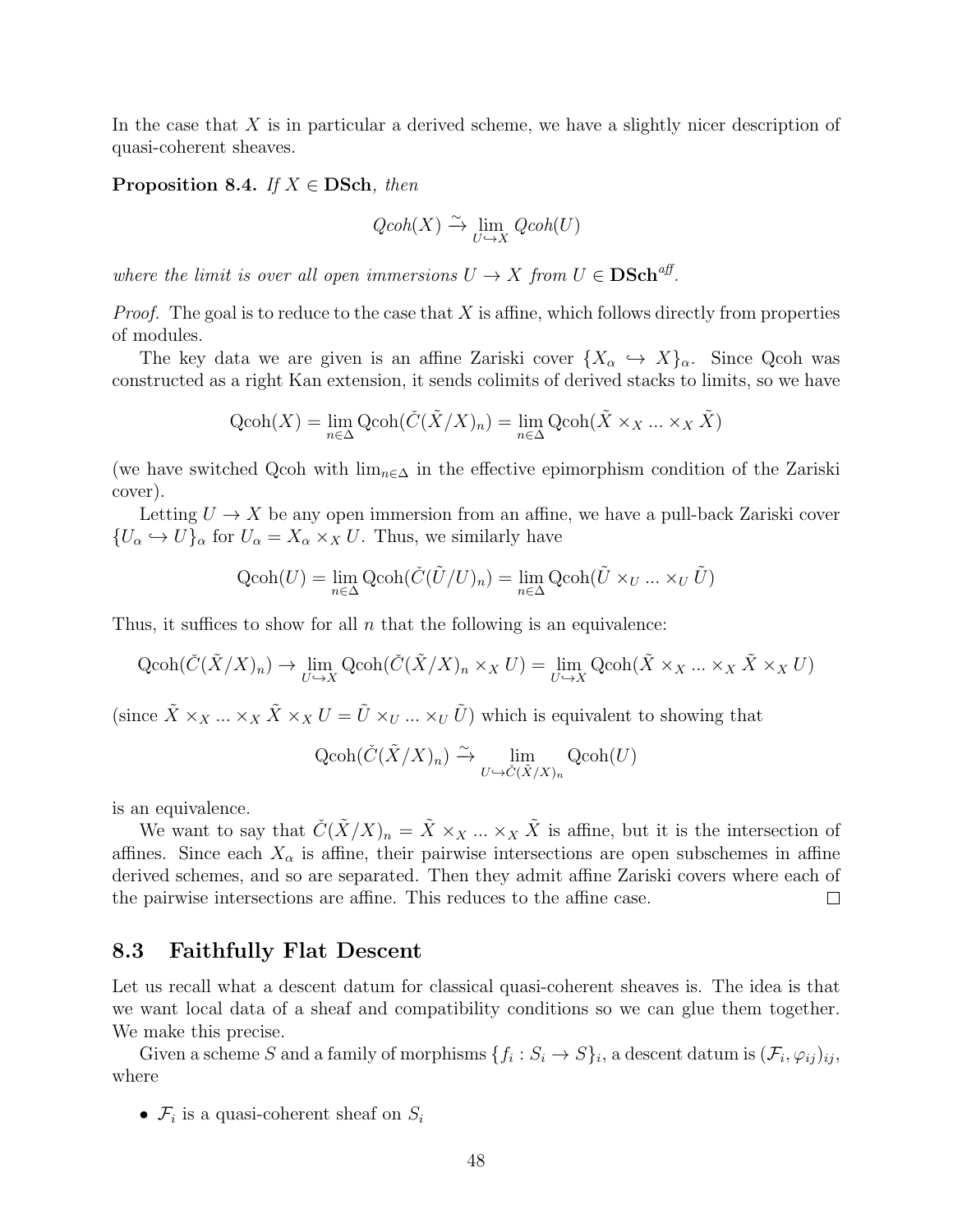- $\varphi_{ij}: pr_0^* \mathcal{F}_i \to pr_1^* \mathcal{F}_j$  is an isomorphism of quasi-coherent sheaves on  $S_i \times_S S_j$
- For every triple  $i, j, k$ , the following *cocycle condition* diagram commutes



There is also a natural notion of morphisms of descent data (see [Stacks\)](https://stacks.math.columbia.edu/tag/023A), making them a category. We can check that any  $\mathcal{F} \in \text{Qcoh}(S)$  defines a descent datum on a family via pulling back, defining a functor from  $Qcoh(S)$  to the category of descent data.

Fixing  $F \in \text{Qcoh}(S)$ , we have a trivial descent datum  $(\mathcal{F}, id)$  on  $\{S \stackrel{id}{\rightarrow} S\}$ , and a canonical descent datum on  $\{S_i \to S\}$  by pulling back, called  $(\mathcal{F}|_{S_i}, \text{can})$ .

Now, given any descent datum  $(\mathcal{F}_i, \varphi_{ij})$ , we say it is effective *effective* if there is some  $\mathcal{F} \in \text{Qcoh}(S)$  such that  $(\mathcal{F}_i, \varphi_{ij}) \cong (\mathcal{F}|_{S_i}, \text{can}).$ 

The descent condition is then

- 1. Every descent datum is effective
- 2. The functor from  $Qcoh(S)$  to the category of descent data (with respect to the covering) is fully faithful

This is nearly the same as positing an equivalence of categories! To generalize this notion to the derived setting, we make some tweaks

- The descent datum will require much higher coherency than the cocycle condition
- It is not natural to ask for isomorphism

Let us go directly to the statement of fpqc descent for derived quasi-coherent sheaves:

**Theorem 8.5.** Given a derived scheme S and a fpqc covering family  $\{f_{\alpha}: S_{\alpha} \to S\}_{\alpha}$ , let  $\tilde{S} = \prod_{\alpha} S_{\alpha}$  and  $f : \tilde{S} \to S$ . Then the canonical functor

$$
Qcoh(S) \to \lim_{n \in \Delta} Qcoh(\check{C}(\tilde{S}/S)_n)
$$

is an equivalence.

The target object is called the *totalization*. Recall that  $\check{C}(\tilde{S}/S)_n = \tilde{S} \times_S \dots \times_S \tilde{S}$ . We saw this last time, but let's take a moment to get some intuition. Given  $\mathcal{F} \in \text{Qcoh}(S)$ , the above functor defines:

- in degree 0: an object of  $Qcoh(\tilde{S})$ , i.e., an object of  $Qcoh(S_\alpha)$  for each  $\alpha$
- in degree 1: an object of  $Qcoh(\tilde{S} \times_S \tilde{S})$ , i.e., an object of  $Qcoh(S_\alpha \times_S S_\beta)$  for each  $\alpha, \beta$
- in higher degree: higher coherence data

Thus, via the coface and codegeneracy maps, the structure of the limit of this cosimplicial set encapsulates the cocycle condition along with higher compatibility results.

Before we prove this, we build a bit of general theory.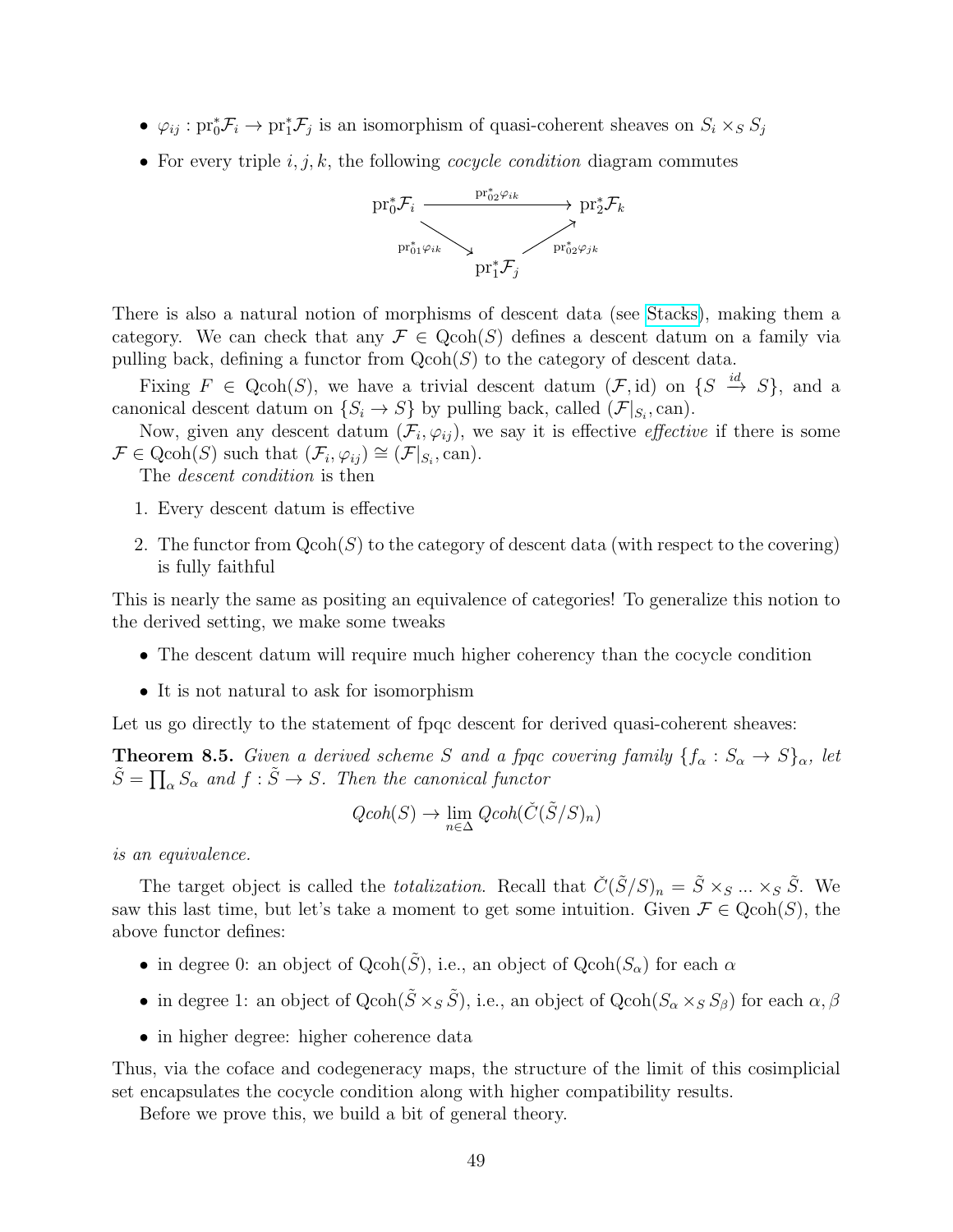#### <span id="page-49-0"></span>8.4 Monadicity and the Proof

We now give some background on (co)-monadicity while simultaneously sketching the proof of fpqc descent for quasi-coherent sheaves.

See HA 4.7 and [here](https://people.maths.ox.ac.uk/brantner/L5.pdf) for details.

**Definition 8.6.** Let C be an  $\infty$ -category. A monad T on C is an algebra object of Fun $(\mathcal{C}, \mathcal{C})$ (with respect to the composition monoidal structure). Let  $\text{Alg}_T(\mathcal{C})$  be the  $\infty$ -category of (left) T-algebras in  $\mathcal{C}$ .

Let's unpack this structure. A monad on C consists of a functor  $T : \mathcal{C} \to \mathcal{C}$  with maps id  $\rightarrow$  T and  $T \circ T \rightarrow T$  satisfying unit/associativity conditions up to homotopy.

A T-algebra is an algebra object  $C \in \mathcal{C}$  with a structure map  $T(C) \to C$  comaptible with the algebra structure on  $T$ , again up to coherent homotopy.

Example. An adjunction has a naturally associated monad (and co-monad).

There are of course dual notions of co-monads and co-algebras, which will turn out to be more relevant in our case.

**Observation.** The totalization lim<sub>n∈△</sub>  $Qcoh(\check{C}(\check{S}/S)_n)$  can be identified with the ∞-category of co-algebras in  $Qcoh(S)$  over the co-monad associated to the adjunction

$$
f^*: Qcoh(S) \leftrightarrow Qcoh(\tilde{S}): f_*
$$

Let's spell this out a bit more. The co-monad is the functor  $f^*f_* : \text{Qcoh}(\tilde{S}) \to \text{Qcoh}(\tilde{S})$ . Given an object in the totalization, we want the degree zero piece,  $\mathcal{F} \in \text{Qcoh}(S)$ , to be the algebra object. The map  $\mathcal{F} \to f^* f_* \mathcal{F}$  comes from the rest of the structure of the totalization (need to figure this out).

Now, given an adjunction  $F: \mathcal{C} \leftrightarrow \mathcal{D} : G$  with associated monoid T, the left action of T on G yields a functor  $G' : \mathcal{D} \to \mathrm{Alg}_T(\mathcal{C})$  such that G is the composition of G' with the forgetful functor  $\mathrm{Alg}_T(\mathcal{C}) \to \mathcal{C}.$ 

Thus, the following results implies the desired equivalence.

**Theorem 8.7** (Barr-Beck-Lurie). Given a left adjoint  $F : C \rightarrow \mathcal{D} : G$ , the induced functor  $\mathcal{D} \rightarrow Alg(\mathcal{C})$  is an equivalence if and only if

- G is conservative (reflects equivalences)
- If  $V$  is a G-split simplicial object of  $D$ , then  $V$  admits a colimit in  $D$  that is preserved by G.

Splitting is a technical condition about general simplicial objects in categories. See [Stacks](https://stacks.math.columbia.edu/tag/017O) for the definition.

In our case, the first condition is that  $f^*$  is conservative, which follows immediately since  $f$  is faithfully flat. The second condition is much more complicated, and relies nontrivially on the homotopy theory of spectra.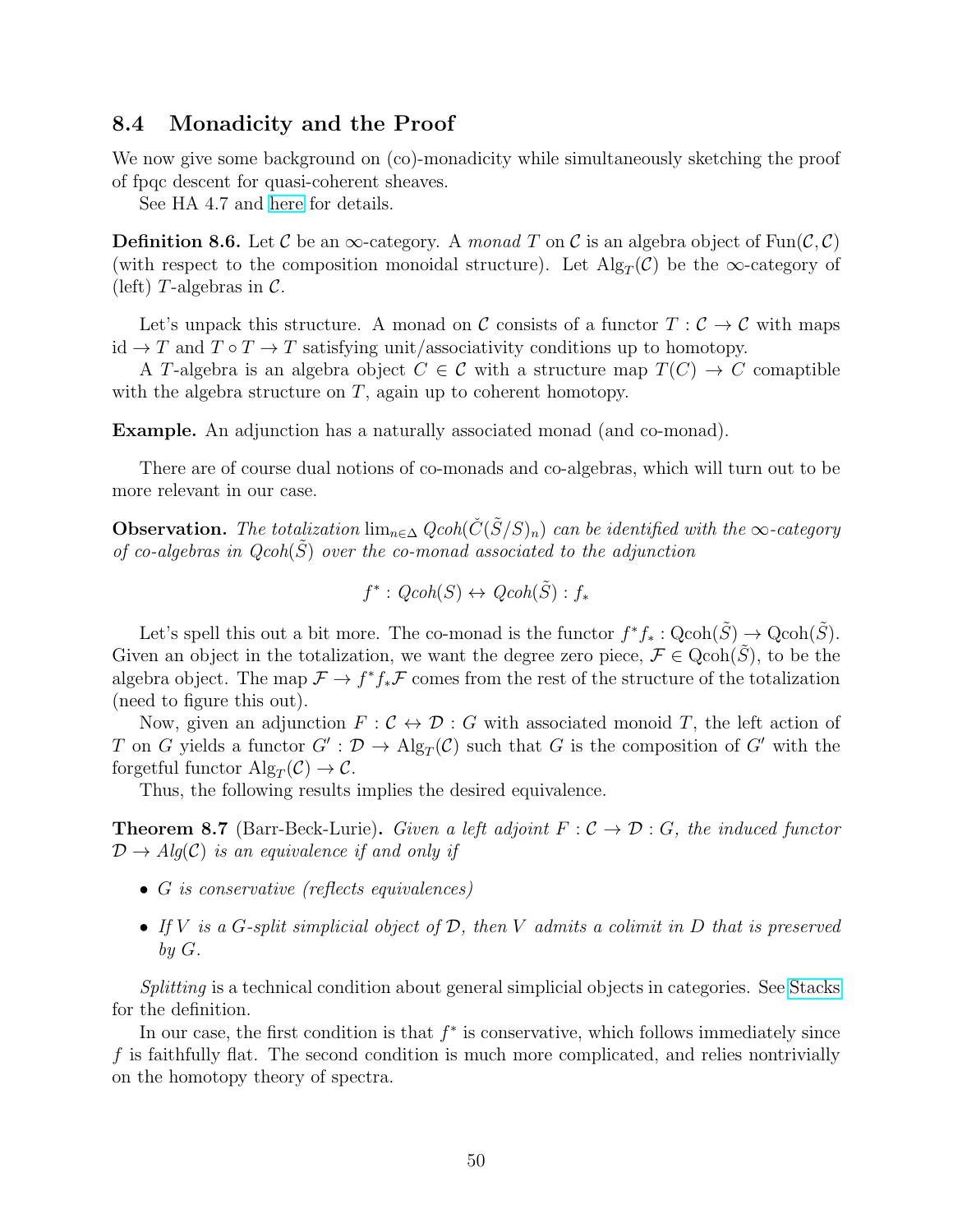### <span id="page-50-0"></span>9 April 11

See [website](https://math.columbia.edu/~amattoo/infinity) for Kevin Chang's lecture notes.

### <span id="page-50-1"></span>10 April 18

Today we dive into the Bhatt paper, which we advertised as one terminus of this seminar. The appeal of this paper is that it uses infinity-categorical derived algebraic geometry to prove concrete results about algebraic spaces/schemes.

First we build up a bit more general theory of derived algebraic geometry and provide a brief introduction to algebraic spaces. Then we present a powerful result giving an equivalence between hom sets and various functor categories. From there we state and outline the proofs of results related to: formal points, gluing, and products.

#### <span id="page-50-2"></span>10.1 Algebraic Spaces

We say the bare minimum about algebraic spaces. The intuition is that while schemes are affine schemes glued together in the Zariski topology, algebraic spaces are affine schemes glued together in the étale topology.

**Definition 10.1.** Given a scheme  $S \in \mathbf{Sch}_{fppf}$ , an *algebraic space* over S is a presheaf

$$
F: (\mathrm{Sch}/S)_{fppf}^{\mathrm{op}} \to \mathbf{Set}
$$

satisfying

- 1.  $F$  is a sheaf
- 2.  $F \to F \times F$  is representable
- 3. There exists a scheme  $U \in (\text{Sch}/S)_{fppf}$  and a surjective étale map  $h_U \to F$

#### <span id="page-50-3"></span>10.2 More Derived Preliminaries

**Definition 10.2.** Given an algebraic space X, let  $D(X)$  be the quasi-coherent derived cate*gory of X*, i.e., the subcategory of complexes of  $\mathcal{O}_X$ -modules whose cohomology sheaves are quasi-coherent, viewed as a symmetric stable ∞-category.

Recall that a complex  $\mathcal{E}^{\bullet}$  of  $\mathcal{O}$ -modules is strictly perfect if  $\mathcal{E}^i$  is zero for all but finitely any *i* and each  $\mathcal{E}^i$  is a direct summand of a finite free  $\mathcal{O}$ -module.

A complex  $\mathcal{E}^{\bullet}$  of  $\mathcal{O}_X$  modules is perfect if there exists an open covering  $X = \bigcup U_i$  and strictly perfect complexes  $\mathcal{E}_i^{\bullet}$  of  $\mathcal{O}_{U_i}$  modules with  $\mathcal{E}_i^{\bullet} \to \mathcal{E}_i^{\bullet}|_{U_i}$  a quasi-isomorphism.

**Definition 10.3.** Let  $D_{\text{perf}}(X)$  ⊂  $D(X)$  be the full subcategory of *perfect complexes*, i.e., objects of  $D(X)$  that can be represented by perfect complexes.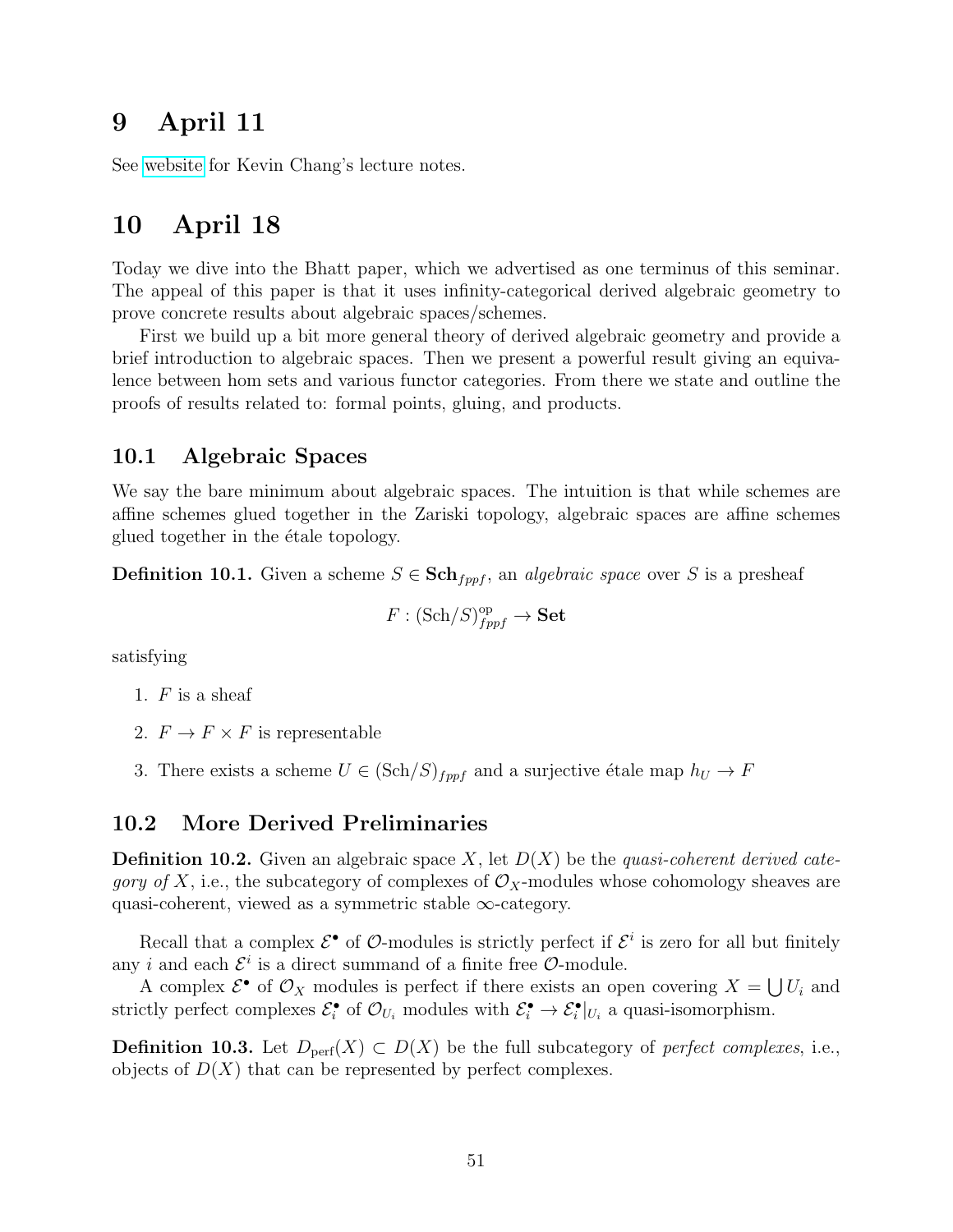An object is *compact* if its representable functor commutes with colimits.

An object A is *dualizable* if it admits a dual object  $A^{\vee}$  with evaluation and unit maps

$$
ev_A: A^{\vee} \otimes A \to 1, \quad i_A: 1 \to A \otimes A^{\vee}
$$

satisfying the natural identities after passing to the homotopy category.

**Lemma 10.4.** For an object  $K \in D(X)$ , the following are equivalent:  $K \in D_{\text{perf}}(X)$ , K is  $compact, and K is dualizable.$ 

Rough idea of proof: prove for modules over discrete ring  $R$ , and then use connectivity and gluing to generalize.

#### **Lemma 10.5.** The  $Ind(D_{perf}(X)) = D(X)$ .

Finally, some notation: Fun<sub>⊗</sub> $(-,-)$  is the category of symmetric monoidal functors, Fun<sup>L</sup><sub>⊗</sub>(-,-) is the category of co-continuous symmetric monoidal functors, Fun<sup>L</sup><sub>⊗,c</sub>(-,-) is the category of co-continuous symmetric monoidal functors preserving compact objects.

#### <span id="page-51-0"></span>10.3 The Equivalence Results

We prove a key theorem, which is the Tannaka duality of the title.

Lemma 10.6. There are natural identifications

$$
\text{Fun}_{\otimes}(D_{\text{perf}}(X), D_{\text{perf}}(S)) \cong \text{Fun}_{\otimes, c}^L(D_{\text{perf}}(X), D_{\text{perf}}(S)) \cong \text{Fun}_{\otimes}^L(D_{\text{perf}}(X), D_{\text{perf}}(S))
$$

*Proof.* The first follows from  $D(X) = \text{Ind}(D_{\text{perf}}(X))$  (so every functor on left uniquely induces a co-continuous functor on the right, and every functor on the right restricts to one on the left).

The second follows because preserving compact objects  $\iff$  preserving  $D_{\text{perf}} \iff$ preserving dualizable objects, which is true for all symmetric monoidal functors.  $\Box$ 

**Theorem 10.7.** If X and S are gcgs algebraic spaces, then there is an isomorphism

 $Hom(S, X) \cong Fun_{\otimes}(D_{nerf}(X), D_{nerf}(S))$ 

induced by pullback.

*Proof sketch of full faithfulness.* Fact: Hom $(-, X)$  and Fun<sub>⊗</sub>( $D_{\text{perf}}(X)$ , -) are stacks for the Zariski topology, i.e., they satisfy descent. So we can reduce to the case S is affine, meaning  $S \to X$  is quasi-affine.

In the affine case, X, S correspond (via Yoneda) to functors  $CAlg^{cn} \to \hat{\mathcal{S}}$  (infinity category of not-necessarily small spaces; set theoretic concern). So we want to show full faithfulness of

 $\operatorname{Map}_{\text{Fun}(\operatorname{CAlg}^{\text{cn}}, \hat{\mathcal{S}})}(S, X) = \text{Fun}_{\otimes}(D(X), D(Y))$ 

Lurie shows this (see [Proposition 3.3.11\)](https://people.math.harvard.edu/~lurie/papers/DAG-VIII.pdf) with the assumptions that  $X$  is quasi-geometric and  $D(X)$  is presentable.

The proof is very homotopy theoretic: show that any pair of points  $\eta, \eta' \in X(R)$  yield maps  $f, f' : Y \to X$  for which every  $\text{QCoh}(X)$ -linear symmetric monoidal transformation from  $f^*$  to  $f'^*$  is an equivalence, and then show homotopy equivalence of homotopy fibers in a convenient commutative diagram.  $\Box$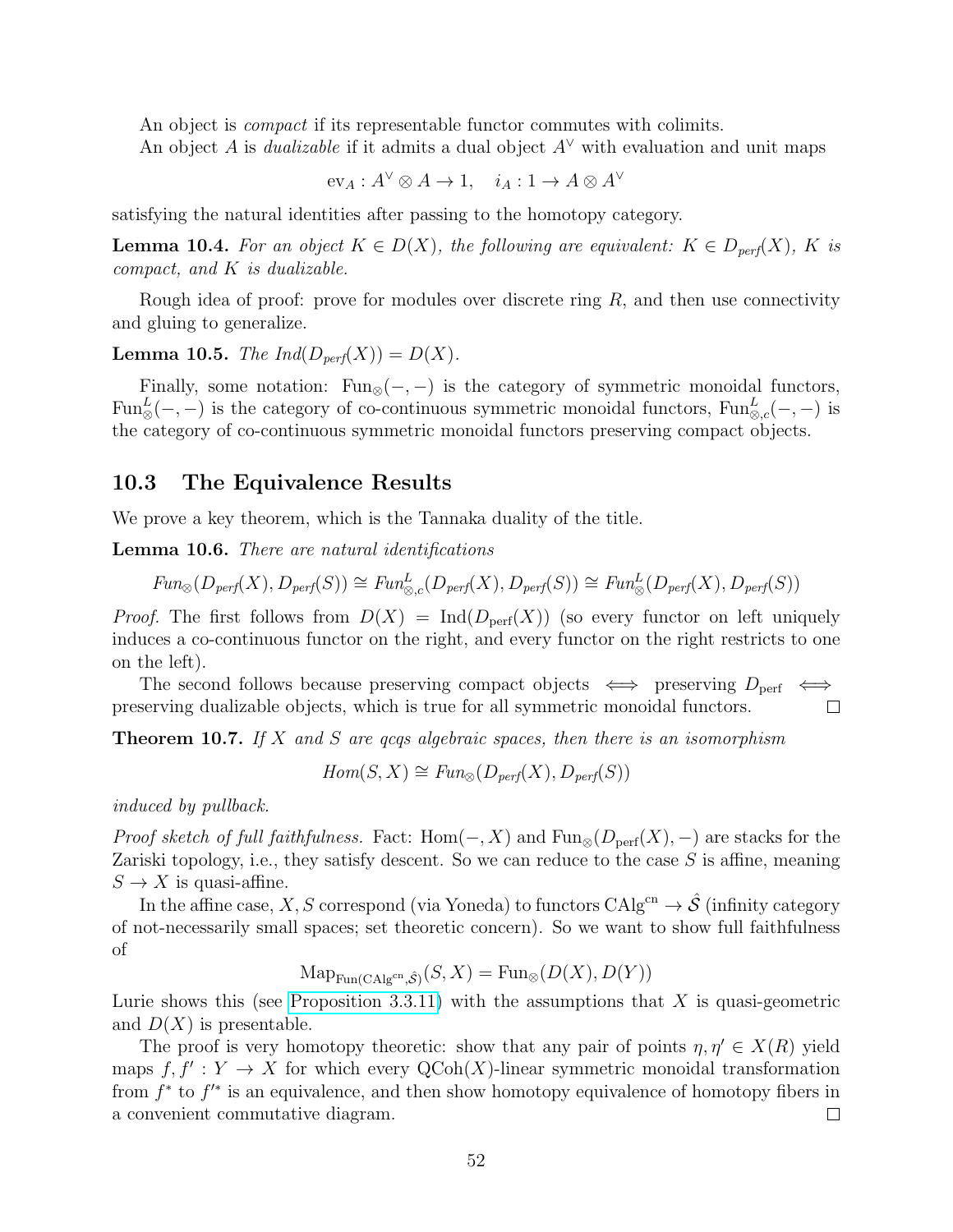The proof of essential surjectivity is much more involved; we give a sketchier sketch.

*Proof sketch of essential surjectivity.* The idea is to progressively build étale hypercovers of X and S by quasi-affine schemes (generalizations of Cech nerve), and a map between them that is carried to a given F. To show compatibility, we need to prove that  $F: \mathrm{QAff}/X \to$  $QAff/S$  preserves étale morphisms, finite limits, étale surjections, etc. To do so, construct a right adjoint  $G$  to  $F$  and prove various symmetric-monoidal properties.  $\Box$ 

In the case of schemes, we get underived results.

**Theorem 10.8.** For gcgs schemes S and X,

 $Hom(S, X) \simeq Fun_{\otimes}^{L}(QCoh(X), QCoh(S))$ 

*Proof idea.* For full faithfulness, take an affine open cover and use the nice properties of  $j_*$ and  $j^*$  for open immersions  $j$ .

For essential surjectivity, the affine case is straight forward, and then check that they glue together.

(See Theorem 3.1).

**Corollary 10.9.** Let X and S be qcqs schemes. Assume X has enough vector bundles.

$$
Hom(S, X) \simeq Fun_{\otimes}^{L}(\mathit{Vect}(X), \mathit{Vect}(S))
$$

Proof reference. (See Corollary 3.2)

#### <span id="page-52-0"></span>10.4 Formal Points

Using the previous theory, we obtain the following result, which is the *algebrization* of a formal point.

**Theorem 10.10.** Let X be a gcgs algebraic space, and let A be a ring with an ideal I such that A is I-adically complete. Then  $X(A) \cong \lim_{n} X(A/I^{n})$  via the natural map.

We first prove a lemma.

**Lemma 10.11.** If  $A = \lim A/I^n$  then  $D_{Perf}(A) \cong \lim D_{Perf}(A/I^n)$ .

*Proof sketch.* Full faithfulness follows since  $K \otimes_A -$  commutes with limits, by compactness of  $K \in D_{\text{perf}}(A)$  and adjunction. So  $\lim K \otimes_A A/I^n \cong K \otimes_A (\lim A/I^n) \cong K \otimes_A A \cong K$ .

For essential surjectivity, given  $\{K_n\}_n \in \lim D_{\text{perf}}(A/I^n)$  use induction to construct a representative  $\{P_n\}_n$  with  $P_n$  a complex of finite projective  $A/I^n$  modules with  $P_{n+1} \to P_n$ inducing  $P_{n+1}/I^n \cong P_n$ . П

*Proof of Theorem.* Let  $\{\epsilon_n : \text{Spec}(A/I^n) \to X\}$  be a compatible system of maps. These induce via pullback a compatible system of exact symmetric monoidal functors  $\{D_{\text{Perf}}(X) \to$  $\lim D_{\text{Perf}}(A/I^n)\}, \text{ i.e.,}$ 

$$
F: D_{\text{Perf}}(X) \to \lim D_{\text{Perf}}(A/I^n)
$$

symmetric monoidal. By the lemma, we have  $F \in \text{Fun}_{\otimes}(D_{\text{Perf}}(X), D_{\text{Perf}}(A))$ . By our big equivalence theorem, there is a unique map  $\epsilon : \text{Spec}(A) \to X$  with  $F \simeq \epsilon^*$ . Since F extends each  $\epsilon_n^*$ , so  $\epsilon$  extends each  $\epsilon_n$ , providing an inverse.  $\Box$ 

 $\Box$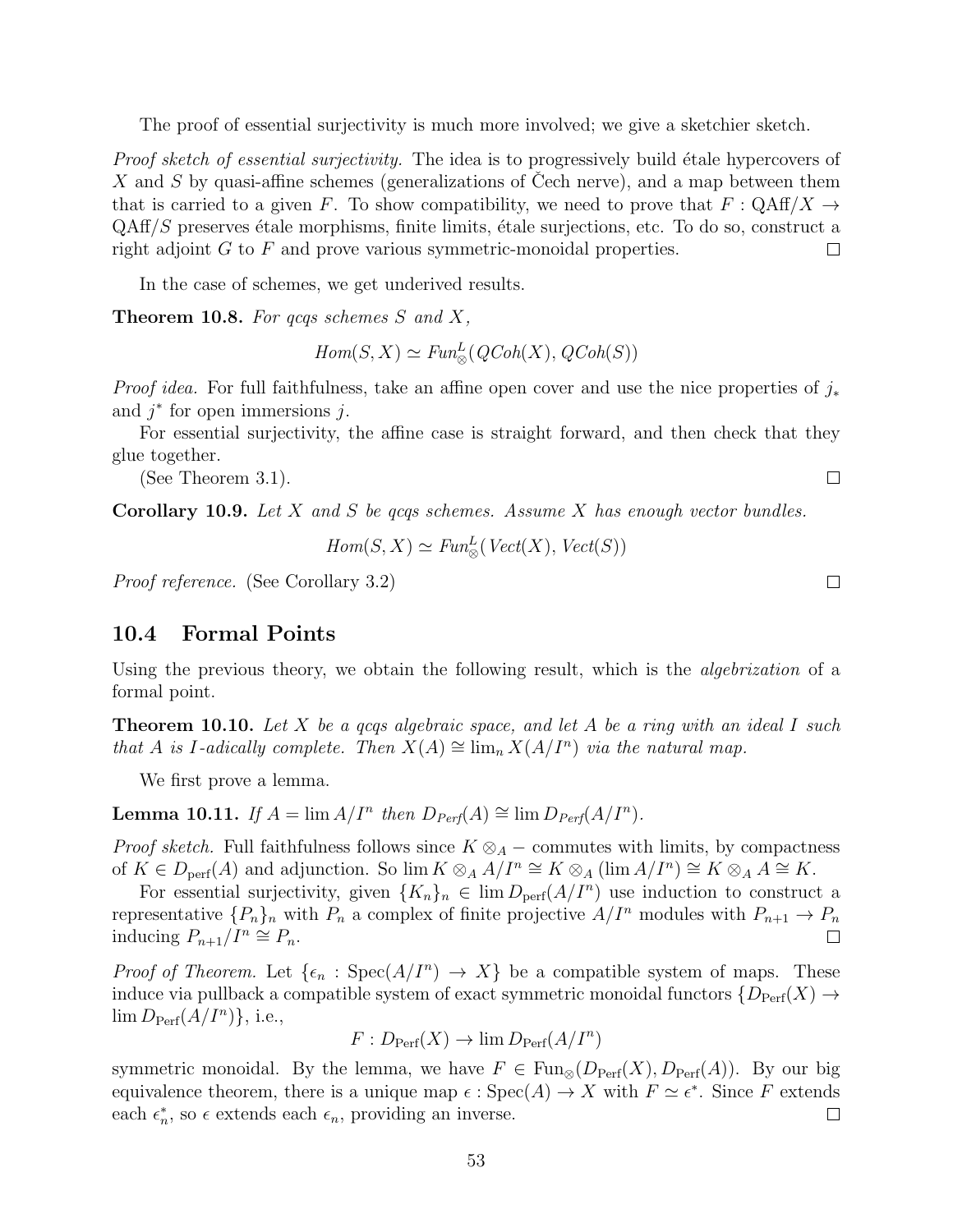We can give a result about colimits of spaces, not just their points.

**Proposition 10.12.** Let X be a gcqs algebraic space, and let  $\{X_i\}$  be a diagram of gcqs X-spaces with  $D(X) \cong \lim D(X_i)$ . Then  $D_{\text{perf}}(X) \cong \lim D_{\text{perf}}(X_i)$  and  $X = \text{colim } X_i$ .

Proof. Duals are computed pointwise in the limit, so dualizable objects correspond to limits of dualizable objects.

This gives a natural equivalence  $D_{\text{perf}}(X) \to \lim D_{\text{perf}}(X_i)$  which is symmetric monoidal and exact, so by our equivalence theorem it corresponds to an equivalence  $X \to \text{colim } X_i$ .

#### <span id="page-53-0"></span>10.5 Gluing

Now we give a formal gluing result.

**Proposition 10.13.** Let X be a gcgs algebraic space with constructible closed subspace  $Z \subset$ X. Let  $\pi: Y \to X$  be a qcqs map of algebraic spaces such that  $\pi^*: D_Z(X) \simeq D_{\pi^{-1}(Z)}(Y)$  is an equivalence. Let  $U = X \setminus Z$  and  $V = Y \setminus \pi^{-1}(Z)$ . Then

$$
\Phi: D(X) \to D(Y) \times_{D(V)} D(U)
$$

is an equivalence.

*Proof sketch.* Objects in  $D(Y) \times_{D(Y)} D(U)$  correspond to  $(K, L, \eta)$  for  $K \in D(Y)$ ,  $L \in D(U)$ and  $\eta : j^*K \simeq \pi^*L$ .

To check full faithfulness, suffices to check locally on  $X$ . Applying the projection formula, suffices to check that the following is a cofiber/fiber sequence

$$
\mathcal{O}_X \xrightarrow{a} \pi_* \mathcal{O}_Y \oplus j_* \mathcal{O}_U \xrightarrow{b} \pi_* j_* \mathcal{O}_V
$$

where b is induced by  $\eta$  (this is the  $\infty$ -categorical ingredient).

To do so, apply  $\underline{\Gamma}_Z(-) \oplus (-\otimes j_*\mathcal{O}_U)$ , which is a conservative functor. What you get is clearly isomorphism/inclusion/projection (using base change and the assumption).

For essential surjectivity, construct inverse

$$
\Psi: D(Y) \times_{D(V)} D(U) \to D(X), \quad (K, L, \eta) \mapsto \text{fib}(\pi_* K \oplus j_* L \to (\pi \circ j)_* j^* K)
$$

again using  $\eta$ . Here  $\Psi$  is the right adjoint to  $\Phi$ , and we can check that the unit/counit are naturally isomorphic to the identity using the given isomorphism.  $\Box$ 

Corollary 10.14. In the proposition,  $\Phi$  induces

$$
D_{\text{perf}}(X) \to D_{\text{perf}}(Y) \times_{D_{\text{perf}}(V)} D_{\text{perf}}(U), \quad \text{Vect}(X) \to \text{Vect}(Y) \times \text{Vect}(V) \text{Vect}(U)
$$

and if  $\pi$  is flat, then  $\Phi$  induces

$$
QCoh(X) \to QCoh(Y) \times_{QCoh(V)} QCoh(U)
$$

and

$$
\begin{array}{ccc}\nV & \xrightarrow{j} & Y \\
\downarrow^{\pi} & & \downarrow^{\pi} \\
U & \xrightarrow{j} & X\n\end{array}
$$

is a pushout in qcqs algebraic spaces.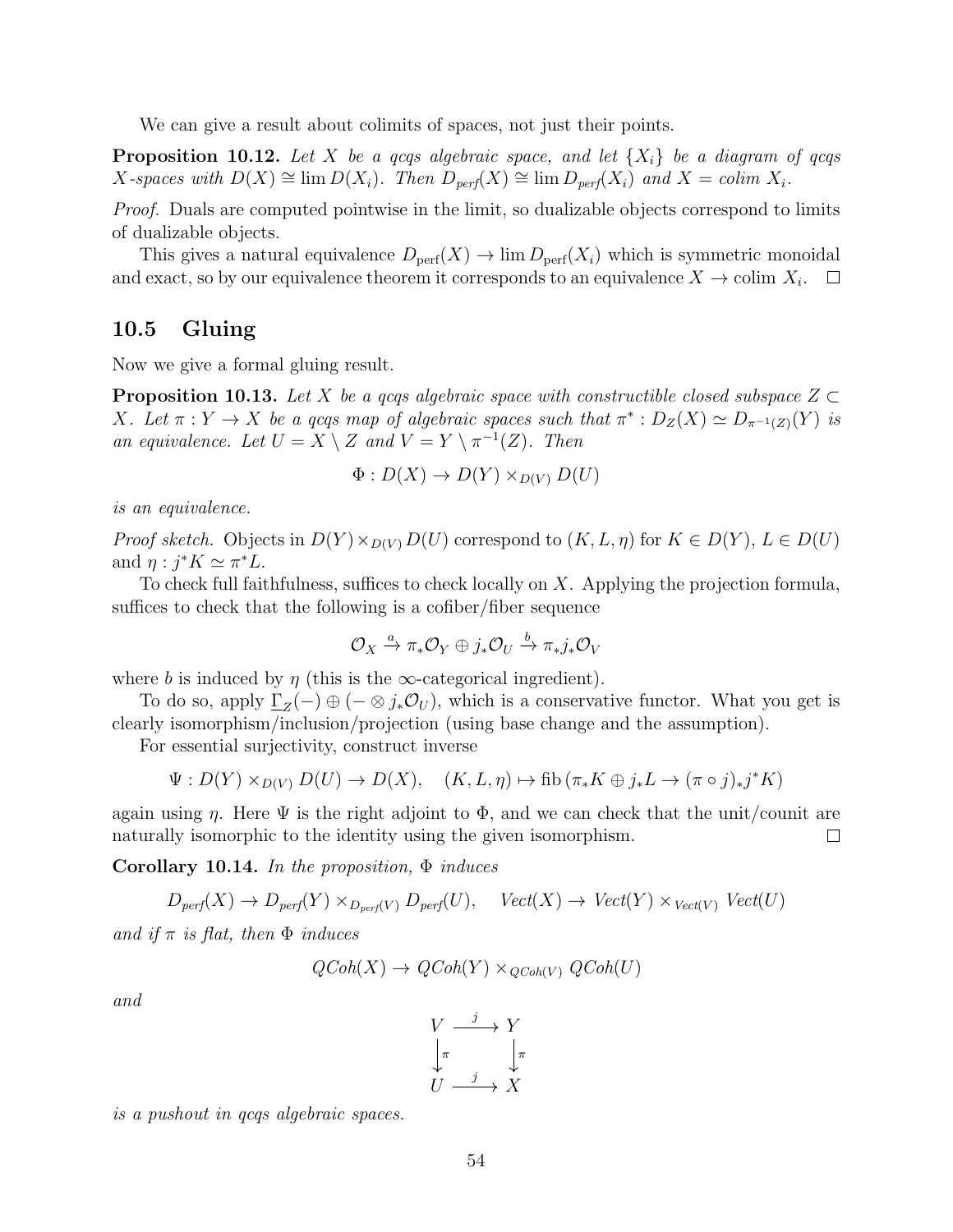*Proof sketch.* The  $D_{\text{Perf}}$  statement follows from the previous proposition.

The Vect statement follows from showing that the essential image of  $Vect(S) \to D(S)$  coincides with dualizable objects in  $D^{\leq 0}_{\text{perf}}(S)$  for S a qcqs space. Then we show K is connective iff  $\pi^* K$  and  $j^* K$  is connective, which follows from the isomorphism assumption.

For the QCoh statement, use flatness and vanishing cohomology sheaves to show that the desired restriction exists and gives an equivalence.

 $\Box$ 

And the pushout diagram follows from the previous proposition.

**Remark.** This proposition/corollary requires  $\infty$ -categories; faithfullness fails if we work with homotopy categories. This is because the homotopy categories forget  $\eta$ , the data of how objects over  $Y$  and  $U$  are identified over  $V$ .

Example. Consider the following counter example in the case of classical categories.

Let  $p$  be prime, and

$$
A = \operatorname{colim}\left(\mathbf{Z}_p[x] \to \mathbf{Z}_p\left[\frac{x}{p}\right] \to \mathbf{Z}_p\left[\frac{x}{p^2}\right] \to \dots\right)
$$

the ring of germs of bounded algebraic functions at 0 on the p-adic unit disc. Equivalently,  $A \subset \mathbf{Q}_p[x]$  consists of  $f(x)$  with  $f(0) \in \mathbf{Z}_p$ . Can check that  $A/p^n \cong \mathbf{Z}/p^n$  and  $\hat{A} = \mathbf{Z}_p$ . Let

 $X = \text{Spec}(A),$   $Y = \text{Spec}(\hat{A}),$   $Z = \text{Spec}(A/p)$ 

and U, V open complements as before. We will show that

$$
\mathrm{QCoh}(X) \to \mathrm{QCoh}(Y) \times_{\mathrm{QCoh}(V)} \mathrm{QCoh}(U)
$$

is not faithful.

Let  $M = A/(x) \in \text{QCoh}(X)$ . Consider the map

$$
\eta: M \to (M \otimes_A \hat{A}) \oplus M\left[\frac{1}{p}\right] \in \operatorname{QCoh}(Y) \times_{\operatorname{QCoh}(V)} \operatorname{QCoh}(U)
$$

Note that  $M \otimes_A \hat{A} \cong \mathbf{Z}_p$  and  $M \left[\frac{1}{n}\right]$  $\frac{1}{p}$  are both *p*-torsion free, but  $0 \neq \frac{x}{p^n} \in M$  is *p*-torsion, so it must be in the kernel of the map. Considering this as the functor on  $\text{Hom}_A(A, M)$  proves the failure of faithfulness.

#### <span id="page-54-0"></span>10.6 Products

We state and briefly give an idea of the last main result: algebrization of products.

**Theorem 10.15.** Fix a set I of rings  $\{A_i\}_{i\in I}$  with product  $A := \prod_i A_i$  and a qcqs algebraic space X. Then  $X(A) \cong \prod_i X(A_i)$  via the natural map.

The proof in the case of algebraic spaces is much more difficult than the earlier results, though it is still based on the equivalence theorem. The proof involves bounding Nisnevich covers ( $\acute{e}t$  covers admitting sections over a constructible stratification).

The proof for schemes is more elementary, and is based on the non-derived equivalence result for schemes. It involves more classical scheme theory, but also uses techniques of bounding numbers of generators.